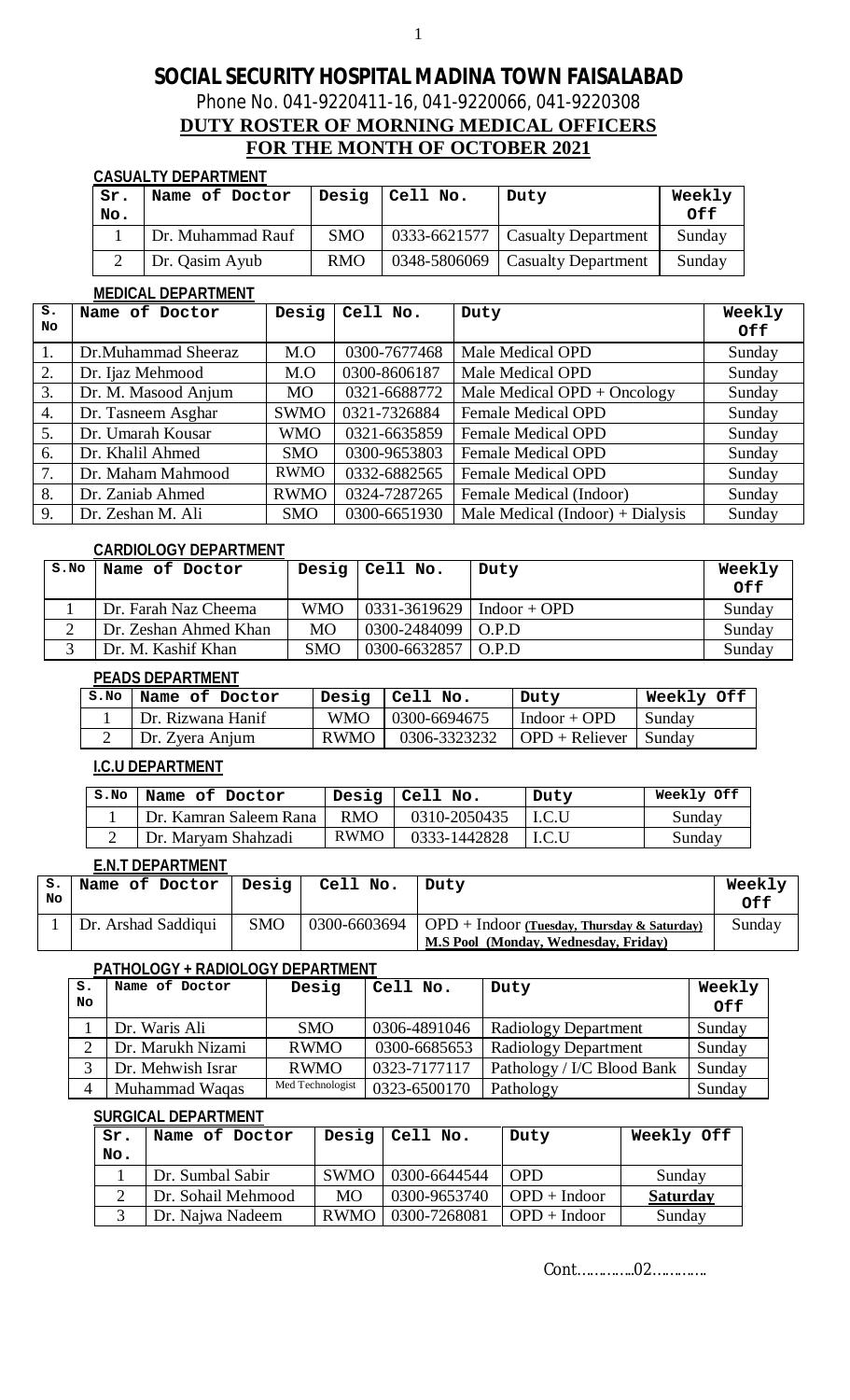### **ORTHOPEADIC DEPARTMENT**

| Sr.<br>No | Name of Doctor          | Desig       | Cell No.     | Duty           | Weekly<br>Off |  |
|-----------|-------------------------|-------------|--------------|----------------|---------------|--|
|           | Dr. Kaleem Ahmed        | <b>SMO</b>  | 0333-6503407 | $Indoor + OPD$ | Sunday        |  |
| 2         | Dr. Kashif Naveed       | <b>MO</b>   | 0321-6682817 | <b>OPD</b>     | Sunday        |  |
| 3         | Dr. Kiran Zafar         | <b>RWMO</b> | 0333-8411270 | $Indoor + OPD$ | Sunday        |  |
|           | <b>CHEST DEPARTMENT</b> |             |              |                |               |  |
| Sr.       | Name of Doctor          | Desig       | Cell No.     | Duty           | Weekly        |  |
| No.       |                         |             |              |                | <b>Off</b>    |  |

# 1 Dr. Abeera Haleem SWMO 0322-6230009 Indoor + OPD Sunday

|       | <b>SKIN DEPARTMENT</b> |             |              |                     |            |  |  |  |  |  |
|-------|------------------------|-------------|--------------|---------------------|------------|--|--|--|--|--|
| Sr.NO | Name of Doctor         | Desig       | Cell No.     | Duty                | Weekly Off |  |  |  |  |  |
|       | Dr. Samina Rasheed     | <b>SWMO</b> | 0333-6508970 | <b>OPD</b>          | Sunday     |  |  |  |  |  |
|       | Dr. Naima Rizwan       | RWMO        | 0345-7714080 | <b>OPD</b>          | Sunday     |  |  |  |  |  |
|       | Dr. Hafiz Abdul Monim  | S.M.O       | 0321-6633484 | $OPD + P$ sychiatry | Sunday     |  |  |  |  |  |

### **ANESTHESIA DEPARTMENT**

| Sr.No | Name of Doctor     | Desia             | Cell No.     | Duty                     | Weekly Off |
|-------|--------------------|-------------------|--------------|--------------------------|------------|
|       | Dr. Ghulam Mustafa | Anesthetist       | 0300-6659269 | <b>Operation Theatre</b> | Sunday     |
|       | Dr. M. Zahid Javed | Anesthetist $(R)$ | 0304-5971064 | <b>Operation Theatre</b> | Sunday     |
|       | Dr. M. Hussain     | Anesthetist $(R)$ | 0345-7713829 | <b>Operation Theatre</b> | Sunday     |

### **UROLOGY DEPARTMENT**

| Sr.No   Name of Doctor   Desig. |            | Cell No.     | Duty   | Weekly Off |
|---------------------------------|------------|--------------|--------|------------|
| Dr. Munir Ahmed                 | <b>SMO</b> | 0301-8669922 | Indoor | Sunday     |
|                                 |            |              | O.P.D  |            |

### **OPTHALMOLOGY DEPARTMENT**

| Sr.No | Name of Doctor   Desig.   Duty       |            |                                        | Weekly Off |
|-------|--------------------------------------|------------|----------------------------------------|------------|
|       | Dr. Jumshaid Iqbal                   | <b>SMO</b> | <b>OPD=Tuesday, Thursday, Saturday</b> | Sunday     |
|       | 0336-6484154                         |            | M.S Pool = Monday, Wednesday, Friday   |            |
|       | <b>ISOLATION ROOMS + CORONA WARD</b> |            |                                        |            |
|       |                                      |            |                                        |            |

|                                                                                              | Sr.No   Name of Doctor    |     | Desig.   Cell No.            | Duty | Weekly Off    |
|----------------------------------------------------------------------------------------------|---------------------------|-----|------------------------------|------|---------------|
|                                                                                              | Dr. Muhammad Naeem Sheikh | MO. | $\mid$ 0302-8846495   Indoor |      | <b>Monday</b> |
| Dr. Arshad Saddiqui, SMO will perform duty in Isolation Rooms + Corona Ward on every Monday. |                           |     |                              |      |               |

**RELIEVERS**

| S.NO | Name of Doctor          | Desig.      | Cell No.     | Duty                                     | Weekly Off    |
|------|-------------------------|-------------|--------------|------------------------------------------|---------------|
|      | Dr. Bashir Ahmad Minhas | <b>SMO</b>  | 0300-6695139 | <b>Incharge Small Medical Appliances</b> | Sunday        |
| ∠.   | Dr. Saad-un-Nabi        | <b>MO</b>   | 0304-9149396 | <b>Vaccination Centre</b>                | <b>Sunday</b> |
|      | Dr. Rashid Azeem        | <b>MO</b>   | 0333-7858005 | Reliever                                 | Sunday        |
| 4.   | Dr. Ayesha Khalid       | <b>RWMO</b> | 0321-7800110 | Paramedical School + Radiology           | Sunday        |

### **FRIDAY DUTIES FROM 12:00 NOON TO 03:00 P.M**

| Date             | Casualty          | Medical & Allied | Surgical & Allied   |
|------------------|-------------------|------------------|---------------------|
|                  |                   |                  | + ICU + Corona      |
| $01 - 10 - 2021$ | Dr. Muhammad Rauf | Dr. Zaniab Ahmed | Dr. Maryam Shahzadi |
|                  | 0333-6621577      | 0324-7287265     | 0333-1442828        |
| $08 - 10 - 2021$ | Dr. Muhammad Rauf | Dr. Zaniab Ahmed | Dr. Maryam Shahzadi |
| $15 - 10 - 2021$ | Dr. Muhammad Rauf | Dr. Zaniab Ahmed | Dr. Maryam Shahzadi |
| $22 - 10 - 2021$ | Dr. Muhammad Rauf | Dr. Zaniab Ahmed | Dr. Maryam Shahzadi |
| $29 - 10 - 2021$ | Dr. Muhammad Rauf | Dr. Zaniab Ahmed | Dr. Maryam Shahzadi |

 **No casual Leave / Day Off without prior arrangement will be allowed except in emergency.** 

**DEPUTY MEDICAL SUPERINTENDENT DR. IJAZ MUMTAZ SHEIKH INCHARGE DUTY ROSTER MEDICAL SUPERINTENDENT**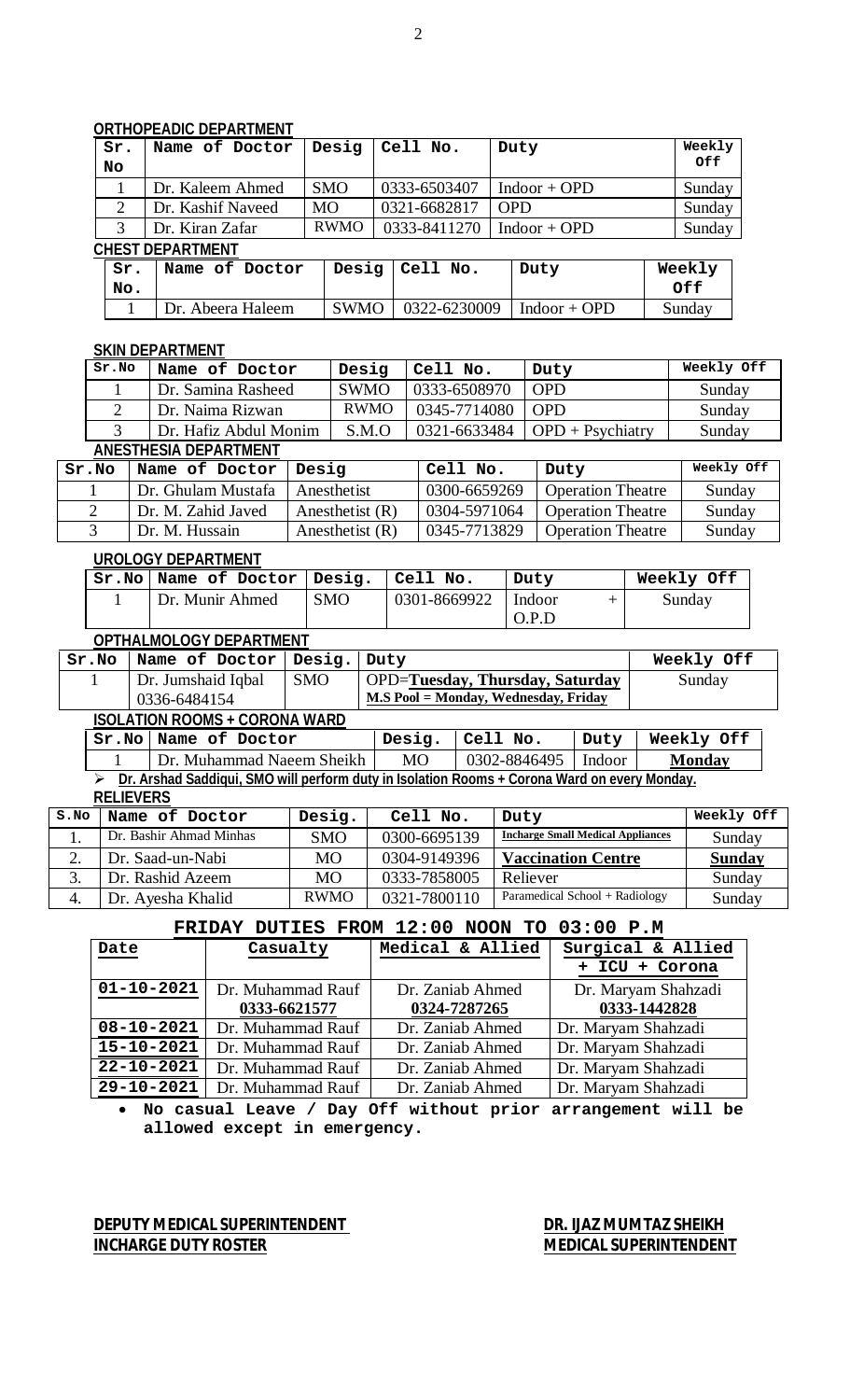Phone No. 041-9220411-16, 041-9220066, 041-9220308

# **DUTY ROSTER OF EVENING/NIGHT SHIFTS OF MEDICAL OFFICERS FOR THE MONTH OF OCTOBER 2021**

### **EVENING SHIFT**

| Date                                                                            | $C.M.0 +$             | Medical & Allied                                  | Surgical & Allied $+$ |  |  |  |
|---------------------------------------------------------------------------------|-----------------------|---------------------------------------------------|-----------------------|--|--|--|
|                                                                                 | Incharge Blood Bank   |                                                   | $ICU + CCU + Corona$  |  |  |  |
| From 01-10-2021                                                                 | Dr. Ji bbran Jaffari  | Dr. Numra Shabbir                                 | Dr. Saad Naeem,       |  |  |  |
| to 10-10-2021                                                                   | A. P. M. O            | RWMO                                              | M. O                  |  |  |  |
|                                                                                 | 0300-6679397          | 0334-8807700                                      | 0324-6901807          |  |  |  |
|                                                                                 | (WEEKLY OFF=SATURDAY) | (WEEKLY OFF=SUNDAY)                               | (WEEKLY OFF=MONDAY)   |  |  |  |
| From 11-10-2021                                                                 | Dr. Saad Naeem,       | Dr. Numra Shabbir                                 | Dr. Jibbran Jaffari,  |  |  |  |
| to 20-10-2021                                                                   | $M_{\cdot}$ $O$       | RWMO                                              | <b>APMO</b>           |  |  |  |
| From 21-10-2021                                                                 | Dr. Jibbran Jaffari,  | Dr. Numra Shabbir                                 | Dr. Saad Naeem,       |  |  |  |
| to 31-10-2021                                                                   | <b>APMO</b>           | <b>RWMO</b>                                       | M. O                  |  |  |  |
|                                                                                 |                       | Dr. Rizwan Rasool, Medical Officer (0343-8708870) |                       |  |  |  |
| will perform duty on every Saturday, Sunday, Monday in concerned department and |                       |                                                   |                       |  |  |  |
| also perform duty in emergency department on every Tuesday, Wednesday, Thursday |                       |                                                   |                       |  |  |  |
|                                                                                 |                       | as Reliever and avail weekly off on "FRIDAY".     |                       |  |  |  |

### **Dr. Muddasar Ahmed Saleem, M.O (0311-0175476) will perform his duty in Corona Vaccination Centre & avail day off on Sunday.**

|                  | <b>NIGHT SHIFT</b>   |                         |                     |                               |  |  |  |
|------------------|----------------------|-------------------------|---------------------|-------------------------------|--|--|--|
| Dated            | Emergency $+$        | $I.C.U + C.C.U$         | Ground Floor        | $1^{st}$ & $2^{nd}$ floor +   |  |  |  |
|                  | I/C BIood Bank       |                         |                     | <b>Isolation &amp; Corona</b> |  |  |  |
| $01 - 10 - 2021$ | Dr. Nazim Hayat, SMO | Dr. M. Shafay Sabir, MO | Dr. Zohaib Zia, MO  | Dr. Hassan Sharif, SMO        |  |  |  |
|                  | 0300-6623310         | 0336-7250221            | 0345-7815949        | 0343-6175051                  |  |  |  |
| $02 - 10 - 2021$ | Dr. Zain Aftab, MO   | Dr. Naveed Afzaal, SMO  | Dr. Feroz Tariq, MO | Dr. Jahanzeb Nadeem, MO       |  |  |  |
|                  | 0320-6613248         | 0346-7776677            | 00324-7705484       | 0322-8664004                  |  |  |  |
| $03 - 10 - 2021$ | Dr. Hassan Sharif    | Dr. Nazim Hayat         | Dr. M. Shafay Sabir | Dr. Zohaib Zia                |  |  |  |
| $04 - 10 - 2021$ | Dr. Jahanzeb Nadeem  | Dr. Zain Aftab          | Dr. Naveed Afzaal   | Dr. Feroz Tariq               |  |  |  |
| $05 - 10 - 2021$ | Dr. Zohaib Zia       | Dr. Hassan Sharif       | Dr. Nazim Hayat     | Dr. M. Shafay Sabir           |  |  |  |
| $06 - 10 - 2021$ | Dr. Feroz Tariq      | Dr. Jahanzeb Nadeem     | Dr. Zain Aftab      | Dr. Naveed Afzaal             |  |  |  |
| $07 - 10 - 2021$ | Dr. M. Shafay Sabir  | Dr. Zohaib Zia          | Dr. Hassan Sharif   | Dr. Nazim Hayat               |  |  |  |
| $08 - 10 - 2021$ | Dr. Naveed Afzaal    | Dr. Feroz Tariq         | Dr. Jahanzeb Nadeem | Dr. Zain Aftab                |  |  |  |
| $09 - 10 - 2021$ | Dr. Nazim Hayat      | Dr. M. Shafay Sabir     | Dr. Zohaib Zia      | Dr. Hassan Sharif             |  |  |  |
| $10 - 10 - 2021$ | Dr. Zain Aftab       | Dr. Naveed Afzaal       | Dr. Feroz Tariq     | Dr. Jahanzeb Nadeem           |  |  |  |
| $11 - 10 - 2021$ | Dr. Hassan Sharif    | Dr. Nazim Hayat         | Dr. M. Shafay Sabir | Dr. Zohaib Zia                |  |  |  |
| $12 - 10 - 2021$ | Dr. Jahanzeb Nadeem  | Dr. Zain Aftab          | Dr. Naveed Afzaal   | Dr. Feroz Tariq               |  |  |  |
| $13 - 10 - 2021$ | Dr. Zohaib Zia       | Dr. Hassan Sharif       | Dr. Nazim Hayat     | Dr. M. Shafay Sabir           |  |  |  |
| $14 - 10 - 2021$ | Dr. Feroz Tariq      | Dr. Jahanzeb Nadeem     | Dr. Zain Aftab      | Dr. Naveed Afzaal             |  |  |  |
| $15 - 10 - 2021$ | Dr. M. Shafay Sabir  | Dr. Zohaib Zia          | Dr. Hassan Sharif   | Dr. Nazim Hayat               |  |  |  |
| $16 - 10 - 2021$ | Dr. Naveed Afzaal    | Dr. Feroz Tariq         | Dr. Jahanzeb Nadeem | Dr. Zain Aftab                |  |  |  |
| $17 - 10 - 2021$ | Dr. Nazim Hayat      | Dr. M. Shafay Sabir     | Dr. Zohaib Zia      | Dr. Hassan Sharif             |  |  |  |
| $18 - 10 - 2021$ | Dr. Zain Aftab       | Dr. Naveed Afzaal       | Dr. Feroz Tariq     | Dr. Jahanzeb Nadeem           |  |  |  |
| $19 - 10 - 2021$ | Dr. Hassan Sharif    | Dr. Nazim Hayat         | Dr. M. Shafay Sabir | Dr. Zohaib Zia                |  |  |  |
| $20 - 10 - 2021$ | Dr. Jahanzeb Nadeem  | Dr. Zain Aftab          | Dr. Naveed Afzaal   | Dr. Feroz Tariq               |  |  |  |
| $21 - 10 - 2021$ | Dr. Zohaib Zia       | Dr. Hassan Sharif       | Dr. Nazim Hayat     | Dr. M. Shafay Sabir           |  |  |  |
| $22 - 10 - 2021$ | Dr. Feroz Tariq      | Dr. Jahanzeb Nadeem     | Dr. Zain Aftab      | Dr. Naveed Afzaal             |  |  |  |
| $23 - 10 - 2021$ | Dr. M. Shafay Sabir  | Dr. Zohaib Zia          | Dr. Hassan Sharif   | Dr. Nazim Hayat               |  |  |  |
| $24 - 10 - 2021$ | Dr. Naveed Afzaal    | Dr. Feroz Tariq         | Dr. Jahanzeb Nadeem | Dr. Zain Aftab                |  |  |  |

**Cont………..02………..**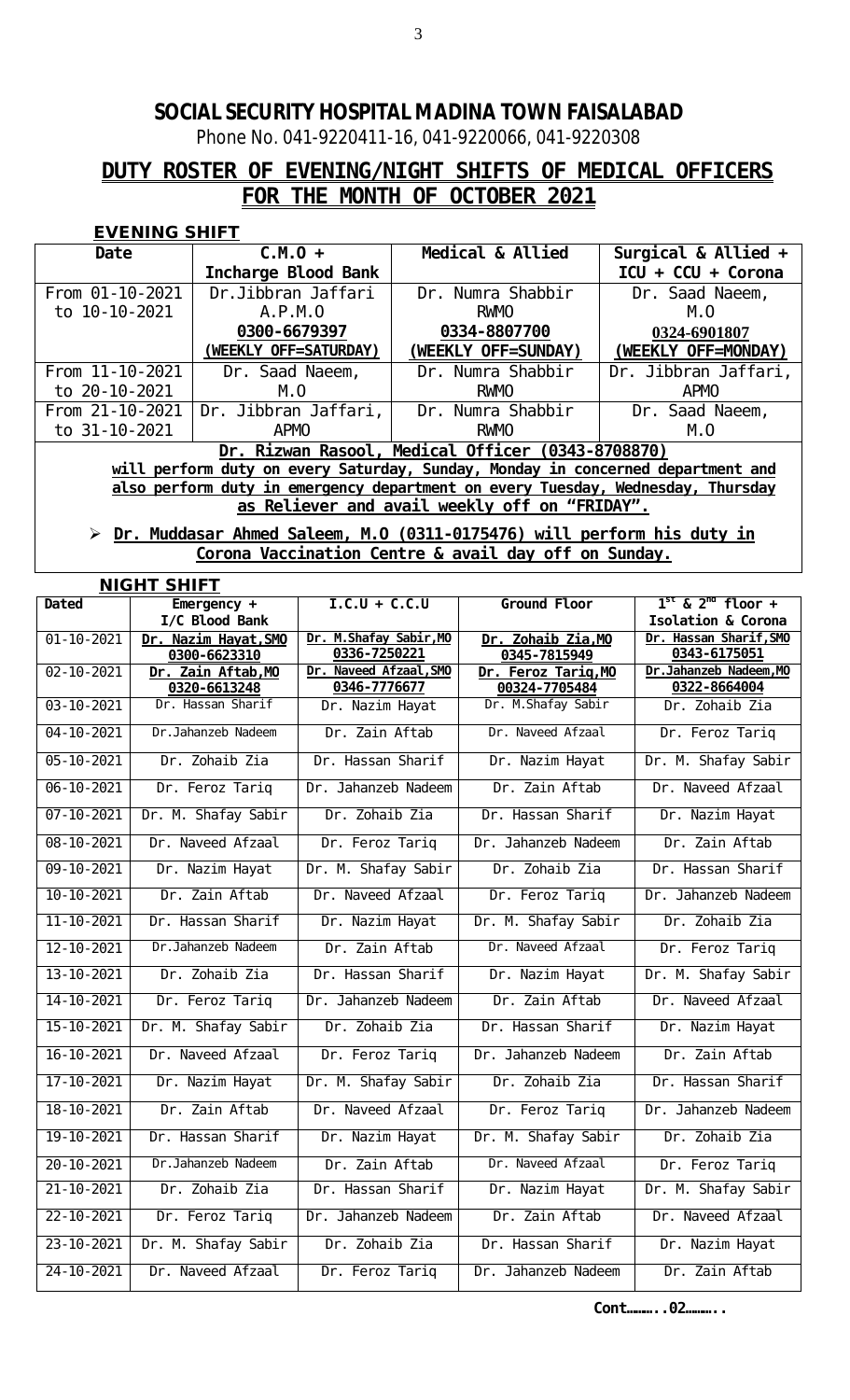|                  | JUVIAL JLVUNIII HUJFIIAL WADINA TUWN TATJALADAD |                     |                             |                             |  |  |  |  |
|------------------|-------------------------------------------------|---------------------|-----------------------------|-----------------------------|--|--|--|--|
| Dated            | Emergency $+$                                   | $I.C.U + C.C.U$     | Ground Floor                | $1^{st}$ & $2^{nq}$ floor + |  |  |  |  |
|                  | I/C Blood Bank                                  |                     |                             | Isolation & Corona          |  |  |  |  |
| $25 - 10 - 2021$ | Dr. Nazim Hayat                                 | Dr. M. Shafay Sabir | Dr. Zohaib Zia              | Dr. Hassan Sharif           |  |  |  |  |
| $26 - 10 - 2021$ | Dr. Zain Aftab                                  | Dr. Naveed Afzaal   | Dr. Feroz Tariq             | Dr. Jahanzeb Nadeem         |  |  |  |  |
| $27 - 10 - 2021$ | Dr. Hassan Sharif                               | Dr. Nazim Hayat     | Dr. M. Shafay Sabir         | Dr. Zohaib Zia              |  |  |  |  |
| 28-10-2021       | Dr. Jahanzeb Nadeem                             | Dr. Zain Aftab      | Dr. Naveed Afzaal           | Dr. Feroz Tariq             |  |  |  |  |
| 29-10-2021       | Dr. Zohaib Zia                                  | Dr. Hassan Sharif   | Dr. Nazim Hayat             | Dr. M. Shafay Sabir         |  |  |  |  |
| $30 - 10 - 2021$ | Dr. Feroz Tariq                                 | Dr. Jahanzeb Nadeem | $\overline{Dr.}$ Zain Aftab | Dr. Naveed Afzaal           |  |  |  |  |
| $31 - 10 - 2021$ | Dr. M. Shafay Sabir                             | Dr. Zohaib Zia      | Hassan Sharif<br>Dr.        | Dr. Nazim Hayat             |  |  |  |  |

### **NOTE:-**

- **Dr. Syed Jibbran Jaffari, APMPO (Evening Shift) / Dr. Naveed Afzaal, MO (Night Shift) / Dr. Nazim Hayat, MO (Night Shift) will also perform administrative round / work, in addition to their own duties.**
- **In case of leave / change of duty, inform the officers in their respective shifts, well before time and submit their written applications to Admn Office / P.A Office.**
- **All the MOs of evening & night shifts are hereby directed to perform their duties according to duty roster. Nobody is allowed to leave the hospital without permission of their respective incharge / officer.**
- **All the Medical Officers of evening shift are hereby directed not to avail their Casual Leaves & Day off without prior written permission from the competent authority otherwise absent will be marked.**

| + HOLIDAYS<br>SUNDAY MORNINGS |                            |                                        |  |  |  |  |
|-------------------------------|----------------------------|----------------------------------------|--|--|--|--|
| <b>Dated</b>                  | Emergency +                | Medical & Allied + Surgical & Allied + |  |  |  |  |
|                               | <b>Incharge Blood Bank</b> | I.C.U + Corona                         |  |  |  |  |
| 03-10-2021                    | Dr. Sohail Mehmood         | Dr. Muhammad Naeem Sheikh              |  |  |  |  |
|                               | $(Day$ Off = 09-10-2021)   | $(Day$ Off = 04 - 10 - 2021)           |  |  |  |  |
|                               | 0300-9653740               | 0302-8846495                           |  |  |  |  |
| 10-10-2021                    | Dr. Sohail Mehmood         | Dr. Muhammad Naeem Sheikh              |  |  |  |  |
|                               | $(Day$ Off = 16-10-2021)   | (Day Off = 11-10-2021)                 |  |  |  |  |
|                               | 0300-9653740               | 0302-8846495                           |  |  |  |  |
| 17-10-2021                    | Dr. Sohail Mehmood         | Dr. Muhammad Naeem Sheikh              |  |  |  |  |
|                               | $(Day$ Off = 23-10-2021)   | $(Day$ Off = 18-10-2021)               |  |  |  |  |
|                               | 0300-9653740               | 0302-8846495                           |  |  |  |  |
| 24-10-2021                    | Dr. Sohail Mehmood         | Dr. Muhammad Naeem Sheikh              |  |  |  |  |
|                               | $(Day$ Off = 30-10-2021)   | (Day Off = 25-10-2021)                 |  |  |  |  |
|                               | 0300-9653740               | 0302-8846495                           |  |  |  |  |
| 31-10-2021                    | Dr. Sohail Mehmood         | Dr. Muhammad Naeem Sheikh              |  |  |  |  |
|                               | $(Day$ Off = 06-11-2021)   | (Day Off = 01 - 11 - 2021)             |  |  |  |  |
|                               | 0300-9653740               | 0302-8846495                           |  |  |  |  |

### DEPUTY MEDICAL SUPERINTENDENT INCHARGE DUTY ROSTER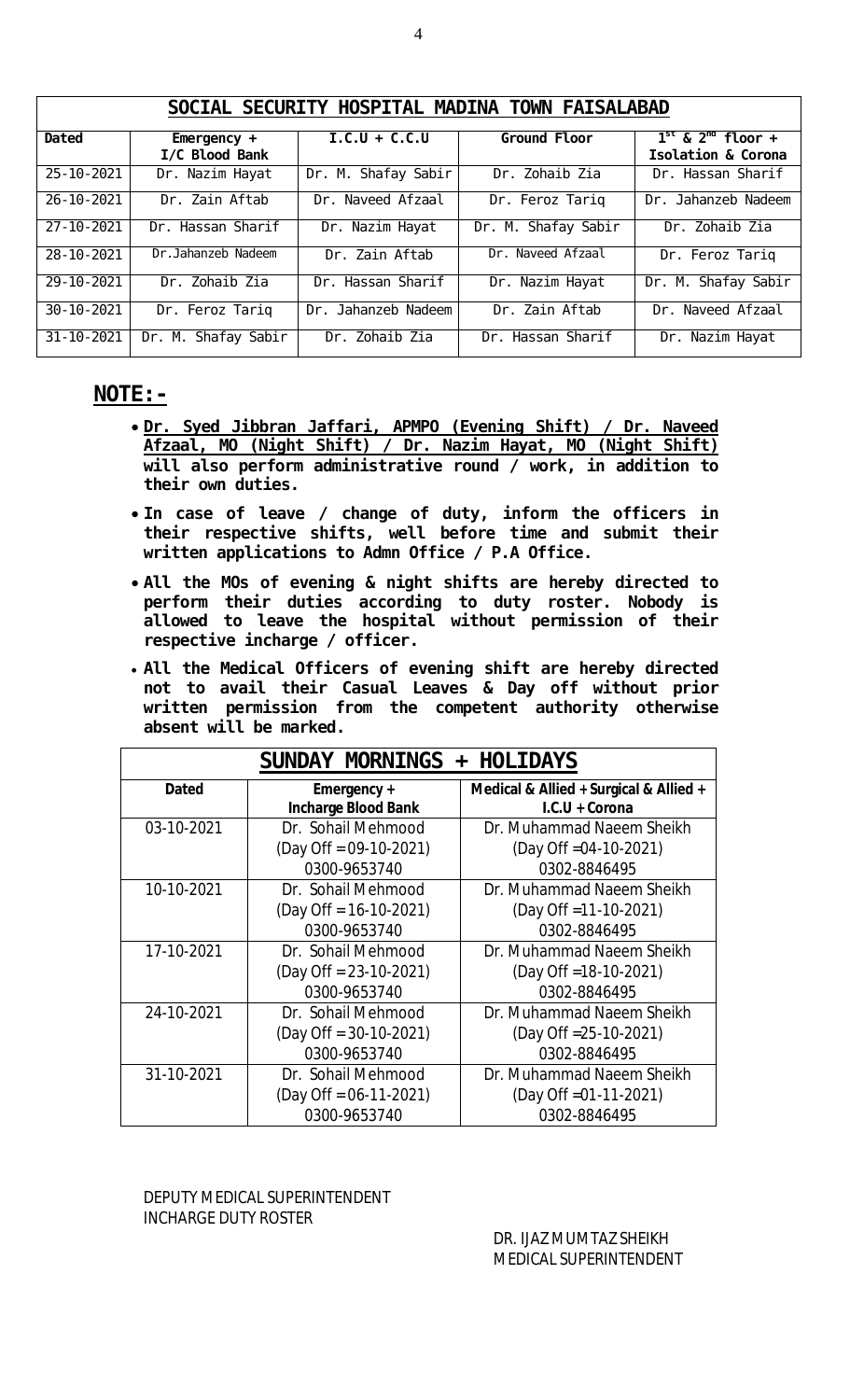Phone No. 041-9220411-16, 041-9220066, 041-9220308

# **DUTY ROSTER OF MEDICAL SPECIALISTS, FOR THE MONTH OF OCTOBER 2021**

# **MORNING DUTY (From 08:00 A.M to 03:00 P.M)**

<sup>o</sup> **Dr. Muhammad Asif Janjua, Senior Consultant (Medicine) Male Medical Ward + OPD (0300-6626844)**

<sup>o</sup> **Dr. Madiha Qamar, Woman Medical Officer (Designated Medical Specialist Female Medical Ward + OPD (0331-7406423)**

# **ICU ROUND MORNING (FROM 08:00 am TO 03:00 pm) + ON CALL ROSTER (FROM 03:00 pm TO 08:00 am)**

<sup>o</sup> **Dr. Muhammad Asif Janjua, (0300-6626844)**

**Senior Consultant (Medicine) FROM 01-10-2021 TO 15-10-2021**

<sup>o</sup> **Dr. Madiha Qamar, Woman Medical Officer (0331-7406423)**

**(Designated Medical Specialist FROM 16-10-2021 TO 31-10-2021**

**Dr. Muhammad Asif Janjua Dr. Madiha Qamar, Senior Consultant (Medicine) Woman Medical Officer**

**Designated Medical Specialist**

**Dr. Ijaz Mumtaz Sheikh Medical Superintendent**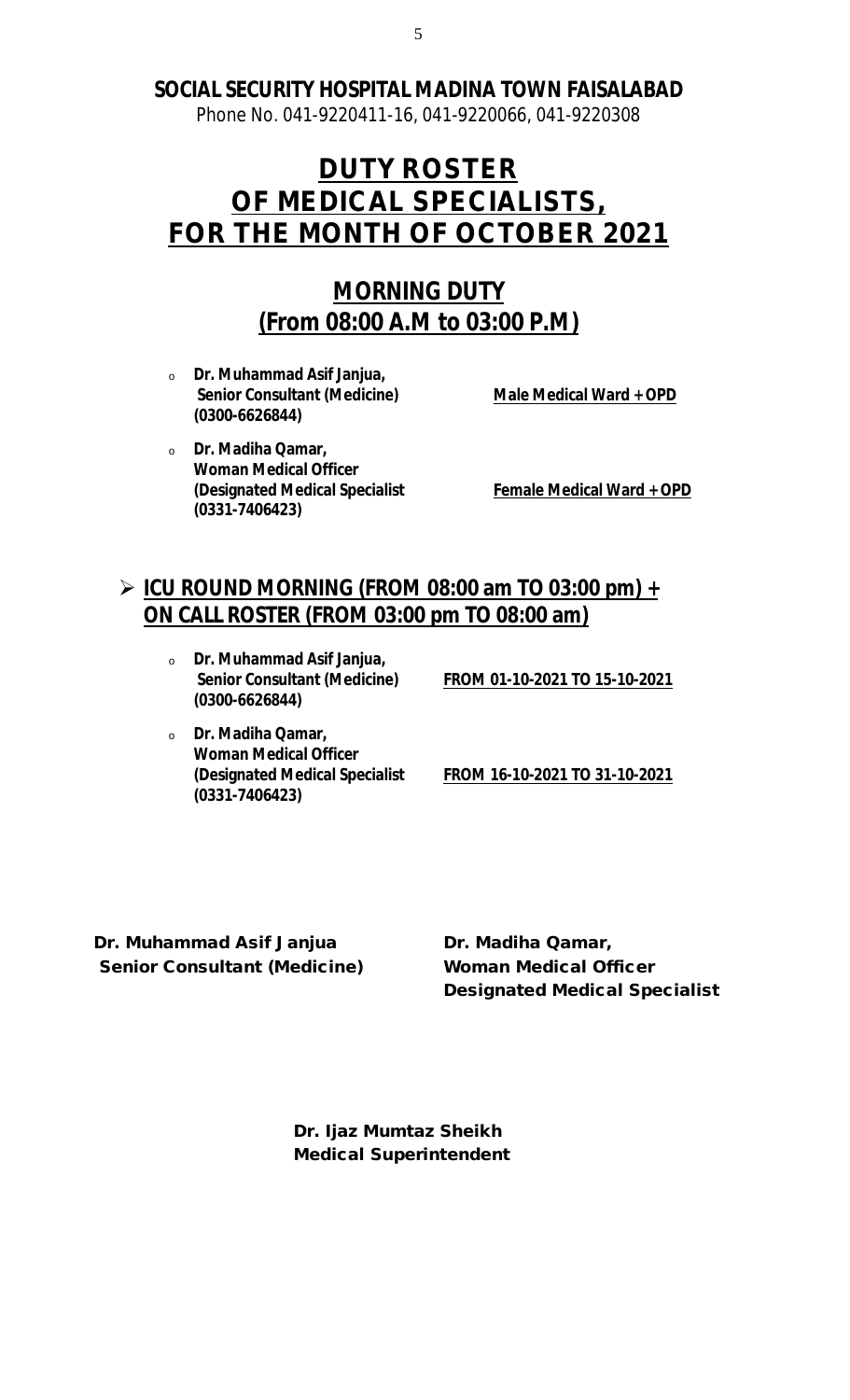Phone No. 041-9220411-16, 041-9220066, 041-9220308

# **ON CALL DUTY ROSTER OF SURGEONS FOR THE MONTH OF OCTOBER 2021**

| NAME OF OFFICER            | <b>DATES OF</b>                  |
|----------------------------|----------------------------------|
|                            | <b>EMERGENCY ON CALL</b>         |
| Dr. Muhammad Awais Ashraf, | 27-09-2021 to 02-10-2021         |
| Chief Consultant (Surgery) | $(Sunday 03-10-2021 - 24 hours)$ |
| 0300-9650605               |                                  |
| Dr. Javed Iqbal,           | 04-10-2021 to 09-10-2021         |
| Chief Consultant (Surgery) | $(Sunday 10-10-2021 - 24 hours)$ |
| 0321-7812138               |                                  |
| Dr. Muhammad Awais Ashraf, | 11-10-2021 to 16-10-2021         |
| Chief Consultant (Surgery) | (Sunday 17-10-2021 - 24 hours)   |
| 0300-9650605               |                                  |
| Dr. Javed Iqbal,           | 18-10-2021 to 23-10-2021         |
| Chief Consultant (Surgery) | (Sunday 24-10-2021 - 24 hours)   |
| 0321-7812138               |                                  |
| Dr. Muhammad Awais Ashraf, | 25-10-2021 to 30-10-2021         |
| Chief Consultant (Surgery) | $(sunday 31-10-2021 - 24 hours)$ |
| 0300-9650605               |                                  |

- $\triangleright$  In case of absence of on call surgeon,  $2^{nd}$  surgeon will be contacted.
- > On O.T days, call should be sent to Operation Theatre for consultation / opinion.

**DR. MUHAMMAD AWAIS ASHRAF DR. JAVED IQBAL, CHIEF CONSULTANT (SURGERY) CHIEF CONSULTANT (SURGERY) SOCAL SECURITY HOSPITAL, SOCAL SECURITY HOSPITAL, FAISALABAD. FAISALABAD.**

**MEDICAL SUPERINTENDENT SOCAL SECURITY HOSPITAL, FAISALABAD**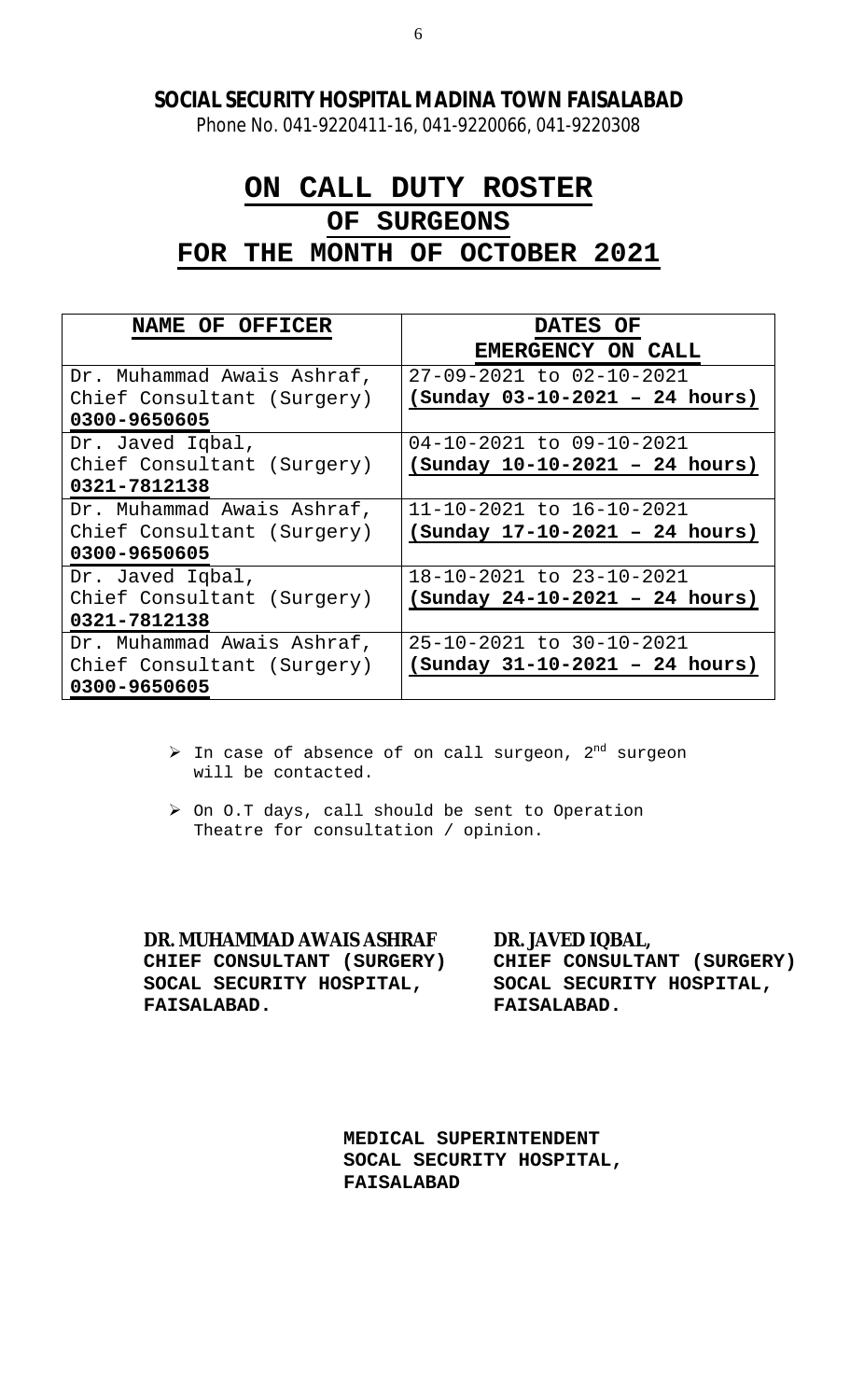Phone No. 041-9220411-16, 041-9220066, 041-9220308

# **DUTY ROSTER OF ANESTHESIA DEPARTMENT, FOR THE MONTH OF OCTOBER 2021 MORNING DUTY**

# **(From 08:00 A.M to 03:00 P.M)**

# **MAIN OPERATION THEATRE (ALL DAYS EXCEPT SUNDAY)**

<sup>o</sup> **Dr. Ghulam Mustafa 0300-6659269** 

<sup>o</sup> **Dr. Muhammad Zahid Javed 0304-5971064** <sup>o</sup> **Dr. Muhammad Husain 0345-7713829**

# **PRE ANESTHESIA ASSESSMENT (IN ADDITION TO THEIR OWN DUTIES)**

- <sup>o</sup> **Dr. Ghulam Mustafa (Monday & Tuesday)**
- <sup>o</sup> **Dr. Muhammad Zahid javed (Wednesday & Thursday)**
- <sup>o</sup> **Dr. Muhammad Husain (Friday & Saturday)**

### **EMERGENCY ON CALL (FROM 02:00 PM TO 08:00 AM)**

**Monday, Tuesday Dr. Ghulam Mustafa Wednesday, Thursday Friday, Saturday Dr. Muhammad Husain** 

# **EMERGENCY ON CALL SUNDAYS & GUZETTED HOLIDAYS (24 HOURS i.e. FROM 08:00 AM TO 08:00 AM)**

- 
- 
- 
- 
- 
- $\geqslant$  03-10-2021 Dr. Ghulam Mustafa
- 10-10-2021 Dr. Muhammad Hussain
- 17-10-2021 Dr. Muhammad Zahid Javed
- $\geq$  24-10-2021 Dr. Ghulam Mustafa
- 31-10-2021 Dr. Muhammad Hussain
- **Casual / Sick leave will be allowed by the undersigned. The application for casual / sick leave must be noted by another Anesthetist.**
- **All the Anesthetists must remain present at place of their duty during Duty hours.**
- **The patient declared unfit by Anesthetist on operation day but the same patient was declared fit during pre Anesthesia Assessment, must be reported to the undersigned along with reasons on the same day.**

**INCHARGE (O.T) SSH FAISALABAD**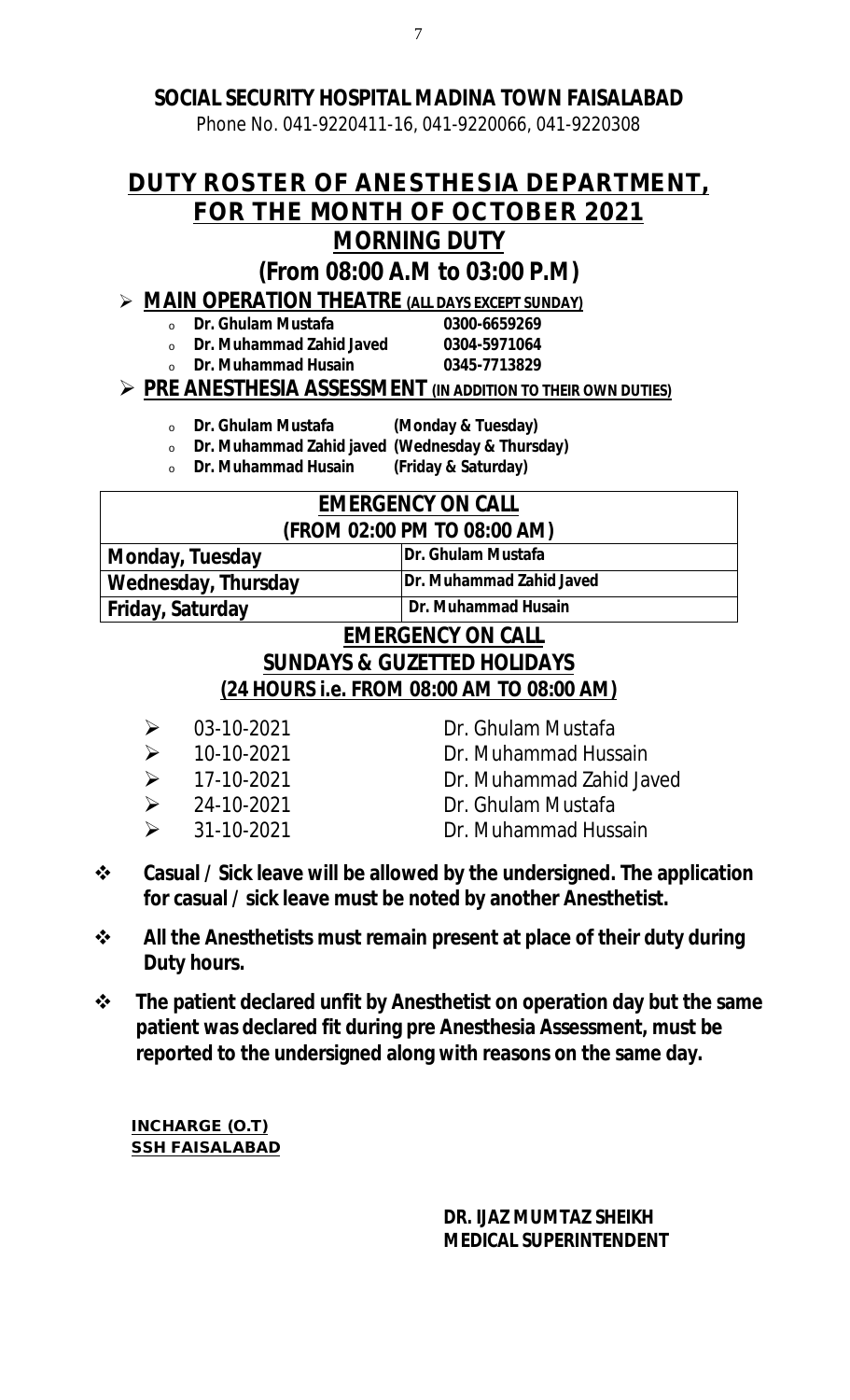Phone No. 041-9220411-16, 041-9220066, 041-9220308

# **ON CALL DUTY ROSTER OF PHYSIOTHERAPISTS FOR THE MONTH OF OCTOBER 2021**

| Sr.   | NAME OF OFFICER         | DATES OF                   |  |  |
|-------|-------------------------|----------------------------|--|--|
| No.   |                         | EMERGENCY ON CALL          |  |  |
| $1$ . | Mr. Muhammad Saleem,    | 01-10-2021 to 15-10-2021   |  |  |
|       | Physiotherapist         | Evening, Night & Sundays   |  |  |
|       | 0300-4076726            |                            |  |  |
| 2.    | Mst. Sairah Aslam,      | 16-10-2021 to 31-10-2021   |  |  |
|       | Physiotherapist         | Evening, Night & Sundays   |  |  |
|       | 0300-9650846            |                            |  |  |
| 3.    | Mr. Tahir Mahmood,      | He will assist No. 01 & 02 |  |  |
|       | Physiotherapy Assistant |                            |  |  |
|       | 0300-6674570            |                            |  |  |

**MUHAMMAD SALEEM SAIRAH ASLAM**

PHYSIOTHERAPIST PHYSIOTHERAPIST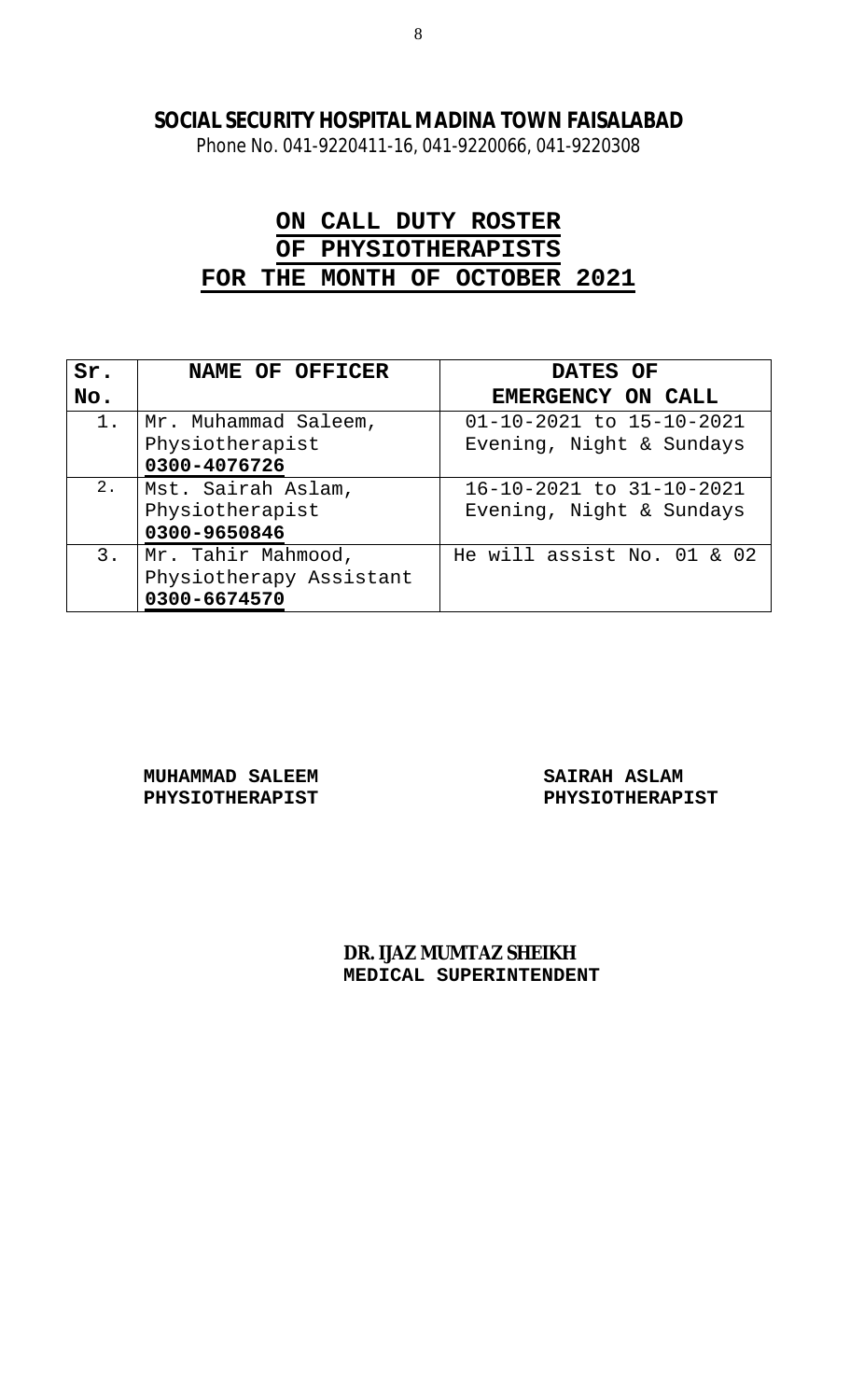Phone No. 041-9220411-16, 041-9220066, 041-9220308

# **ON CALL DUTY ROSTER OF DENTAL SURGEONS FOR THE MONTH OF OCTOBER 2021**

| Sr.   | NAME OF OFFICERS             | DATES OF                   |  |
|-------|------------------------------|----------------------------|--|
| No.   | <b>OFFICIAL</b>              | <b>EMERGENCY ON CALL</b>   |  |
| $1$ . | Dr. Ahmed Naveed,            | 01-10-2021 to 15-10-2021   |  |
|       | Dental Surgeon               | Evening, Night & Sundays   |  |
|       | 0300-9650695                 |                            |  |
| 2.    | Dr. Samar Naeem,             | 16-10-2021 to 31-10-2021   |  |
|       | Dental Surgeon               | Evening, Night & Sundays   |  |
|       | 0307-6056835                 |                            |  |
| 3.    | Mr. Muzaffar Saeed,          | He will assist No. 01 & 02 |  |
|       | Jr. Tech. (Lab Asstt Dental) |                            |  |
|       | 0300-6631722                 |                            |  |

**DENTAL SURGEON DENTAL SURGEON**

**DR. SAMAR NAEEM DR. AHMED NAVEED**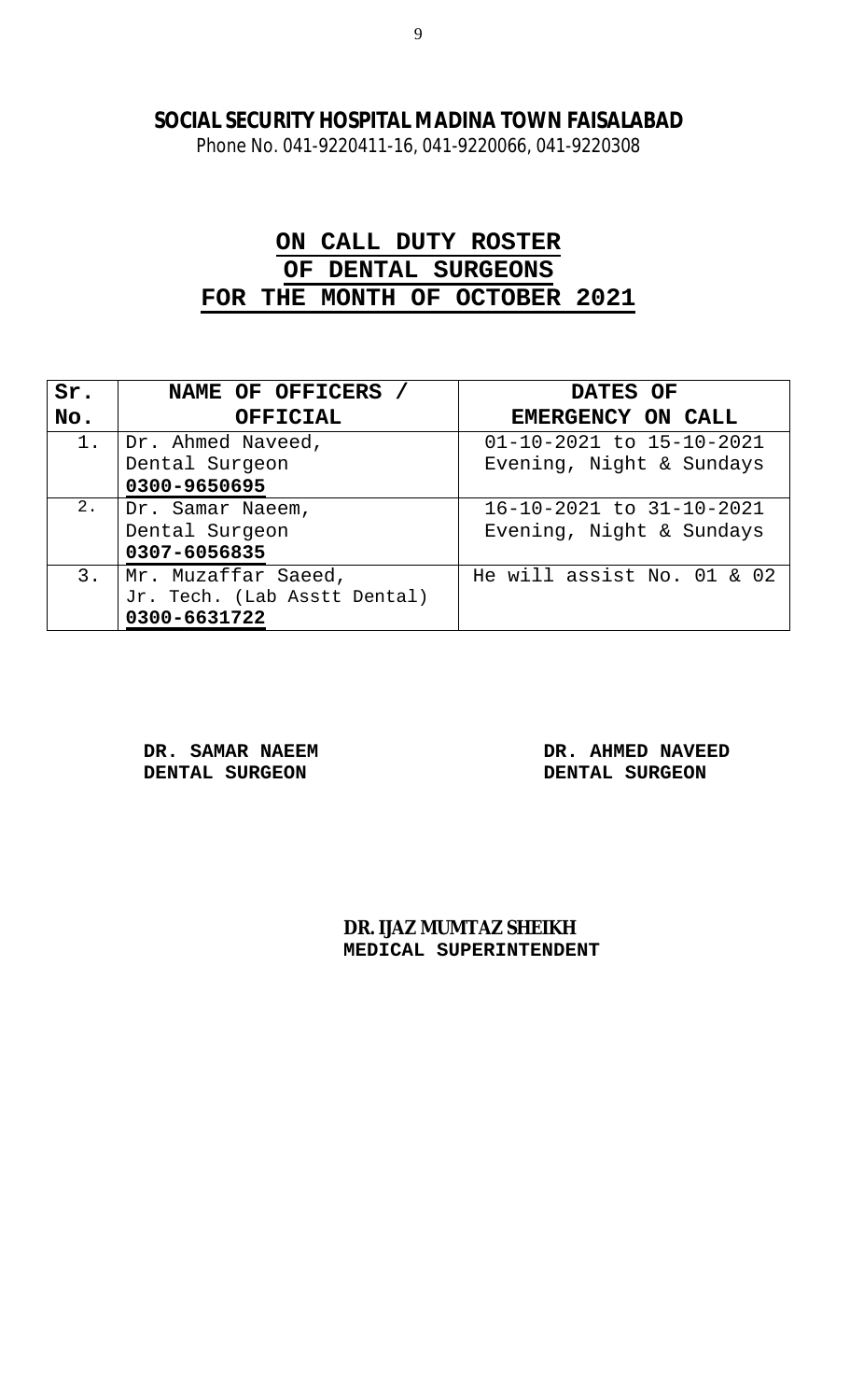Phone No. 041-9220411-16, 041-9220066, 041-9220308

# **ON CALL DUTY ROSTER OF EYE, E.N.T, ONCOLOGY, ORTHOPEDIC, UROLOGY, SKIN, CHILDREN SPECIALISTS FOR THE MONTH OF OCTOBER 2021**

The Consultants of Eye, Oncology, Orthopedic, Urology, Skin and Children departments will remain on call on all days in all shifts. Their contact numbers are as below:-

| Department | Name of Consultant         | Cell No.     |
|------------|----------------------------|--------------|
| Orthopedic | Dr. Muhammad Tahir Younis, | 0321-6605174 |
|            | Chief Consultant (Ortho)   |              |
| Urology    | Dr. M. Saif-ur-Rehman,     | 0300-9669575 |
|            | Chief Consultant (Urology) |              |
| Skin       | Dr. Muhammad Saleem Ghauri | 0300-7671059 |
|            | Chief Consultant (Skin)    |              |
| Oncology   | Dr. Tanvir Ahmed Chatta,   | 0301-7266568 |
|            | Oncologist                 |              |
| Eye        | Dr. Rustum Ali,            | 0335-6365117 |
|            | Eye Specialist             |              |
| Children   | Dr. Zahid Iqbal,           | 0300-6661103 |
|            | Children Specialist        |              |

 **DEPUTY MEDICAL SUPERINTENDENT (ADMN)**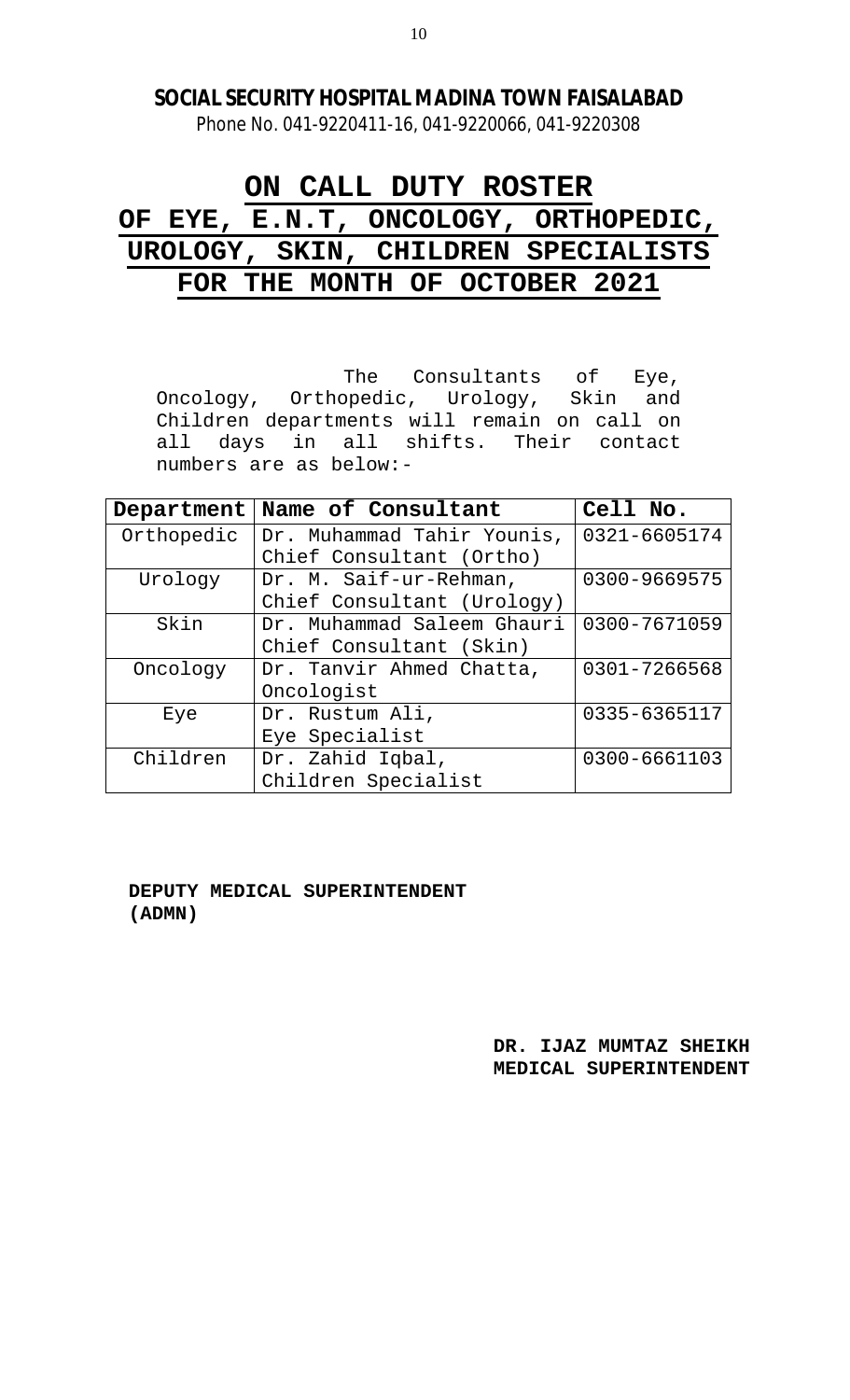Phone No. 041-9220411-16, 041-9220066, 041-9220308

# **DUTY ROSTER OF ADMN STAFF FOR THE MONTH OF OCTOBER 2021**

| $s.+$            | <b>NAME</b>              | CELL NO.     | <b>DESIGNATION</b>       | PLACE OF DUTY +<br><b>JOB</b>                                                                                   |
|------------------|--------------------------|--------------|--------------------------|-----------------------------------------------------------------------------------------------------------------|
|                  |                          |              |                          | <b>DESCRIPTIONS</b>                                                                                             |
| $1$ .            | Arshad Javed             | 0301-7090337 | Steno G-I                | P.A to Medical Superintendent<br>+ Additional duty as<br>"Acting Office Superintendent"<br>+ typing of Admn Dak |
| 2.               | Shamshad Akhtar          | 0300-5637458 | Assistant                | Attached with Care Taker<br>Mr. Adnan Shahid                                                                    |
| 3.               | M. Tariq Javed           | 0300-6685529 | Assistant                | Care Taker                                                                                                      |
| 4.               | Muhammad Arshad          | 0321-7662320 | Senior Clerk             | Senior Clerk<br>Duties as Care Taker.                                                                           |
| 5.               | Rabia Mansoor            | 0306-0631466 | Senior Clerk             | Benefit Section                                                                                                 |
| $\overline{6}$ . | M. Awais Akmal           | 0322-7958159 | Junior Clerk             | Personal Files<br>$(PPG-11 to PPG-15) +$<br>attached with Pay Clerk<br>Clerk                                    |
| 7.               | Boota Shehzad            | 0300-7676309 | Junior Clerk             | Accounts Section                                                                                                |
| $8$ .            | Muhammad Nawaz           | 0300-6643358 | Senior Clerk             | Court Clerk +<br>Personal File (PPG-1 to PPG-10)                                                                |
| 9.               | Khalid Mehmood           | 0300-7254168 | Senior Clerk             | Accounts Section                                                                                                |
| 10.              | Adnan Mushtaq            | 0300-7913707 | Junior Clerk             | Dispatcher + casual leave<br>registers                                                                          |
| 11.              | Mr. Talha                | 0304-3839240 | Junior Clerk             | Medicine Software +<br>Hepatitis-C Clinic                                                                       |
| 12.              | Mr. Muhammad<br>Abdullah | 0300-6665392 | Retainee<br>Junior Clerk | Preparation of patient's<br>Referral form + Pension<br>cases                                                    |
| 13.              | Adnan Khan Niazi         | 0313-7897700 | Retainee<br>Assistant    | Attached with Radiologist                                                                                       |
| 14.              | Salman Tariq             | 0300-7216146 | Junior Clerk             | Pay Bill Clerk +<br>Dispenser Class +<br>Pension cases                                                          |
| 15.              | Muhammad Yasin           | 0300-7685639 | Junior Clerk             | Reception Counter                                                                                               |
| 16.              | Mr. Ashfaq Ahmed         | 0300-7700092 | Junior Clerk             | Vaccination Centre                                                                                              |

*OFFICE SUPERINTENDENT DY.MEDICAL SUPERINTENDENT(ADMN)*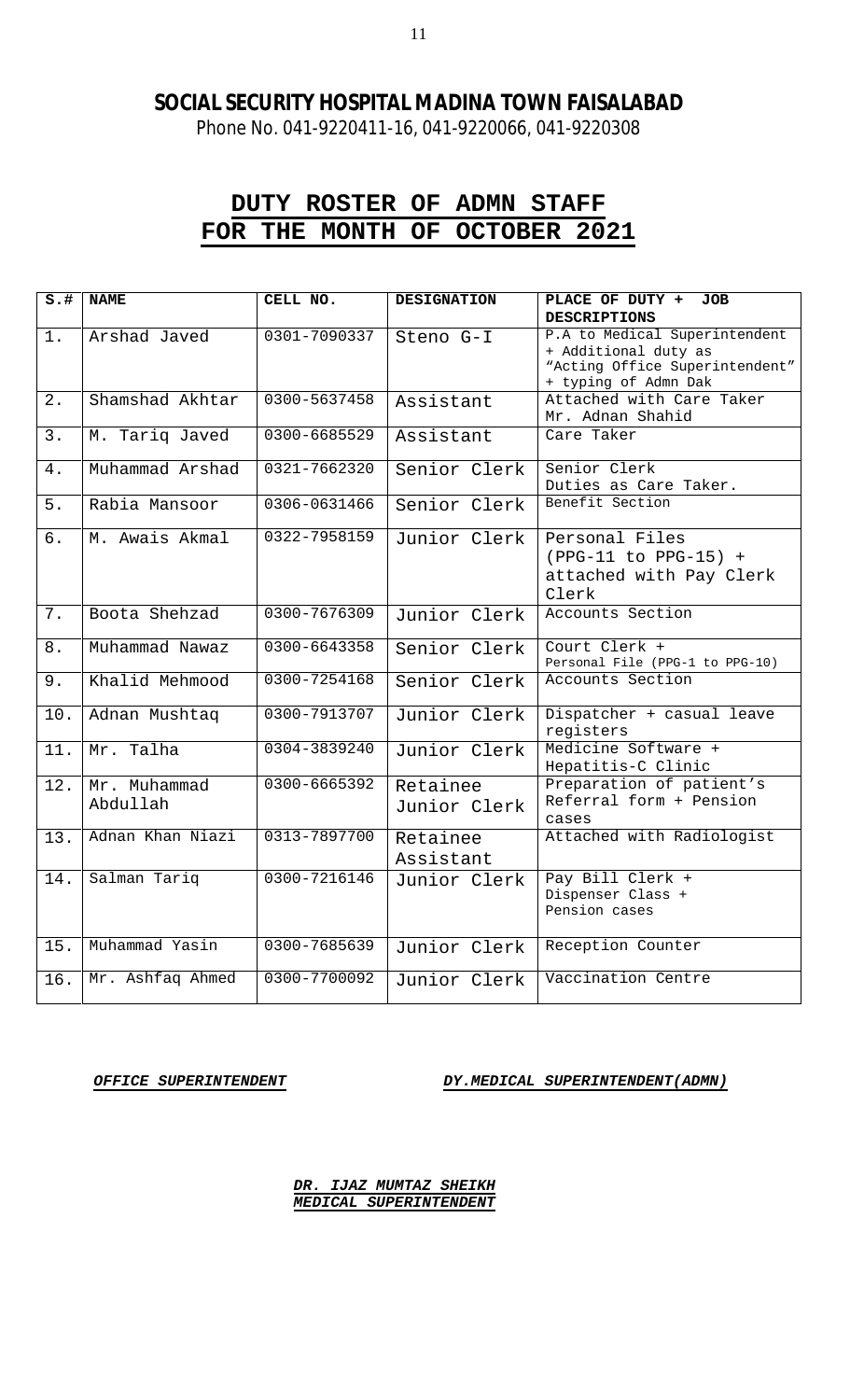Phone No. 041-9220411-16, 041-9220066, 041-9220308

### **DUTY ROSTER OF RADIOLOGY DEPARTMENT FOR THE MONTH OF OCTOBER 2021**

# **MORNING DUTY**

| <b>Name of Official</b> | <b>Designation</b>                | Cell No.     | Day off  |
|-------------------------|-----------------------------------|--------------|----------|
| Mr.Zulfgar Ali          | Senior Technician (X-Ray)         | 0345-7790520 | Sunday   |
| Mr. Muhammad Imran      | Technician (X-Ray)                | 0346-7891791 | Thursday |
| Mr.Hamid Javed          | Technician (Radiographer)         | 0322-6345037 | Sunday   |
| Mr.Abdul Ghaffar        | Technician (Dark Room Assistant)  | 0300-7944755 | Sunday   |
| Mr.Muhammad Zameer      | Jr.Technician Dark Room Assistant | 0302-6073074 | Sunday   |
| Mr.Sajjad Hussain       | Jr.Technician Dark Room Assistant | 0345-7743709 | Sunday   |
| Mr. Abdul Ghafoor       | Dark Room Attendant               | 0302-6069615 | Sunday   |
| Mr. Matloob Ahmed       | Dark Room Attendant               | 0331-6018360 | Sunday   |

# **EVENING DUTY**

| <b>Name of Official</b> | <b>Designation</b>                                                         | Cell No.          | Day off |
|-------------------------|----------------------------------------------------------------------------|-------------------|---------|
| Mr.Muhammad Lateef      | Technician (Radiographer)                                                  | $ 0305 - 6774137$ | Tuesday |
|                         | Mr.Muhammad Imran, Technician (X-Ray) will perform duty on every (Tuesday) |                   |         |

### **NIGHT DUTY**

| <b>Name of Official</b> | <b>Designation</b>        | Duty                          |  |
|-------------------------|---------------------------|-------------------------------|--|
| Mr. Sajjad Hussain      | $Jr.$ Tech $(D.R.A)$      | From 01-10-2021 to 10-10-2021 |  |
| Mr.Zulfqar Ali          | Senior Technician (X-Ray) | From 11-10-2021 to 20-10-2021 |  |
| Mr.Hamid Javed          | Technician (Radiographer) | From 21-10-2021 to 31-10-2021 |  |

#### **The officials performing night duty will avail weekly off on "FIRDAY" and Mr. Muhammad Imran, Tech (X-Ray)will perform night duty on every "FRIDAY".**

### **DUTY ON SUNDAYS & GAZETTED HOLIDAYS**

| <b>DATES</b> | <b>Morning</b>     | Evening                                                  | <b>Night</b>      |
|--------------|--------------------|----------------------------------------------------------|-------------------|
| 03-10-2021   | Mr. Muhammad Imran | Mr.Muhammad Lateef                                       | Mr.Sajjad Hussain |
| 10-10-2021   | Mr. Muhammad Imran | Mr.Muhammad Lateef                                       | Mr.Sajjad Hussain |
| 17-10-2021   | Mr. Muhammad Imran | Mr.Muhammad Lateef                                       | Mr.Zulfgar Ali    |
| 24-10-2021   | Mr. Muhammad Imran | Mr.Muhammad Lateef                                       | Mr.Hamid Javed    |
| 31-10-2021   |                    | Mr. Muhammad Imran   Mr.Muhammad Lateef   Mr.Hamid Javed |                   |

### **FRIDAY DUTY FROM 12:00 NOON TO 03:00 P.M**

| Date             | <b>Name of Official</b>         | <b>Designation</b>        |
|------------------|---------------------------------|---------------------------|
| $01 - 10 - 2021$ | Mr.Zulfgar Ali                  | Senior Technician (X-Ray) |
|                  | 08-10-2021   Mr. Hamid Javed    | Technician (Radiographer) |
|                  | 15-10-2021   Mr. Hamid Javed    | Technician (Radiographer) |
| 22-10-2021       | Mr.Sajjad Hussain               | Jr. Tech (D.R.A)          |
|                  | $29-10-2021$ Mr. Sajjad Hussain | Jr. Tech (D.R.A)          |

**MEDICAL OFFICER RADIOLOGY DEPARTMENT**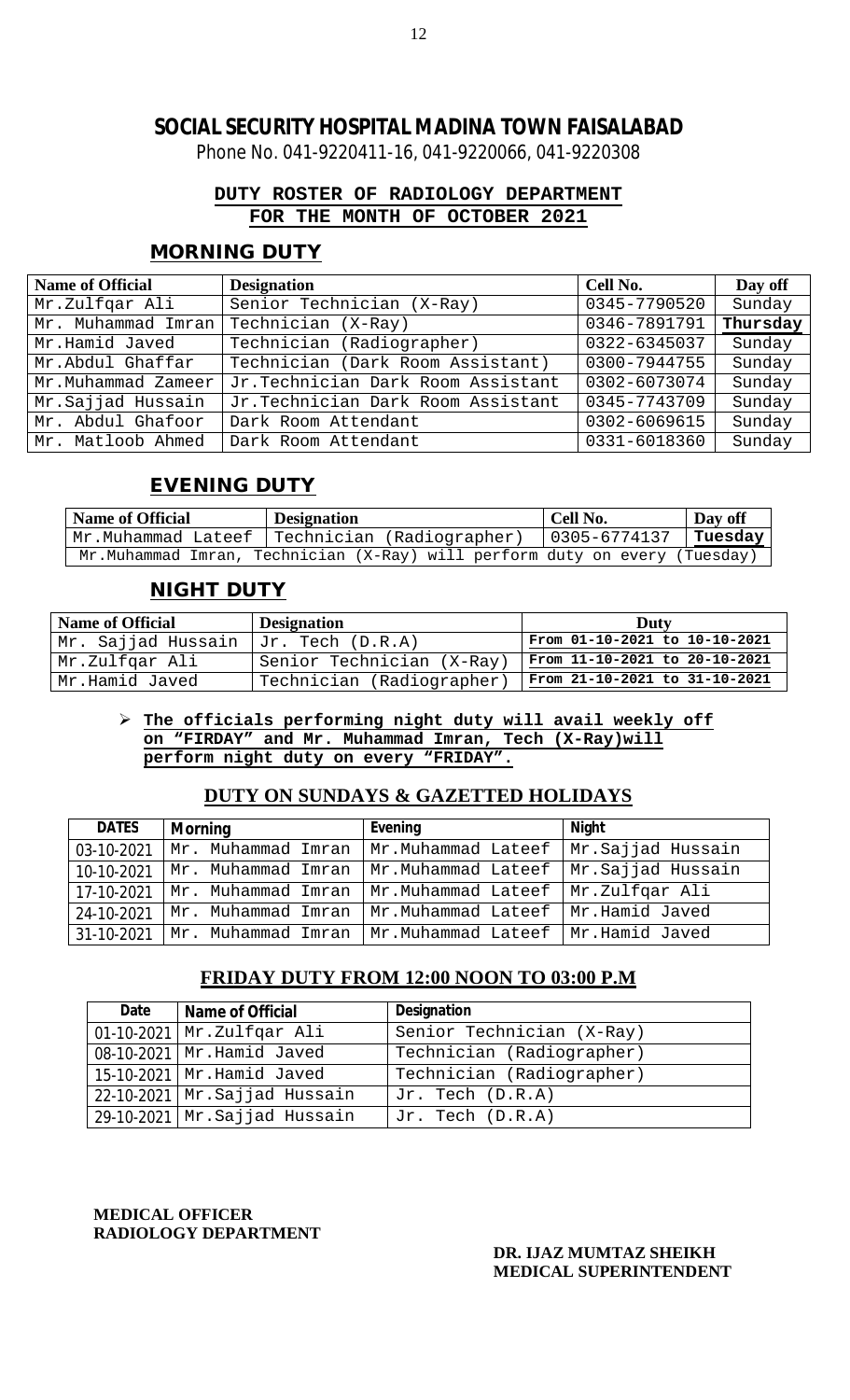Phone No. 041-9220411-16, 041-9220066, 041-9220308

### **DUTY ROSTER FOR LABORATORY FOR THE MONTH OF OCTOBER 2021**

### **MORNING DUTY**

| Sr. No. | Name of officials                                                               | Duty                                                                                                                                                                                                                                                                      | Day Off |
|---------|---------------------------------------------------------------------------------|---------------------------------------------------------------------------------------------------------------------------------------------------------------------------------------------------------------------------------------------------------------------------|---------|
| 1.      | Mr. Ghulam Shabir Aqib,<br>Technician (Lab)<br>$(0321 - 7824166)$               | • Incharge of the Lab Store.<br>• Maintenance of Stock, Collection of<br><b>Statistical Data of Lab</b><br>• Presentation of daily report to Incharge Lab.<br>&Medical Superintendent<br>• Provide Assistance to the Medical<br>Technologist + Blood Banking              | Sunday  |
| 2.      | Mr. Muhammad Rizwan,<br>Junior Technician (Lab Assistant)<br>$(0344 - 4037123)$ | • Shift Incharge of Routine Biochemistry.<br>Section (Testing, Reporting, Calibration<br>Quality Control of Bio Chemistry Section).<br>• Maintenance of Registers of MSDS of<br>Biochemistry                                                                              | Sunday  |
| 3.      | Mr. Nasir Hussain Shah,<br>Lab. Attendant<br>$(0300 - 7698411)$                 | Provide assistance to Mr. M. Rizwan in Bio<br>Chemistry Section & Mr. Nadeem Iqbal in<br>Hematology Section.<br>• Maintenance of Daily Test Summary of Bio<br>Chemistry.<br>• Preservation of Special Chemistry &PCR<br>Samples.                                          | Sunday  |
| 4.      | Mr. Nadeem Iqbal,<br>Technician (Lab Assistant)<br>$(0302 - 7015397)$           | • Shift Incharge of Hematology Section<br>(Testing, Reporting, Calibration Quality)<br>Control of Hematology Section).<br>• Maintenance of Registers of MSDS of<br>Biochemistry<br>• Overall Incharge of TB Dots<br>• Maintenance of Daily Test Summary of<br>Hematology. | Sunday  |
| 5.      | Mr. Sohail Akbar,<br>Junior Technician (Lab Assistant)<br>$(0300 - 5628971)$    | • Entry of all lab results in system<br>• Printing of all lab reports of morning shift                                                                                                                                                                                    | Monday  |
| 6.      | Mr. Muhammad Iftikhar Ali<br>Technician (Lab)<br>$(0302 - 8863225)$             | Shift Incharge of Blood Banking<br>• Maintenance of Registers of MSDS of<br><b>Blood Banking</b>                                                                                                                                                                          | Sunday  |
| 7.      | Mr. Nawaz Ali,<br>Lab. Attendant<br>$(0301 - 7106607)$                          | • Sample Collection<br>• Labeling & Dispatch<br>Maintenance of Record & Stock of<br><b>Collection Counter.</b><br>• Urine, stool, semen $&$ milk examination<br>(preparation of slides).                                                                                  | Sunday  |
| 8.      | Mr. Abdul Munaf,<br>Ward Boy<br>$(0306 - 1951126)$                              | • Sample Collection<br>Labeling & Dispatch<br>Maintenance of Record & Stock of<br><b>Collection Counter.</b><br>• Urine, stool, semen $&$ milk examination<br>(preparation of slides).                                                                                    | Sunday  |
| 9.      | Mr. Muhammad Shoaib<br><b>Retainee Naib Qasid</b><br>$(0346 - 7751532)$         | • Reception Counter<br>• Delivery of OPD Reports<br>Maintenance of Outsourced Investigations<br>• Invoice generation of all patients                                                                                                                                      | Sunday  |

*Cont……..02……….*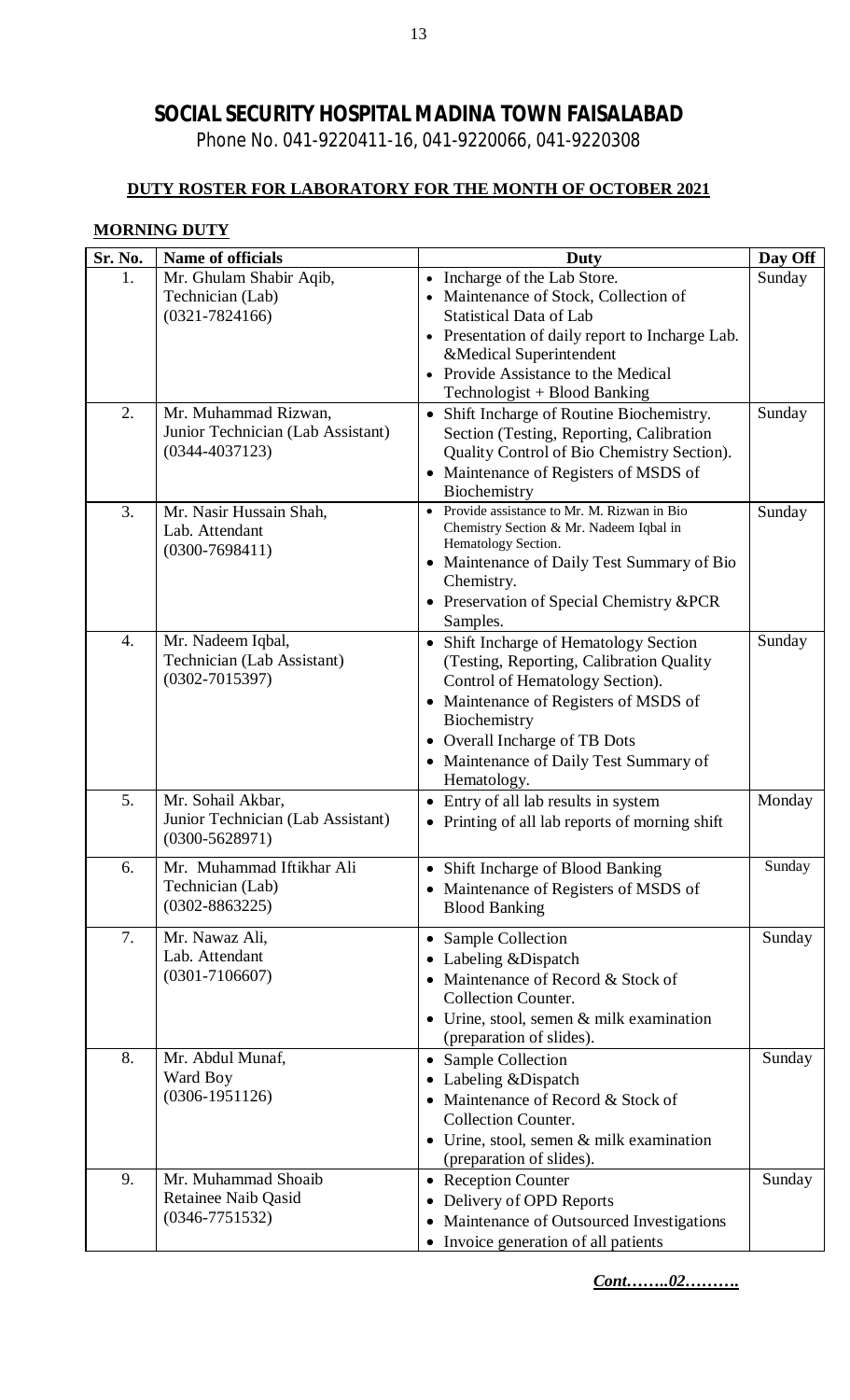|                  | <b>EVENING DUTY</b>                                                     |                                                                                                                                                                                                                                                                                      |          |
|------------------|-------------------------------------------------------------------------|--------------------------------------------------------------------------------------------------------------------------------------------------------------------------------------------------------------------------------------------------------------------------------------|----------|
| Sr. No.          | Name of officials                                                       | Duty                                                                                                                                                                                                                                                                                 | Day Off  |
| 1.               | Mr. Nazar Hussain,<br>Technician (Lab. Assistant)<br>$(0304 - 6065596)$ | Shift Incharge of Hematology and<br><b>Blood Banking.</b><br>Testing, Reporting, Calibration Quality<br>Control of Hematology Section.<br>Maintenance of Registers of MSDS<br>Hematology and Blood Banking.<br>Maintenance of daily summary of<br>Hematology and Blood Banking.      | Saturday |
| 2.               | Mr. Babar Rasheed,<br>Lab. Attendant<br>$(0300 - 7754489)$              | • Invoice generation<br>Result entry in system<br>Printing of lab reports of evening shift                                                                                                                                                                                           | Sunday   |
| 3.               | Hafiz Ali Raza<br>Technician (Lab)<br>$(0313 - 6605228)$                | Shift Incharge of Biochemistry Section<br>$\bullet$<br>(Testing, Reporting, Calibration Quality<br>Control of Biochemistry Section).<br>Maintenance of Registers of MSDS of<br>Biochemistry.<br>Microscopy of Urine Specimens                                                        | Sunday   |
| $\overline{4}$ . | Mr. Nasir Maqbool,<br>Lab. Attendant<br>$(0322 - 6007942)$              | • Provide assistance in Hematology $&$<br>Bio Chemistry Section.<br>Urine (Physical, Chemical Examination<br>and Slide Preparation).<br>Entry of all evening shift reports in register.<br>Maintenance of daily test summary of<br>Hematology<br>Provide assistance in Blood Banking | Sunday   |
|                  | <b>NIGHT DUTY</b>                                                       |                                                                                                                                                                                                                                                                                      |          |
| Sr. No.          | <b>Name of officials</b>                                                | Duty                                                                                                                                                                                                                                                                                 | Day Off  |
| 1.               | Mr. Ali Hussain,                                                        | Shift Incharge of Hematology Section                                                                                                                                                                                                                                                 | Sunday   |

| Sr. No. | Name of officials               | Duty                                              | Day Off  |
|---------|---------------------------------|---------------------------------------------------|----------|
| 1.      | Mr. Ali Hussain,                | Shift Incharge of Hematology Section<br>$\bullet$ | Sunday   |
|         | Jr. Technician (Lab Assistant)  | (Testing, Reporting, Calibration Quality)         |          |
|         | $(0332 - 7733176)$              | Control of Hematology Section).                   |          |
|         |                                 | • Maintenance of Registers of MSDS of             |          |
|         |                                 | Biochemistry                                      |          |
|         |                                 | • Blood Banking & Printing of Reports             |          |
|         |                                 | Daily Test Summary of Hematology<br>$\bullet$     |          |
|         |                                 | Invoice entry and printing in system              |          |
| 2.      | Mr. Muhammad Naveed Elahi,      | <b>Shift Incharge of Routine</b><br>٠             | Saturday |
|         | Jr. Technician (Lab. Assistant) | Biochemistry. Section (Testing,                   |          |
|         | $(0308 - 8680046)$              | Reporting, Calibration Quality Control            |          |
|         |                                 | of Bio Chemistry Section).                        |          |
|         |                                 | Daily Test Summary of Biochemistry Section.       |          |
|         |                                 | Invoice entry and printing in system              |          |

**MUHAMMAD WAQAS MEDICAL TECHNOLOGIST** 

**DR. MUHAMMAD MASOOD AHMED DR. IJAZ MUMTAZ SHEIKH I/C LAB & BLOOD BANK**

# **MEDICAL SUPERINTENDENT**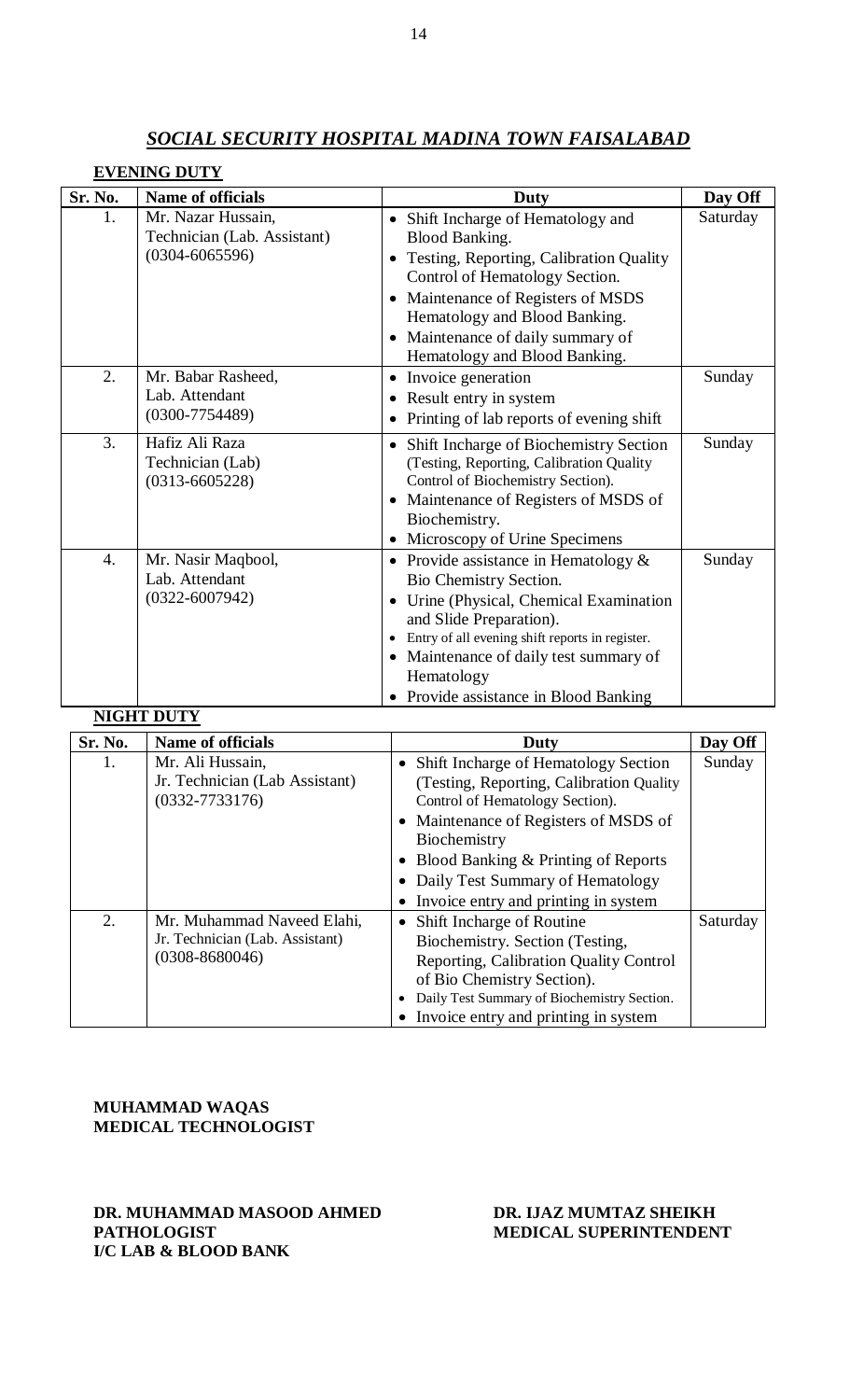Phone No. 041-9220411-16, 041-9220066, 041-9220308

# **DUTY ROSTER FOR OPERATION THEATRE FOR THE MONTH OF OCTOBER 2021**

### **MORNING DUTY**

| <b>Name of Official</b> | <b>Designation</b>        | Cell No.     | Duty                                  |
|-------------------------|---------------------------|--------------|---------------------------------------|
| Mr. Nasir Mahmood       | Senior Technician (O.T)   | 0300-6621726 | Endoscopy, Anesthesia -OT No. 3       |
|                         |                           |              | Laparoscopy OT No.1, I/C Store        |
| Mr. Latif               | Technician (O.T)          | 0321-7829389 | Anesthesia + OT No. $4$               |
| Mr. Ali Hussain         | Retainee Technician (O.T) | 0300-3593384 | OT No.3+Eye $OT +$ Reliever           |
| Mr. Maqsood Ahmad       | Jr. Technician (O.T)      | 0333-6629881 | OT No.1&2,                            |
|                         |                           |              | Saturday – Reliever Autoclave         |
| Mr. Hamid Shahzad       | Jr. Technician (O.T)      | 0333-6522499 | OT $No.2 + Saturday -Ortho$ Reliever) |
| Mr. Rizwan Ali          | Jr. Technician $(O.T)$    | 0300-7224024 | OT No.4 $&$ (Tuesday $&$ Thursday     |
|                         |                           |              | Gen Surgery -OT No.3+ Reliever)       |
| Mr. Khalid Ali          | Trolley Man(OT Asstt)     | 0302-5138070 | Autoclave + Reliever OT No.4          |
| Mr. M. Adnan Sajjad     | O.T Attendant             | 0308-7058362 | Main $O.T + OT$ No.1 & 4              |
| Mst. Nazia Majeed       | O.T Attendant             | 0349-9113483 | Main $O.T + OT$ No.2 & 3              |
| Mr. Nasir Ali           | O.T Attendant             | 0300-6640195 | <b>Working as Dresser</b>             |
| Mr. Abdul Rasheed       | O.T Attendant             | 0300-7615137 | Monday & Wednesday OT No.4 +          |
|                         |                           |              | Working as Dresser (Ward)             |

### **NIGHT DUTY**

(From 08:00 PM to 08:00 AM). (Sunday off)<br>Mr. Yasir Abbas, Jr. Tech (OT) (303-7741315

1. Mr. Yasir Abbas, Jr. Tech (OT) **0303-7741315**

### **EVENING DUTY**

(From 02:00 PM to 08:00 PM). (Sunday off)

2. Mr. Fiaz Ahmed, Junior Technician (O.T) **0302-6039647**

NOTE

- **Duty of OTAs can be changed at any time.**
- $\checkmark$  Not more than two day off can be availed in a month.
- $\checkmark$  A person can not avail more than Two  $(02)$  Casual Leaves in a month.
- **All OTAs are responsible for the maintenance of their O.Ts & Instruments.**
- **The duty cannot be changed without the prior permission by H.O.D.**

### **All staff will work according to their job description already handed over to them.**

### **24 HOURS ON CALL DUTY ON SUNDAYS & GAZETTED HOLIDAYS**

| <b>DATES</b> | <b>NAME OF OFFICIAL</b>                 |
|--------------|-----------------------------------------|
| 03-10-2021   | Mr. Hamid Shahzad, Jr. Technician (O.T) |
| 10-10-2021   | Mr. Muhammad Latif, Technician (OT)     |
| 17-10-2021   | Mr. Khalid Ali, Trolley Man             |
| 24-10-2021   | Mr. Maqsood Ahmed, Jr. Tech (OT)        |
| 31-10-2021   | Mr. Fiaz Ahmed, Junior Technician (O.T) |

### **FRIDAY DUTY FROM 12:00 NOON TO 03:00 P.M**

| <b>DATE</b>   | <b>NAME OF OFFICIAL</b>                     |
|---------------|---------------------------------------------|
| $ 01-10-2021$ | Mr. Abdul Rasheed, O.T Attendant            |
| 08-10-2021    | Mr. Ali Hassnain, Retainee Technician (O.T) |
| 15-10-2021    | Mr. M. Adnan Sajjad, O.T Attendant          |
| 22-10-2021    | Mr. Rizwan Ali, Jr. Tech (O.T)              |
| 29-10-2021    | Mr. M. Adnan Sajjad, O.T Attendant          |

### **DEPUTY MEDICAL SUPERINTENDENT (O.T) INCHARGE DUTY ROSTER**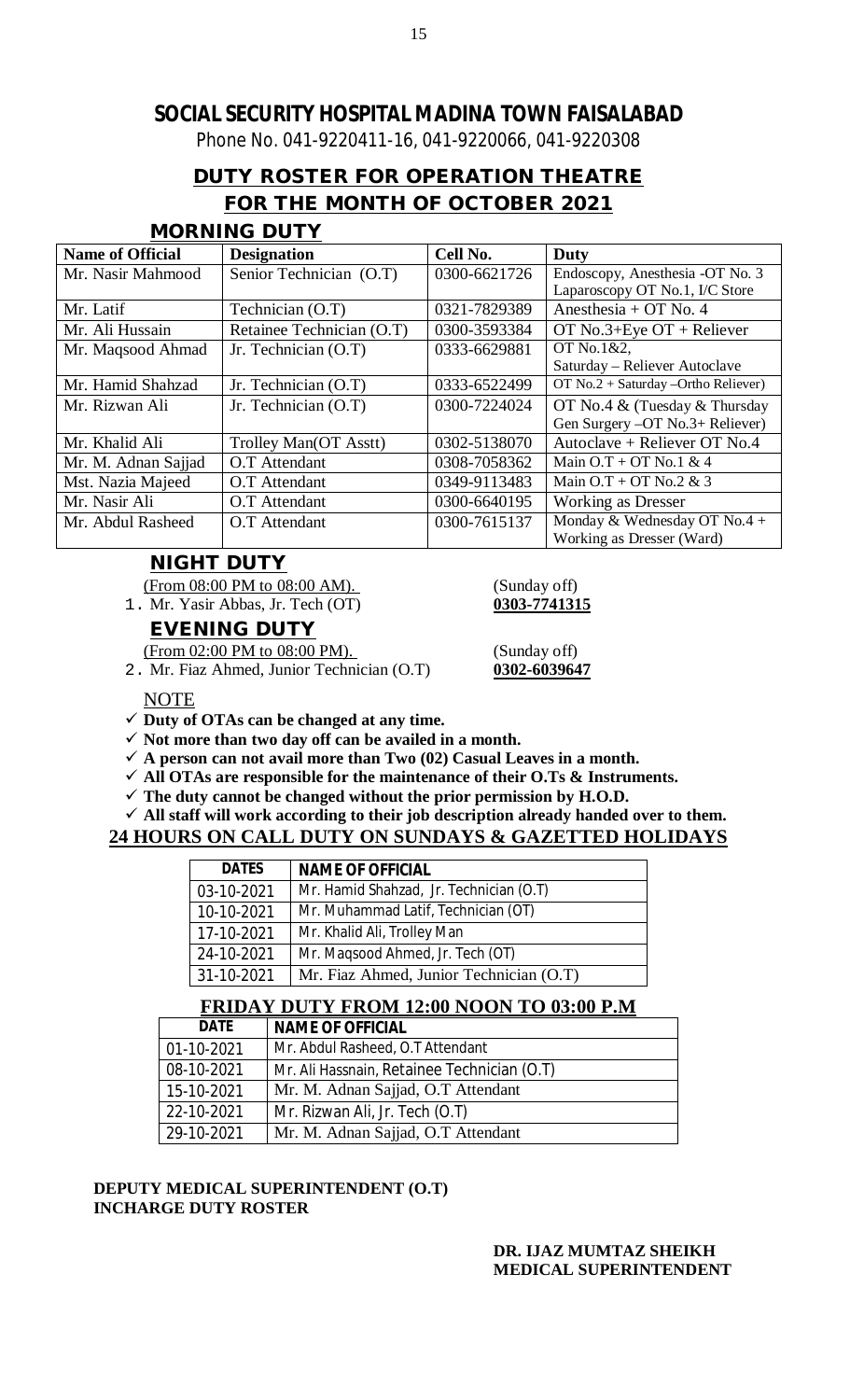Phone No. 041-9220411-16, 041-9220066, 041-9220308

# **DUTY ROSTER FOR ELECTRICIANS FOR THE MONTH OF OCTOBER 2021**

|    | Sr. No.   Name of officials        | <b>Duty</b>                                         | Day Off |
|----|------------------------------------|-----------------------------------------------------|---------|
| 1. | Mr. Asif Rasheed<br>0345-7868096   | Morning                                             | Sunday  |
| 2. | Mr. Sajid Manzoor<br>0308-7116390  | Morning                                             | Sunday  |
| 3. | Mr. Muhammad Javed<br>0300-6685090 | Evening<br>÷<br>On call Sunday<br>(Morning & Night) | Monday  |

#### **NOTE:-**

- 1. As residing in the official residence, Mr. Sajid Manzoor will remain 24 hours on call in any emergency situation, if needed, in addition to his own duty.
- 2. Handing / taking over must be completed before leaving the hospital and report should be presented to the undersigned daily by SDO/S.E.
- 3. After completion of work/round, all the electricians must be present in L.T Room.
- 4. During leave / Day off of Mr. Sajid Manzoor, Electrician, Mr. Muhammad Javed & Mr.Asif Rasheed will remain on call.
- 5. All the Electricians are directed not to leave the station without prior permission of the authority.

### **D.M.S (MAINTENANCE) SSH FAISALABAD**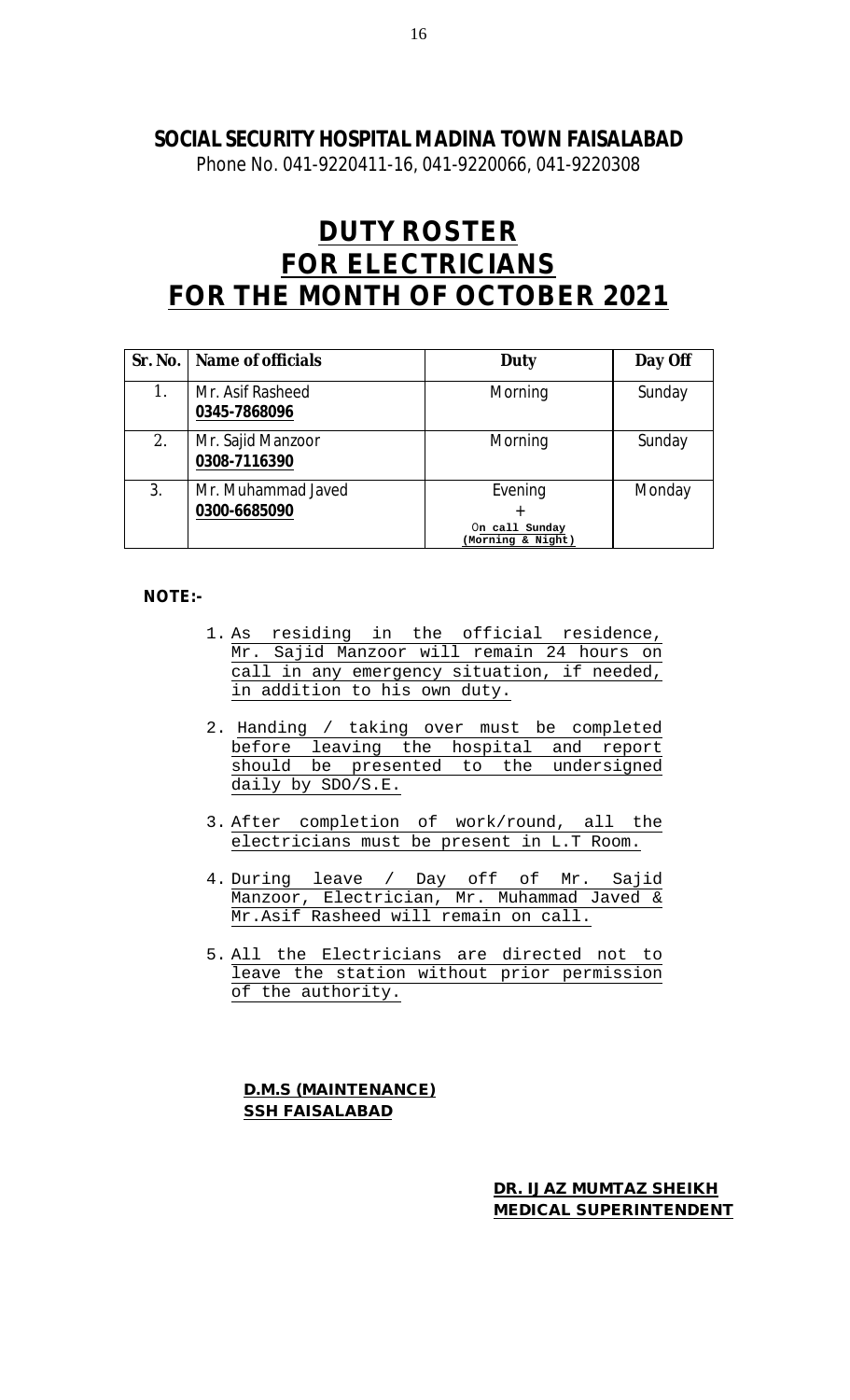Phone No. 041-9220411-16, 041-9220066, 041-9220308

# **DUTY ROSTER OF TELEPHONE OPERATORS FOR THE MONTH OF OCTOBER 2021.**

| Sr. No. | <b>Name</b>                                                 | <b>Shift</b>                  | Day Off   |
|---------|-------------------------------------------------------------|-------------------------------|-----------|
| 1.      | Mst. Humaira Chanda,<br>Telephone Operator<br>0306-6012882  | Morning                       | Sunday    |
| 2.      | Mr. Muhammad Abbas,<br>Telephone Operator<br>0334-6640135   | Evening<br>Morning Reliever   | Monday    |
| 3.      | Mr. Majid Ali,<br>Telephone Operator<br>0300-7686514        | Night                         | Tuesday   |
| 4.      | Mr. Qaiser Mehmood,<br>Telephone Technician<br>0300-7609470 | Reliever<br>(Evening & Night) | Wednesday |

# **Note:-**

- 1. Casual leaves will be availed after prior approval of the competent authority and noted from Mr. Qaiser Mehmood, Telephone Technician, (Reliever).
- 2. Mr. Qaiser Mehmood, Telephone Technician, (Reliever) will be present in Morning on **Thursday, Friday & Saturday.**

**D.M.S (MAINTENANCE) SSH FAISALABAD**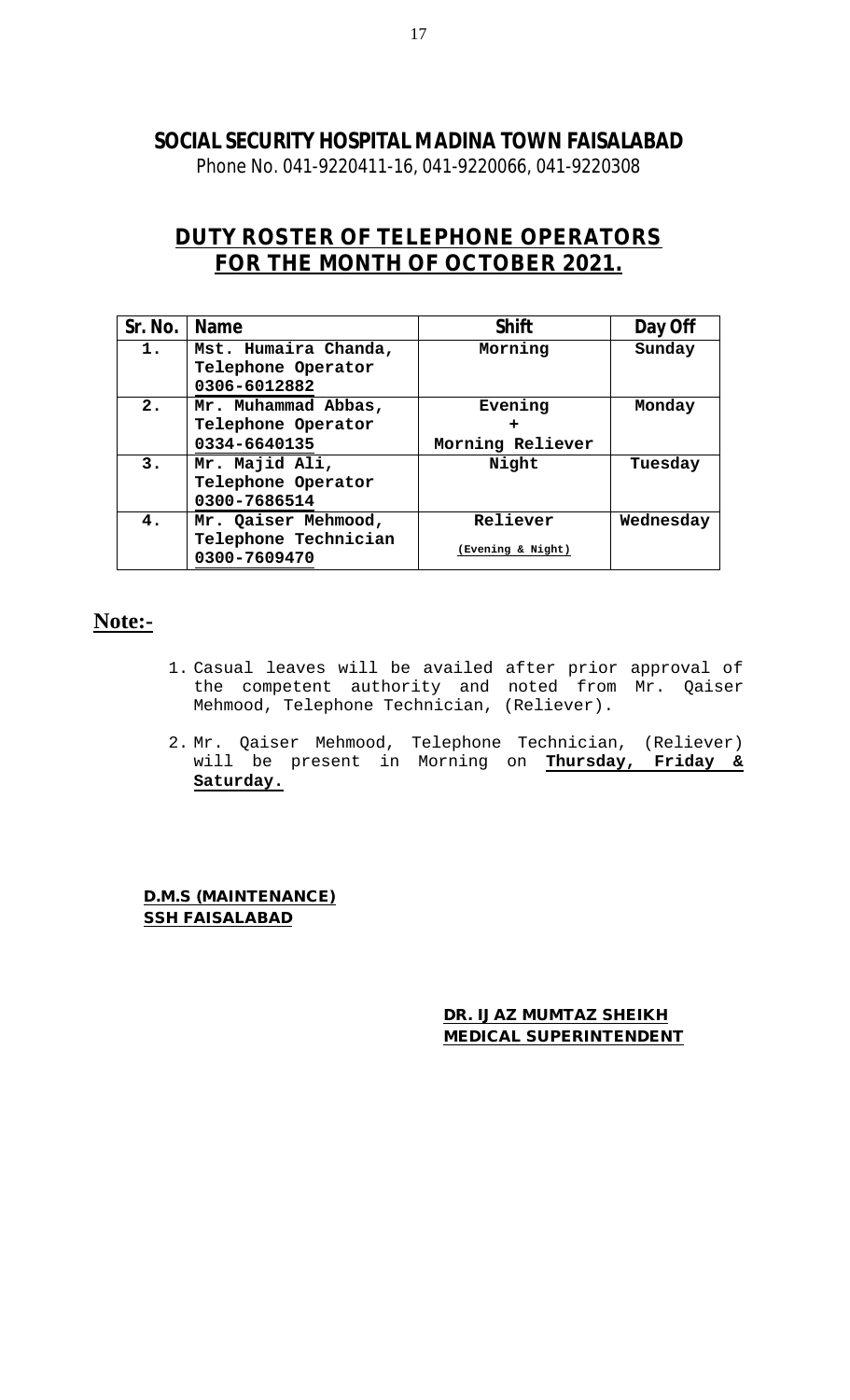Phone No. 041-9220411-16, 041-9220066, 041-9220308

# **DUTY ROSTER OF DIALYSIS TECHNICIAN, DAI & FE-MALE ATTENDANTS FOR THE MONTH OF OCTOBER 2021.**

| SR.NO | <b>NAME</b>    | <b>DESIGNATION</b> | <b>CHILET</b> | <b>OFF</b><br><b>MEEKLY</b> | FO<br><b>ZLLOC</b><br><b>PLAE</b> |
|-------|----------------|--------------------|---------------|-----------------------------|-----------------------------------|
| 1.    | Rimsha Razzaq  | Dialysis           | Morning       | Sunday                      | Dialysis Unit                     |
|       | 0301-6032861   | Technician         |               |                             |                                   |
|       |                |                    | Reliever      |                             |                                   |
| 2.    | Amina Bano     | Dai                | Evening       | Sunday                      | Dialysis Unit                     |
|       | 0305-7985484   |                    |               |                             |                                   |
| 3.    | Azeem Saqib    | Retainee           | Night         | Sunday                      | Dialysis Unit                     |
|       | 0332-6768795   | Dialysis           |               |                             |                                   |
|       |                | Technician         |               |                             |                                   |
| 4.    | Musarat Nazir  | Retainee           | Morning       | Sunday                      | <b>CCU</b>                        |
|       | 0306-7273541   | Dai                |               |                             |                                   |
|       |                |                    |               |                             | Echocardiography                  |
| 5.    | Fozia Akbar    | Dai                | Morning       | Sunday                      | Reception Counter                 |
|       | 0301-6068657   |                    |               |                             |                                   |
|       |                |                    |               |                             | Polio Duty                        |
| 6.    | Ayesha Kanwal  | Retainee           | Morning       | Sunday                      | Vaccination                       |
|       | 0321-7674245   | Female             |               |                             | Center                            |
|       |                | Attendant          |               |                             |                                   |
| 7.    | Farzana Arshad | Female             | Morning       | Sunday                      | Telephone                         |
|       | 0300-6537521   | Attendant          |               |                             | Exchange                          |

**SHABNAM JAVED NURSING SISTER**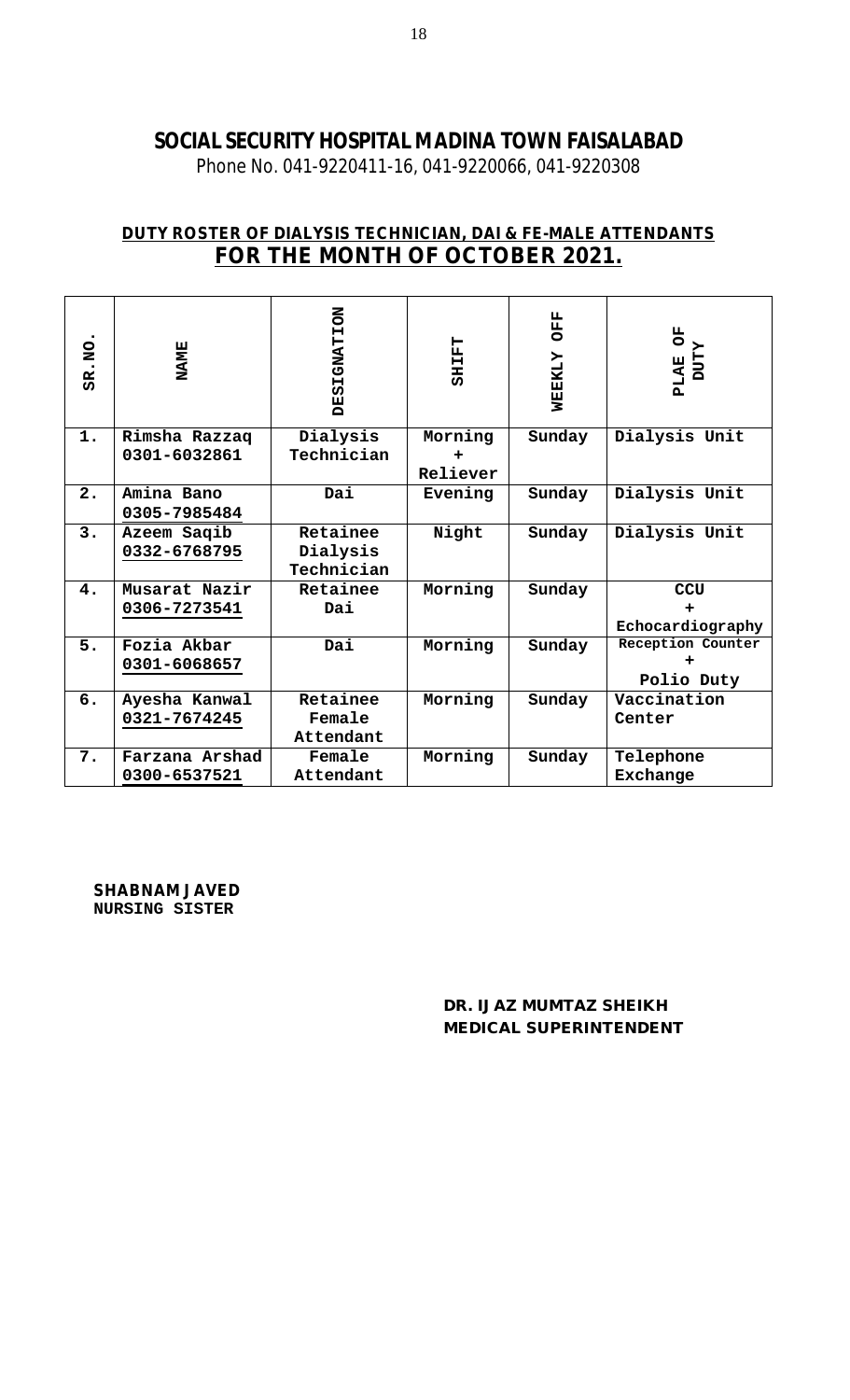Phone No. 041-9220411-16, 041-9220066, 041-9220308

# **DUTY ROSTER OF DRIVERS FOR THE MONTH OF OCTOBER 2021**

# **MORNING (FROM 08:00 AM TO 08:00 PM)**

| Sr. No. | Name of Official                                       | <b>Designation</b>         |         | Day off  |
|---------|--------------------------------------------------------|----------------------------|---------|----------|
| 1.      | Mr. Hasan Ahmed,<br>0322-6059003                       | Driver<br><b>FDJ-1068)</b> | Morning | Saturday |
| 2.      | Muhammad Arshad<br>Mr.<br>0332-6818464<br>0311-7237617 | Driver<br>(FDJ-1069)       | Morning | Sunday   |
| 3.      | Mr. Sajid Saddique<br>0305-3255213                     | Driver<br>Staff Car)       | Morning | Sunday   |

# **NIGHT (FROM 08:00 PM TO 08:00 AM)**

| Sr. No.      | Name of Official                    | <b>Designation</b>  | Duty  | Day off |
|--------------|-------------------------------------|---------------------|-------|---------|
|              | Mr. M. Qasir Saleem<br>0321-7858176 | Driver<br>FDJ-1068) | Night | Sunday  |
| $\mathbf{2}$ | Mr. Ijaz Ahmed,<br>0300-7656865     | Driver<br>(FDJ-23)  | Night | Friday  |

### **Note:-**

- 1. **Mr. Muhammad Arshad, Driver** will transport the patients to Social Security Hospital Multan Road Lahore. In case of leave, **Mr. Sajid Saddique, Driver** will perform the same duties.
- 2. During duty hours, all drivers will sit in driver's room.
- 3. All drivers will write handing/taking over report on the register.
- 4. Before leaving the hospital, all drivers will write on movement register and will maintain the movements register on daily basis.
- 5. All the drivers are instructed to keep their mobile on & charged otherwise a strict disciplinary action will be taken against the defaulter.

**INCHARGE DUTY ROSTER**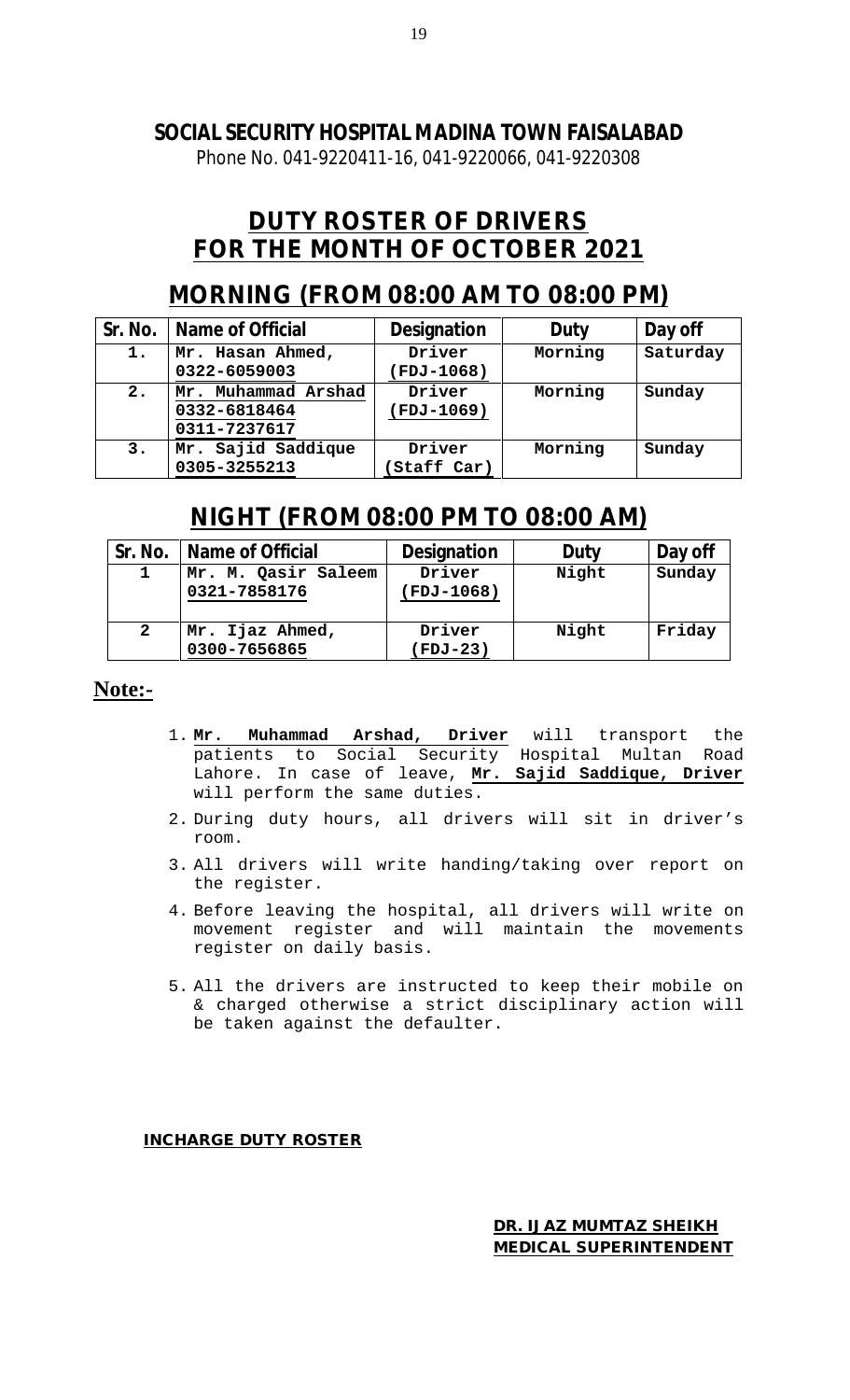Phone No. 041-9220411-16, 041-9220066, 041-9220308

### **DUTY ROSTER OF NAIB QASID/O.T Attendant/HELPER FOR THE MONTH OF OCTOBER 2021**

| $S$ .#            | <b>NAME</b>               | Cell No.     | <b>DESIG</b>       | <b>PLACE OF DUTY</b>                           | <b>WEEKLY</b><br><b>OFF</b> |
|-------------------|---------------------------|--------------|--------------------|------------------------------------------------|-----------------------------|
| $1$ .             | Muhammad Haroon           | 0303-6735554 | Naib Qasid         | M.S Office                                     | Sunday                      |
| 2.                | Muhammad Rashid           | 0342-7796667 | (R) Naib Qasid     | M.S Office                                     | Sunday                      |
| 3.                | Muhammad Akram            | 0302-7050971 | Naib Qasid         | Addl; Director (F&A)                           | Sunday                      |
| 4.                | Muhammad Adeel            | 0313-6031197 | (R) Naib Qasid     | Audit / Accounts Officers                      | Sunday                      |
| 5.                | Amin Masih                | 0308-7878605 | Naib Qasid         | <b>Admn Section</b>                            | Sunday                      |
| б.                | Muhammad Sharif           | 0306-4893102 | Naib Qasid         | Medical Specialist OPD-I                       | Sunday                      |
| 7.                | Abdul Khaliq Shah         | 0300-9465696 | Naib Qasid         | <b>Medical Specialist OPD-II</b>               | Sunday                      |
| $8$ .             | Riaz Ali                  | 0301-6025843 | Naib Qasid         | Male Medical OPD                               | Sunday                      |
| 9.                | Waseem Altaf              | 0301-7049600 | (R) Ward Boy       | Female Medical OPD                             | Sunday                      |
| $10.$             | Imran Subhani             | 0302-7461495 | (R) O.T Attendant  | Female Medical OPD                             | Sunday                      |
| 11.               | Sardar Ali Butt           | 0334-6612482 | Naib Qasid         | Psychiatry OPD                                 | Sunday                      |
| 12.               | Muhammad Akhtar           | 0300-8579887 | Helper             | Cardiology OPD                                 | Sunday                      |
| 13.               | Tahir Javed               | 0300-7247536 | Naib Qasid         | Chest OPD                                      | Sunday                      |
| 14.               | <b>Azhar Abbas</b>        | 0307-8614354 | Naib Qasid         | Orthopedic Surgeon                             | Sunday                      |
| 15.               | Muhammad Tanveer          | 0306-7119217 | Helper             | Ortho OPD                                      | Sunday                      |
| 16.               | Muhammad Babar<br>Hussain | 0301-6073724 | Naib Qasid         | <b>Surgical Specialist OPD-I</b>               | Sunday                      |
| 17.               | Allah Ditta               | 0345-1717457 | Naib Qasid         | <b>Surgical Specialist OPD-II</b>              | Sunday                      |
| 18.               | <b>Tariq Javed</b>        | 0300-7910077 | Naib Qasid         | <b>Urologist OPD</b>                           | Sunday                      |
| 19.               | Arif Javed                | 0300-7241299 | Naib Qasid         | Eye Specialist OPD                             | Sunday                      |
| 20.               | <b>Abid Hussain</b>       | 0346-4445258 | Naib Qasid         | Skin Specialist OPD                            | Sunday                      |
| 21.               | <b>Babar Hafeez</b>       | 0340-0698311 | <b>Trolley Man</b> | Child Specialist OPD                           | Sunday                      |
| 22.               | Naveed Iqbal              | 0301-6034687 | Naib Qasid         | Cardiologist OPD                               | Sunday                      |
| 23.               | Muhammad Afzal            | 0303-4842437 | Helper             | E.N.T Specialist OPD                           | Sunday                      |
| $\overline{24}$ . | Nasir Farooq              | 0302-3326107 | Naib Qasid         | Radiology Department +<br>Laboratory (Dusting) | Sunday                      |
| 25.               | Mian Muhammad Shoaib      | 0331-9789318 | (R) Naib Qasid     | Laboratory (Reception)                         | Sunday                      |
| 26.               | Asad Abbas                | 0308-7016615 | Naib Qasid         | M.S Office                                     | Sunday                      |
| 27.               | Ahsan Ali                 | 0333-6500571 | Mali               | Dental                                         | Sunday                      |
| 28.               | Muhammad Saeed            | 0322-6531500 | (R) Naib Qasid     | Laboratory                                     | Sunday                      |
| 29.               | Adnan Parvaiz             | 0305-5049514 | (R) Naib Qasid     | <b>Benefit Section</b>                         | Sunday                      |

**NOTE:** 

- One peon from Orthopedic, Surgical, Eye & ENT Department shall report to the Medical Superintendent office on O.T. days.
- No official shall be permitted Casual Leave on O.T days.
- To be observed strictly.

#### *OFFICE SUPERINTENDENT SSH FAISALABAD*

#### *DEPUTY MEDICAL SUPERINTENDENT (ADMN)*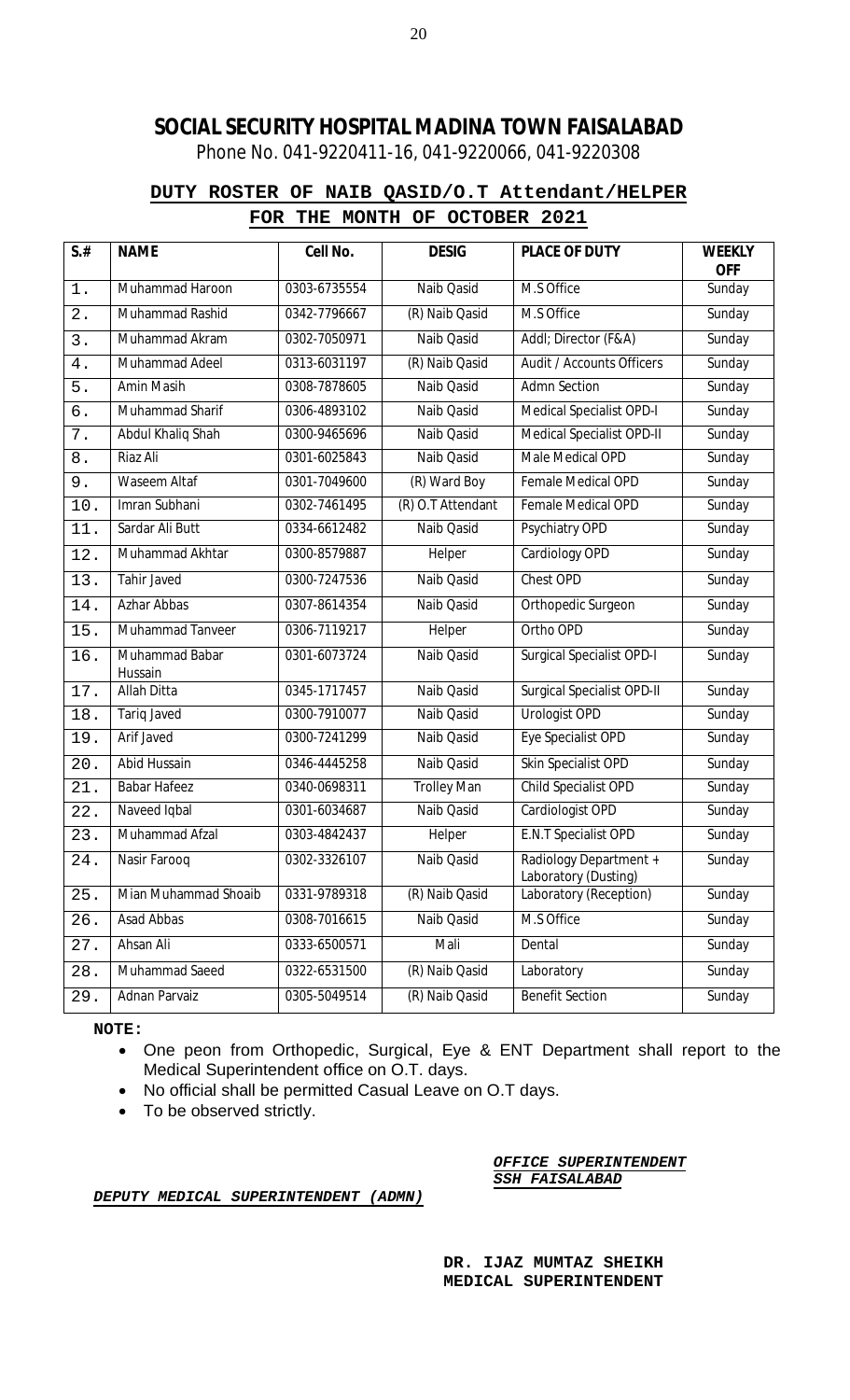Phone No. 041-9220411-16, 041-9220066, 041-9220308

# **DUTY ROSTER OF CHOWKIDAR FOR THE MONTH OF OCTOBER 2021**

#### **DAY SHIFT**

| Sr. No. | Duty                                     | <b>Name</b>                        | <b>Weekly Off</b> | Timing                    |
|---------|------------------------------------------|------------------------------------|-------------------|---------------------------|
| 1.      | Staff Parking                            | Mr. Falak Shair<br>0301-6077995    | Thursday          | 06:00 AM to<br>$06:00$ PM |
| 2.      | Indoor area + Ground<br>Floor + Reliever | Mr. Muhammad Saeed<br>0302-6019947 | Sunday            | $06:00$ AM to<br>06:00 PM |

#### **NIGHT SHIFT**

| Sr. No. | Duty                                                               | <b>Name</b>                         | <b>Weekly Off</b> | <b>Timing</b>               |
|---------|--------------------------------------------------------------------|-------------------------------------|-------------------|-----------------------------|
| 1.      | Indoor Area<br>(Ground Floor Main Gate)                            | Mr. Qadeer Yousaf<br>0344-8547217   | Tuesday           | $06:00$ PM to<br>$06:00$ AM |
| 2.      | Staff Cycle Stand +<br>Emergency Gate + Indoor<br>Round + Reliever | Mr. Muhammad Naveed<br>0300-2843020 | Monday            | $06:00$ PM to<br>$06:00$ AM |

#### **SUNDAY MORNING**

1. Mr. Falak Shair Cycle Stand

2. Security Guard Indoor Area Main Gate

#### **NOTE:-**

- 1. Shortage will be replaced by one of the Pvt. Security Guard & on Sunday one Private Security Guard will perform his duty in Indoor Area.
- 2. The cycle stand will be closed at 09:00 P.M daily. After that he will perform his duty at Emergency Gate from 09:00 P.M to 06:00 A.M and after 06:00 A.M he opened the Cycle Stand.

#### **SHAFIQ-UR-REHMAN,**

SANITARY INSPECTOR

#### **DR. ABDUL MANNAN CHEEMA,**

D.M.S (CLEANLINESS)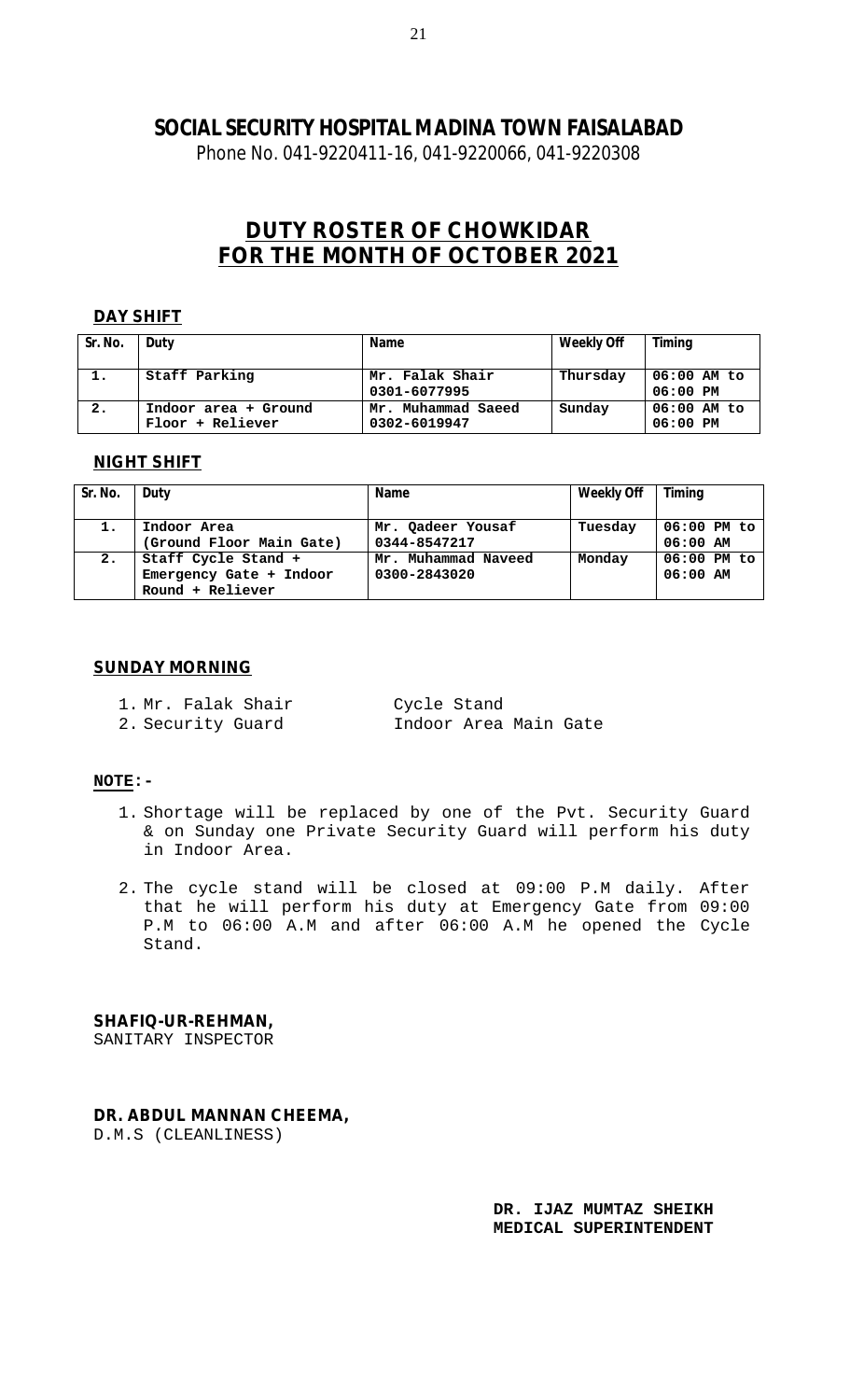Phone No. 041-9220411-16, 041-9220066, 041-9220308

# **DUTY ROSTER OF TUBE WELL OPERATORS & MALIS FOR THE MONTH OF OCTOBER 2021**

| Sr. No.      | <b>Name of Official</b> | <b>Designation</b> | <b>Duty</b>   | Day off |
|--------------|-------------------------|--------------------|---------------|---------|
|              |                         |                    |               |         |
| 1            | Mr. Muhammad Ahmad,     | Mali               | Morning       | Sunday  |
|              | 0302-6006185            |                    |               |         |
| $\mathbf{2}$ | Mr. Ghulam Shabbir,     | Mali               | Morning       | Sunday  |
|              | 0342-8752748            |                    |               |         |
| 3            | Mr. Ahsan Ali,          | Mali               | Morning       | Sunday  |
|              | 0333-6500571            |                    | (Cardiologist |         |
|              |                         |                    | OPD)          |         |
|              | Mr. Ansar Ali,          | Tube well          | Morning       | Sunday  |
|              | 0306-6062067            | Operator           | ÷             |         |
|              |                         |                    | On call       |         |
|              |                         |                    | night duty    |         |
| 4            | Mr. Muhammad Javed      | Electrician        | Evening       | Monday  |
|              | 0300-6685090            |                    |               |         |
|              |                         | Additional duty as | On call night |         |
|              |                         | Tube Well Operator | duty          |         |

# **Note:-**

- 1. Mr. Ansar Ali, Tube Well Operator will perform duty on every Monday (Morning & Evening i.e. from 08:00 AM to 08:00 PM).
- 2. Mr. Muhammad Javed, Electrician will perform duty as Tube Well Operator on every Sunday (Morning & Evening i.e. from 08:00 AM to 08:00 PM).
- 3. The Tube well operators must make it sure, before leaving their duty (Morning & Evening), that the water tank is full for usage.

**D.M.S (MAINTENANCE) SSH FAISALABAD**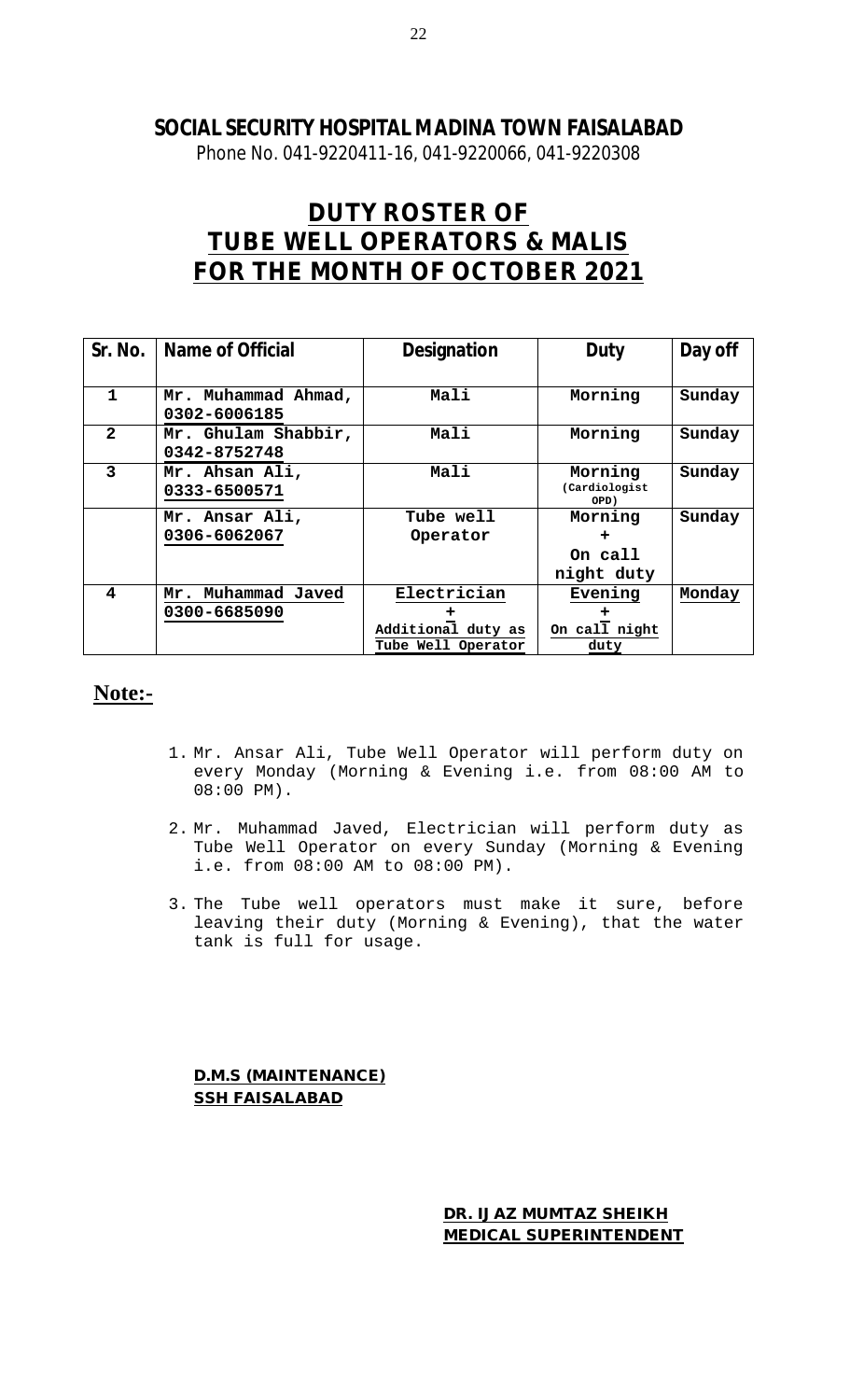Phone No. 041-9220411-16, 041-9220066, 041-9220308

### **DUTY ROSTER WARD BOYS / TROLLYMAN FOR THE MONTH OF OCTOBER 2021**

### **(MORNING SHIFT)**

| S.No. | <b>Name</b>       | <b>Mobile No.</b> | Desig.         | <b>Place of Duty</b>          | <b>Weekly Off</b> |
|-------|-------------------|-------------------|----------------|-------------------------------|-------------------|
| 1.    | Muhammad Naeem    | 0302-7124174      | Ward           | Incharge + Medical            | Friday            |
|       |                   |                   | Boy            | Gases + Reception OPD         |                   |
| 2.    | Muhammad Mohsin   | 0305-8559251      | $-do-$         | Emergency Ward                | Sunday            |
| 3.    | Muhammad Yousaf   | 0302-7098712      | $-do-$         | Reliever                      | Sunday            |
| $4$ . | Muhammad Hanif    | 0300-7906589      | $-do-$         | Male Medical Ward             | Sunday            |
| 5.    | Abdul Subhan Shah | 0306-6024823      | $-do-$         | Children Ward                 | Wednesday*        |
| б.    | M. Azeem Qaiser   | 0324-7879143      | $-do-$         | Corona Ward                   | Sunday            |
| 7.    | Fraz Ehtsham      | 0323-7901101      | $-do-$         | Store                         | Sunday            |
| 8.    | Usman Habib       | 0300-0251090      | $-do-$         | Reliever                      | Thursday          |
| 9.    | Pervaiz Akhter    | 0308-7114389      | $-do-$         | Surgical ward                 | Sunday            |
| 10.   | Shahzad Ali       | 0312-7672769      | $-do-$         | Cardiology Disp               | Sunday            |
| 11.   | Zafar Iqbal       | 0302-7067291      | $-do-$         | Protocol to Patient           | Sunday            |
| 12.   | Munir Ahmad       | 0345-7039345      | $-do-$         | Protocol to Patient           | Sunday            |
| 13.   | Muhammad Usman    | 0300-7657646      | $-do-$         | Reception Counter             | Sunday            |
| 14.   | Nabeel-ur-Rehman  | 0300-7688625      | $-do-$         | Reception Counter             | Sunday            |
| 15.   | Muhammad Touseef  | 0300-7674245      | $-do-$         | Reception Counter             | Sunday            |
| 16.   | Faqeer Hussain    | 0306-7133372      | $-do-$         | Insulin + HCV Clinic          | Sunday            |
| 17.   | Muhammad Afzal    | 0303-8997783      | $-do-$         | Chest OPD                     | Sunday            |
| 18.   | Muhammad Zafar    | 0308-2331819      | $-do-$         | A.M.S Office                  | Sunday            |
| 19.   | Abdul Munaf       | 0306-1951126      | $-do-$         | Collection Centre (Lab)       | Sunday            |
| 20.   | Abid Anwaar       | 0308-8664725      | $-do-$         | ICU                           | Sunday            |
| 21.   | Afzal Ali Akhter  | 0342-7865072      | -do-           | Reliever + Welder Duty        | Tuesday*          |
| 22.   | Liaqat Ali Loona  | 0300-7243787      | $-do-$         | Nursing Sister office         | Sunday            |
| 23.   | Waseem Altaf      | 0301-7049600      | -do-           | Duty as Naib Qasid            | Sunday            |
| 24.   | Abdul Sattar      | 0307-8879793      | $-do-$         | Oncology + Ortho              | Sunday            |
| 25.   | Niamat Ali        | 0306-8439267      | -do-           | Female Medical Ward           | Sunday            |
| 26.   | Khalid Ali        | 0303-6285022      | Trolley<br>Man | Main OT                       | Sunday            |
| 27.   | Babar Hafeez      | 0340-0698311      | -do-           | $Children + Dental OPD$       | Sunday            |
| 28.   | Khalil-ur-Rehman  | 0333-6526743      | Ward<br>Boy    | L.P.R<br>$(Till 04-10-2021)$  | $- -$             |
| 29.   | Muhammad Aslam    | 0300-5106462      | -do-           | Chest + Urology +<br>Dialysis | Sunday            |

**Cont…….02………..**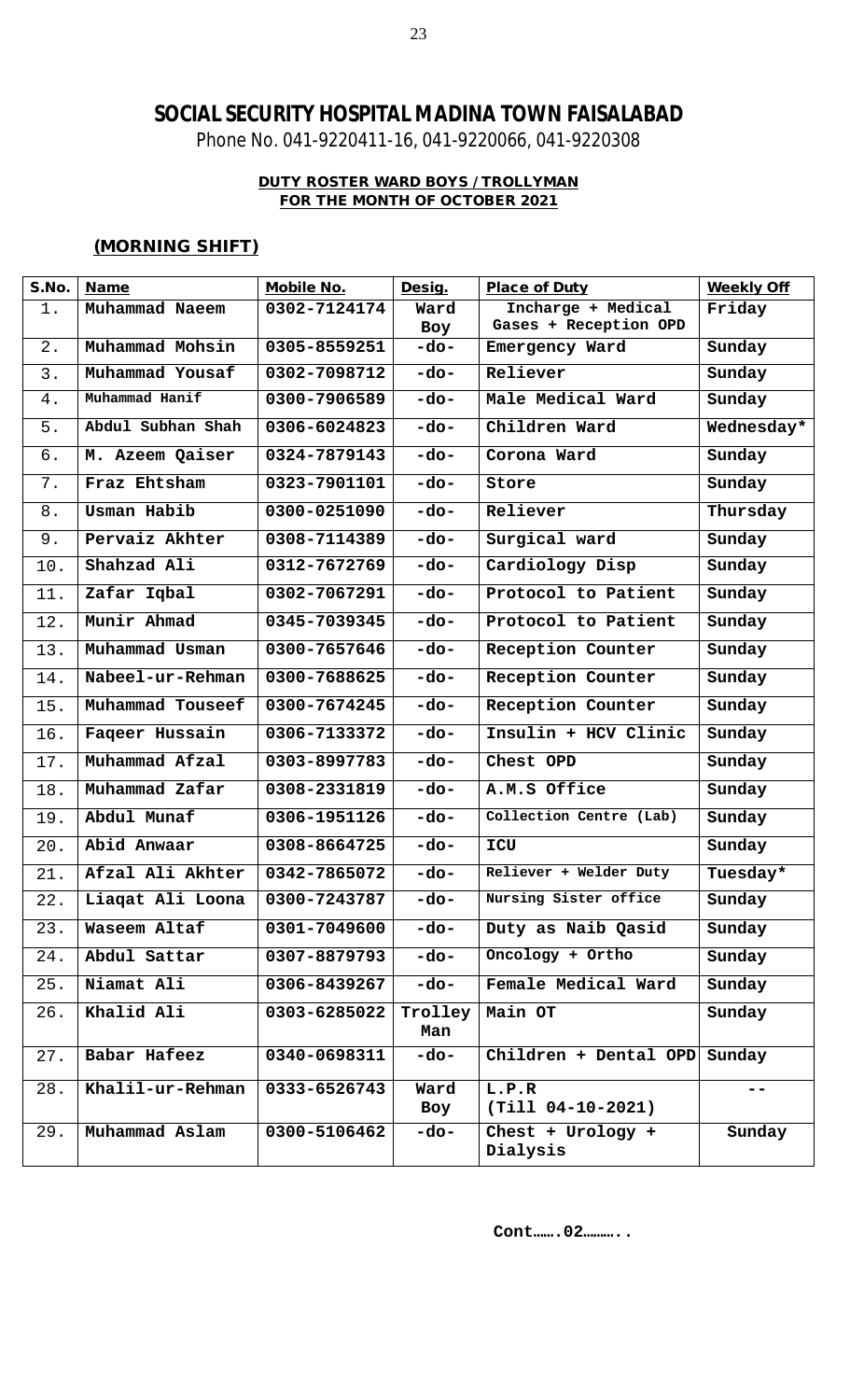### **(EVENING SHIFT)**

| S.No. | <b>Name</b>         | <b>Mobile No.</b> | Desig.   | <b>Place of Duty</b>                     | <b>Weekly Off</b> |
|-------|---------------------|-------------------|----------|------------------------------------------|-------------------|
| 1.    | Amjid Hussain       | 0345-7704674      | Ward Boy | Ground Floor                             | Sunday            |
| $2$ . | Ghulam Sabir        | 0343-7713217      | -do-     | Reliever                                 | Wednesday         |
| 3.    | Muhammad Asif       | 0313-9354848      | $-do-$   | Medical<br>$ICU + CCU$<br>$\pm$<br>Gases | Tuesday           |
| 4.    | Shabbir<br>Muhammad | 0304-9315615      | $-do-$   | Medical<br>Emergency<br>÷.<br>Gases      | Friday            |

### **(NIGHT SHIFT)**

| S.No. | <b>Name</b>   | <b>Mobile No.</b> | Desig.   | <b>Place of Duty</b>           | <b>Weekly Off</b> |
|-------|---------------|-------------------|----------|--------------------------------|-------------------|
| 1.    | Qasir Mehmood | 0302-6711284      | Ward Boy | ICU + CCU                      | Thursday          |
|       |               |                   |          | (Addl; Duty for Medical Gases) |                   |
| $2$ . | Abel Masih    | 0304-9476503      | Trolley  | Ground Floor                   | Tuesday           |
|       |               |                   | Man      |                                |                   |
| 3.    | Sarfraz Masih | 0302-3421949      | Ward Boy | Reliever                       | Monday            |
|       |               |                   |          | (Addl; Duty for Medical Gases) |                   |
| 4.    | Zaheer Yousaf | 0300-0464217      | -do-     | $1st$ Floor                    | Wednesday         |
| 5.    | Qurban Ali    | 0300-4352696      | $-do-$   | Emergency Ward                 | Sunday            |

# **SUNDAY MORNING**

| Sr.No. | <b>Name</b>      | <b>Mobile No.</b> | <b>Designation</b> | <b>Duty</b>    |
|--------|------------------|-------------------|--------------------|----------------|
| ı.     | Subhan Shah      | 0306-6024823      | Ward Boy           | Emergency Ward |
|        | Afzal Ali Akhter | 0342-7865072      | $-do-$             | Wards          |
|        | Usman Habib      | 0307-8879793      | $-do-$             | I.C.U          |

**MR. SHAFIQ-UR-REHMAN, SANITARY INSPECTOR**

**DR. ABDUL MANNAN CHEEMA DEPUTY MEDICAL SUPERINTENDENT**

> **DR. IJAZ MUMTAZ SHEIKH,**  MEDICAL SUPERINTENDENT

**2**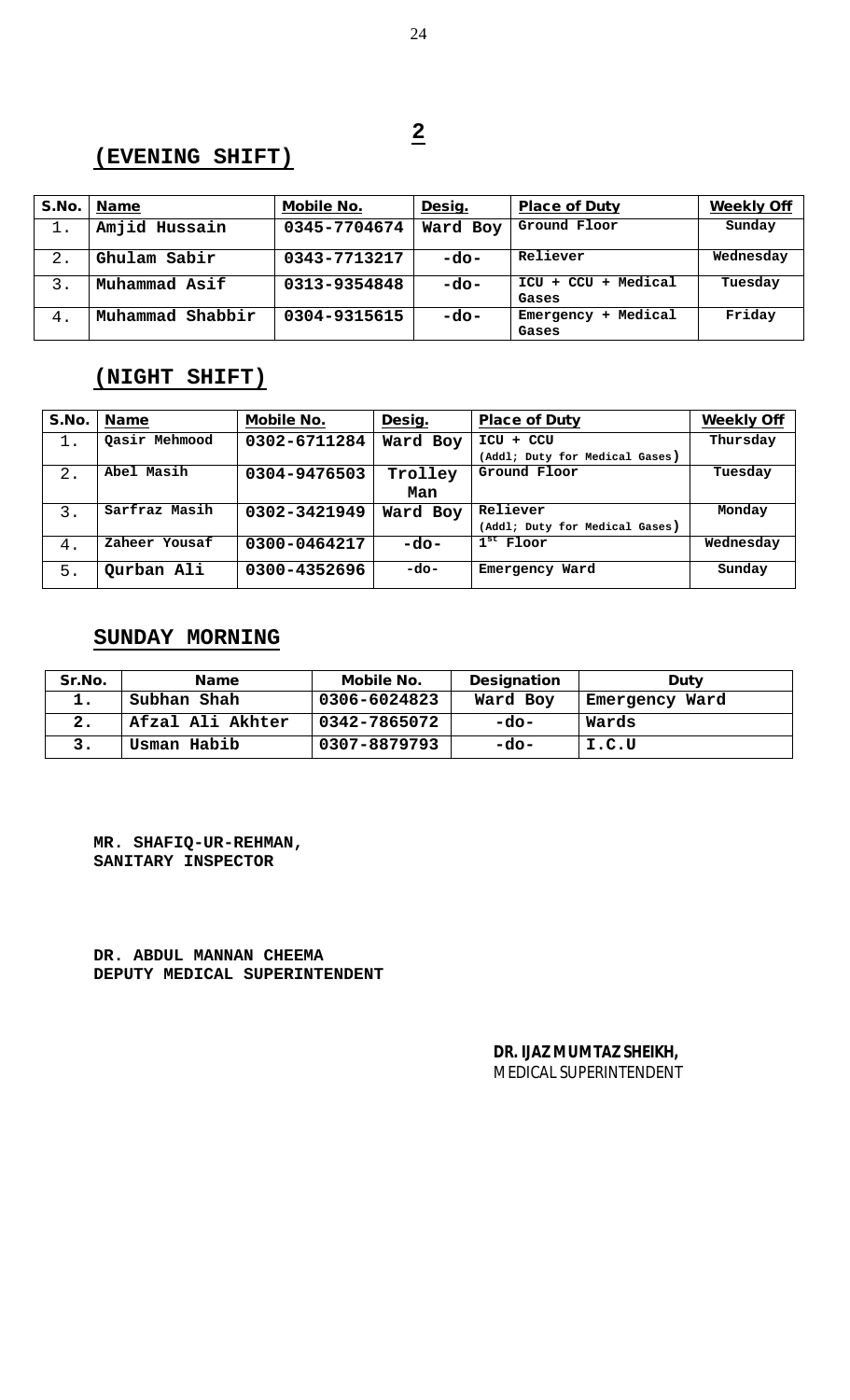Phone No. 041-9220411-16, 041-9220066, 041-9220308

# **DUTY ROSTER OF WARD CLEANERS FOR THE MONTH OF OCTOBER 2021 / SANITATION PLAN**

| Sr. No.          | Area of work                      | <b>Name</b>     | Day Off   | <b>Cell No.</b> |
|------------------|-----------------------------------|-----------------|-----------|-----------------|
| 1.               | Emergency Ward                    | Nadeem          | Friday    | 0303-6294266    |
| $\overline{2}$ . | Reception, Chiller area           | Alesha Masih    | Sunday    | 0308-7130717    |
| 3.               | Reliever                          | Imran Masih     | Sunday    | 0304-2627475    |
| 4.               | Lab & X-Ray                       | Khurram Masih   | Sunday    | 0303-4095079    |
| 5.               | OPD Ground Floor                  | Adeeb Akhtar    | Sunday    | 0305-6957034    |
| 6.               | Female Medical Ward +             | Adeel Masih     | Thursday  | 0345-7826589    |
|                  | Corridor                          |                 |           |                 |
| 7.               | Male Medical Ward +               | Shahid Mohsin   | Tuesday   | 0314-3411514    |
|                  | corridor                          |                 |           |                 |
| 8.               | Cardiology Ward +                 | Majid Showkat   | Sunday    | 0300-7976255    |
|                  | Corridor                          |                 |           |                 |
| 9.               | Children Ward                     | Shakeel Masih   | Sunday    | 0302-7079531    |
| 10.              | Surgical + Corridor               | Lalazar Masih   | Sunday    | 0306-7232721    |
| 11.              | Ortho Ward + ENT Ward             | Boota Masih     | Sunday    | 0300-7931067    |
| 12.              | Main O.T                          | Nithanial Masil | Sunday    | 0301-6094304    |
| 13.              | Reliever                          | Danial Masih    | Sunday    | 0306-8772403    |
| 14.              | Main 0.T + Reliever               | Javed Masih     | Sunday    | 0301-7188355    |
| 15.              | Admn Block (Basement)+            | Iqbal Masih     | Sunday    | 0308-7050072    |
|                  | Statistician Room +               |                 |           |                 |
|                  | Washrooms                         |                 |           |                 |
| 16.              | CMS / Library / Hall              | Joseph Masih    | Sunday    | 0300-7223994    |
|                  | / Physiotherapy<br>ICU + Corridor | Jameel Masih    | Sunday    | 0343-7655302    |
| 17.              |                                   |                 |           | 0301-6082746    |
| 18.              | Dialysis Unit +<br>Urology        | Anwar Masih     | Sunday    |                 |
| 19.              | Reliever as ward boy              | Mushtaq Masih   | Sunday    | 0301-7189301    |
| 20.              | Reliever                          | Talib Masih     | Thursday  | 0305-7181905    |
| 21.              | As Receptionist                   | Rehman Younis   | Sunday    | 0305-7104479    |
| 22.              | Attached with Plumber             | Basharat Masih  | Sunday    | 0314-7218131    |
|                  | + Basement Area                   |                 |           |                 |
| 23.              | Dispensaries                      | Safdar Ali      | Sunday    | 0347-0313210    |
| 24.              | Female Medical Counter            | Nabeel Sharif   | Sunday    | 0306-6001313    |
| 25.              | Helper A.C Tech. +                | Zain Masih      | Sunday    | 0310-7071724    |
|                  | Corridor Basement+                |                 |           |                 |
|                  | Reliever                          |                 |           |                 |
| 26.              | Female Medical OPD                | Boota Rehmat    | Sunday    | 0306-6389984    |
| 27.              | Ground Area                       | Afzaal Masih    | Sunday    | 0312-7040509    |
| 28.              | 1st floor OPD                     | Waqar Masih     | Sunday    | 0302-6002039    |
| 29.              | V.I.P Rooms+ Corona               | Sawan Masih     | Saturday  | 0314-7209796    |
| 30.              | Ground Floor Corridor             | Nader Masih     | Sunday    | 0300-7976255    |
|                  | + Reliever                        |                 |           |                 |
| 31.              | Male Insulin Counter              | M. Ilmas        | Sunday    | 0300-6672707    |
|                  |                                   | Tabsum          |           |                 |
| 32.              | Ground Area                       | Georaj Masih    | Wednesday | 0306-6018033    |
| 33.              | Physiotherapy                     | Waheed Ahmed    | Sunday    | 0300-7822327    |
| 34.              | Corona Vaccination                | Akram Masih     | Sunday    | 0300-7275985    |
|                  | Centre                            |                 |           |                 |

### **MORNING SHIFT**

**Cont……02………**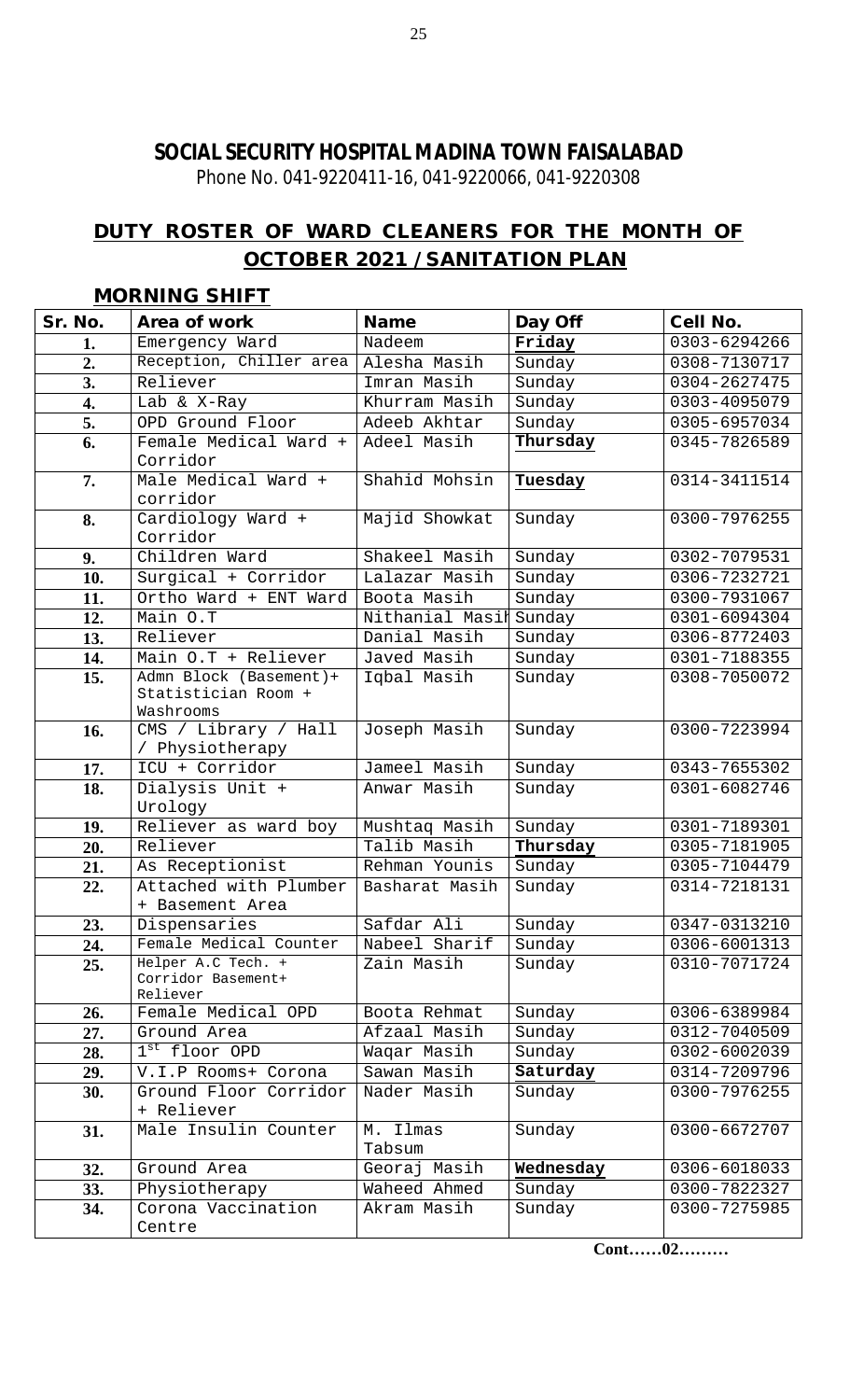### **EVENING SHIFT**

| Sr.No. | Area of work            | Name         | Day Off  | Cell No.     |
|--------|-------------------------|--------------|----------|--------------|
| 35.    | Emergency + Ground      | Riaz Masih   | Thursday | 0301-5061857 |
|        | Area + Reception +      |              |          |              |
|        | Lab $+$ X-Ray           |              |          |              |
| 36.    | Ground Floor indoor     | Mussarat     | Saturday | 0310-7528211 |
|        | area                    |              |          |              |
| 37.    | $1st$ floor indoor      | Shahid Masih | Sunday   | 0305-7181905 |
|        | area                    |              |          |              |
| 38.    | Corona ward +           | Nasir Masih  | Monday   | 0321-6609312 |
|        | Reliever                |              |          |              |
| 39.    | Vaccination Centre as   | Basharat     | Sunday   | 0313-6368021 |
|        | Ward Boy & Ward Cleaner | Nazir        |          |              |
| 40.    | As Ward Boy in          | Riaz Shahid  | Sunday   | 0300-7688362 |
|        | corona ward             |              |          |              |

### **<sup>4</sup>NIGHT SHIFT**

| Sr.No. | Area of work                                              | Name              | Day Off   | Cell No.     |
|--------|-----------------------------------------------------------|-------------------|-----------|--------------|
| 41.    | As Ward Boy & Ward<br>Cleaner in corona ward              | Saghar Raza       | Sunday    | 0303-0160981 |
| 42.    | Corridor + ICU + CCU                                      | Zahid Masih       | Thursday  | 0304-4582042 |
| 43.    | Emergency + Ground<br>Area + Reception +<br>Lab $+$ X-Ray | Majid Younis      | Monday    | 0307-1417986 |
| 44.    | Ground Floor Indoor                                       | Rakhal Bibi       | Saturday  | 0306-1663548 |
| 45.    | Reliever                                                  | John Pal          | Tuesday   | 0306-8431793 |
| 46.    | Children + $1st$ floor<br>Indoor Corridors                | Barnabas<br>Masih | Wednesday | 0301-6094304 |

# **SUNDAY MORNING**

|     | UUI ILLII III VIIIIII U                |               |  |  |  |
|-----|----------------------------------------|---------------|--|--|--|
| Sr. | Area of work                           | Name          |  |  |  |
| No. |                                        |               |  |  |  |
| 1.  | Emergency + Lab + X-Rays + Ground area | Nadeem        |  |  |  |
|     |                                        | 0303-6294266  |  |  |  |
| 2.  | ICU + CCU + Ortho + VIP Wards          | Jorge Masih   |  |  |  |
|     |                                        | 0306-6018033  |  |  |  |
| 3.  | Corona ward                            | Sawan Masih   |  |  |  |
|     |                                        | 0314-7209796  |  |  |  |
| 4.  | Ground floor area                      | Adeel Masih   |  |  |  |
|     |                                        | 0345-7826589  |  |  |  |
| 5.  | Children + Surgical ward + Corridor    | Shahid Mohsin |  |  |  |
|     |                                        | 0314-3411514  |  |  |  |
| 6.  | Supervisor                             | Talib Masih   |  |  |  |
|     |                                        | 0305-7181905  |  |  |  |

### **NOTE**

The Ward Cleaners of OPDs, Operation Theatres, Laboratory, X-Ray and reception areas will report to Deputy Medical Superintendent on every Friday at 12:00 Noon for further special assignment (From 12:00 Noon to 03:00 PM).

### SHAFIQ-UR-REHMAN,<br>
SANITARY INSPECTOR<br>
DMS (MAINTENANCE & CLEANL **DMS (MAINTENANCE & CLEANLINESS)**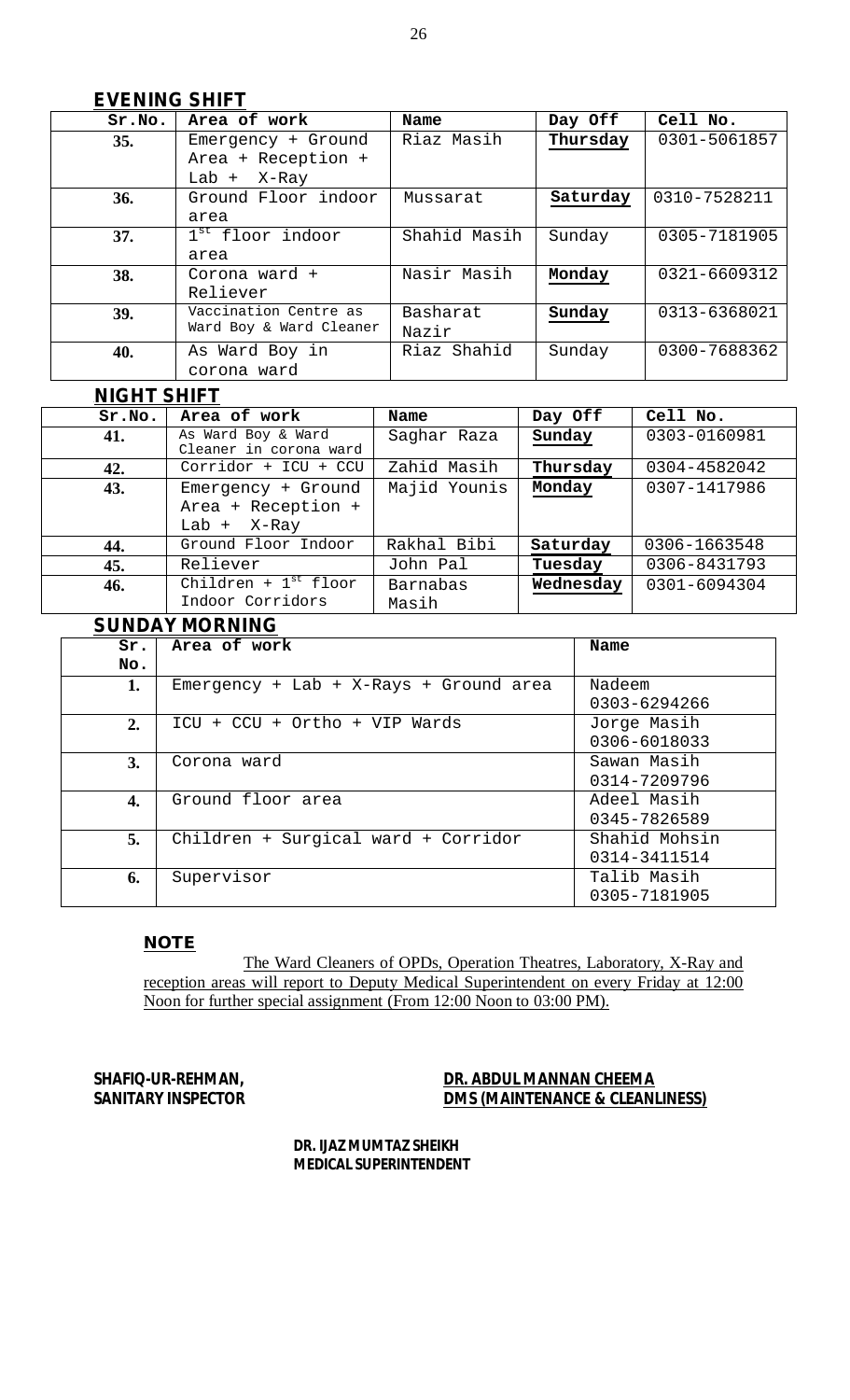Phone No. 041-9220411-16, 041-9220066, 041-9220308

# **DUTY ROSTER FOR DENGUE COUNTER FOR THE MONTH OF OCTOBER 2021.**

| <b>Morning</b> | <b>Evening</b>                         | <b>Night</b>   |
|----------------|----------------------------------------|----------------|
| Mr.            | Muhammad Mohsin   Mr. Muhammad Shabbir | Mr. Ourban Ali |
| Ward Boy       | Ward Boy                               | Ward Boy       |
| 00308-7016758  | 0304-9315615                           | 0300-4352696   |

### SHAFIQ-UR-REHMAN, **DR. ABDUL MANNAN CHEEMA SANITARY INSPECTOR DMS (MAINTENANCE & CLEANLINESS)**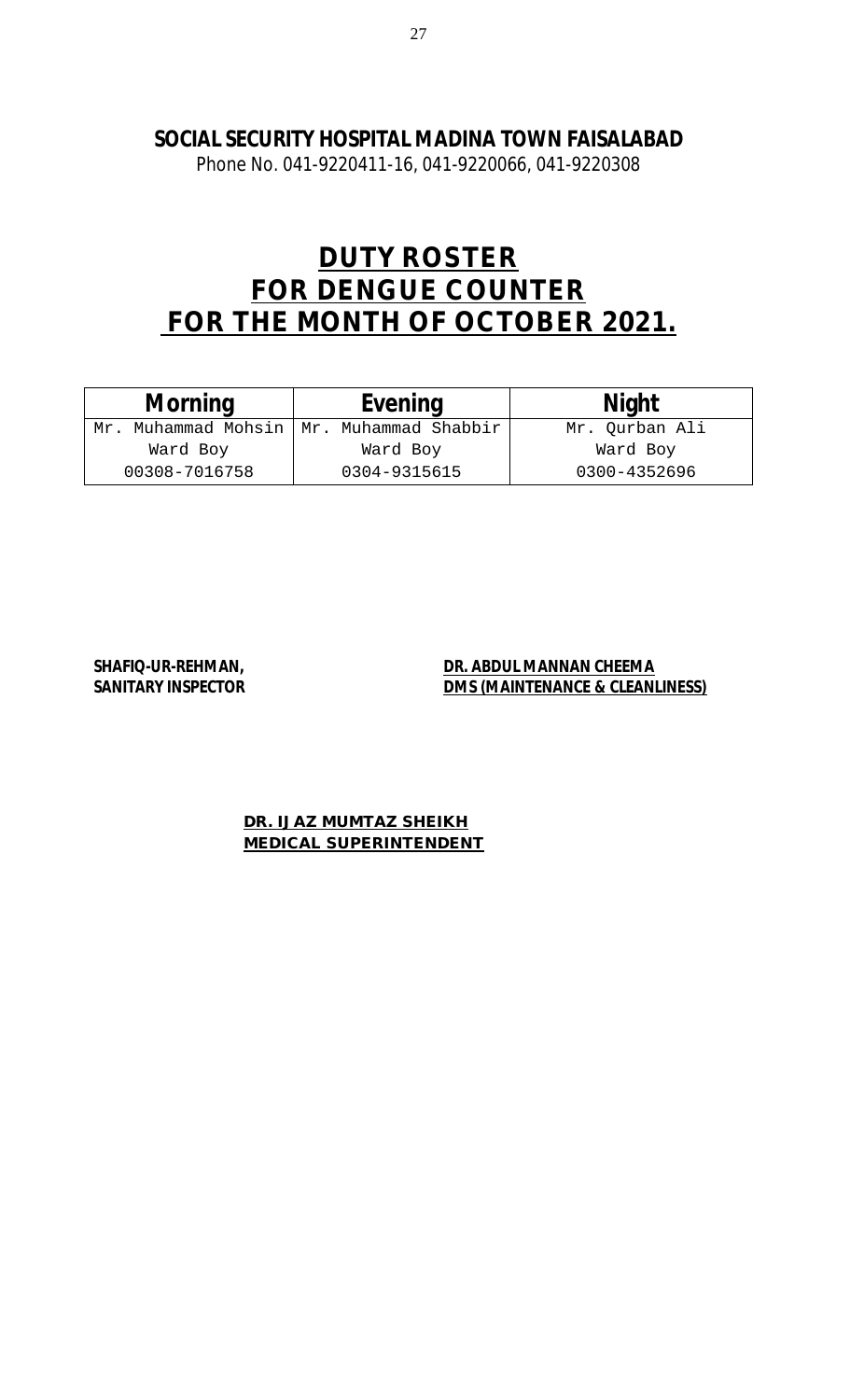Phone No. 041-9220411-16, 041-9220066, 041-9220308

# **DUTY ROSTER FOR MEDICAL GASES**  FOR THE MONTH OF OCTOBER 2021

| <b>Morning</b>      | Evening            | <b>Night</b>       |
|---------------------|--------------------|--------------------|
| Mr. Muhammad Naeem, | Mr. Muhammad Asif, | Mr. Qasir Mehmood, |
| Ward Boy            | Ward Boy           | Ward Boy           |
| 0302-7124174        | 0313-9354848       | 0302-6711284       |

### **On Leave / Day Off**

| <b>Morning</b>   | <b>Evening</b>       | <b>Night</b>       |
|------------------|----------------------|--------------------|
| Mr. Zafar Iqbal, | Mr. Muhammad Shabbir | Mr. Sarfraz Masih, |
| Ward Boy         | Ward Boy             | Ward Boy           |
| 0302-7067291     | 0304-9315615         | 0302-3421949       |

**Mr. Muhammad Naeem, Ward Boy shall remain on call in case of any emergency.** 

**DR. ARSHAD SADDIQUI**  SENIOR MEDICAL OFFICER INCHARGE MEDICAL GASES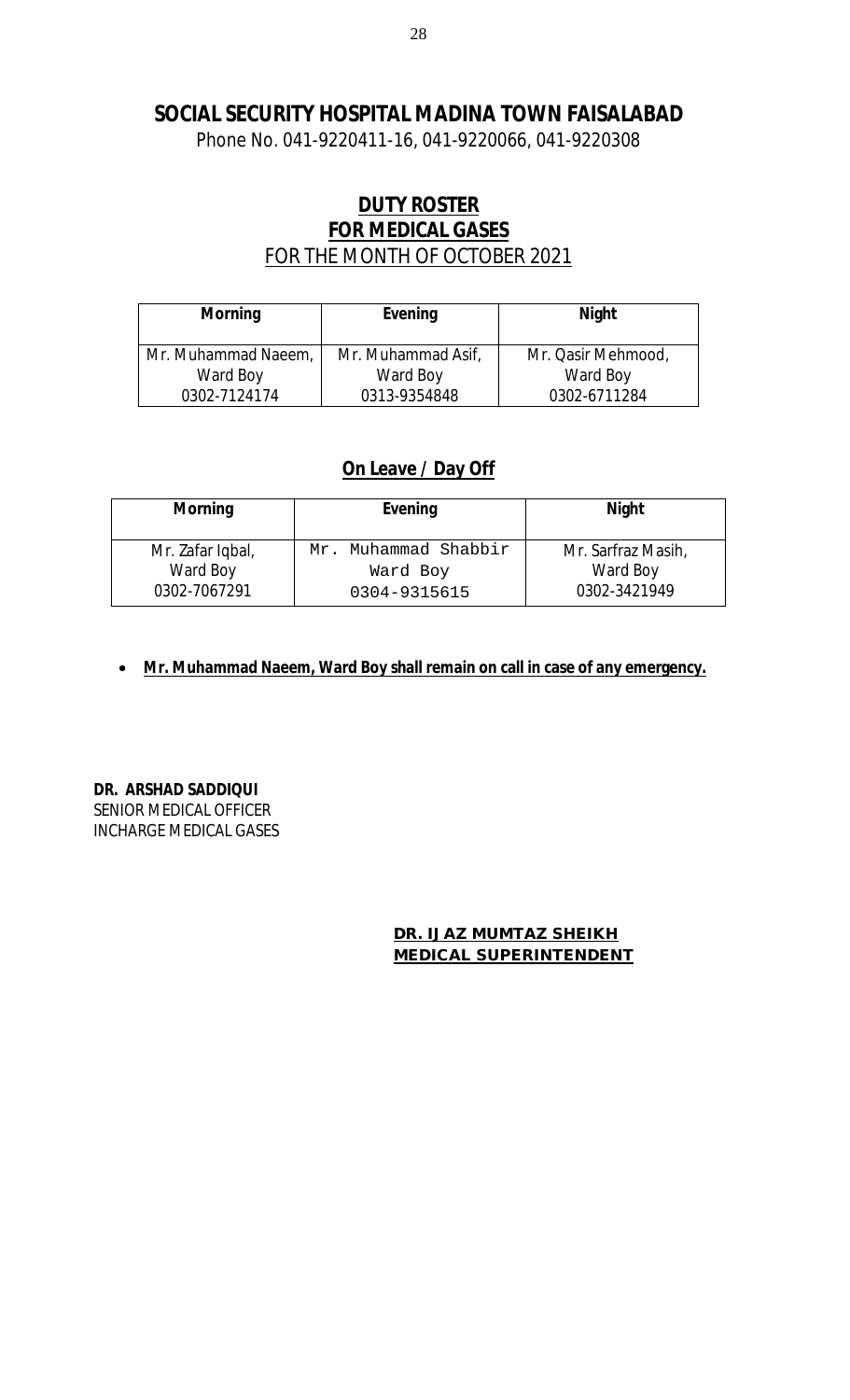Phone No. 041-9220411-16, 041-9220066, 041-9220308

# **DUTY ROSTER OF PRIVATE SECURITY GUARDS FOR THE MONTH OF OCTOBER 2021.**

# **DAY SHIFT**

| Sr. | <b>Place of posting</b>     | Name of Guard   | <b>Timing</b>             |
|-----|-----------------------------|-----------------|---------------------------|
| No. |                             |                 |                           |
| 3.  | Mosque Gate                 | Malik Arshad    | 06:00 AM to 06:00 PM      |
| 4.  | Reception gate + Incharge + | Muhammad Noman  | 06:00 AM to 06:00 PM      |
|     | Corona Vaccination Centre   |                 |                           |
| 5.  | College Road Gate +         | Muhammad Sajjad | $ 06:00$ AM to $08:30$ PM |
|     | Indoor Gate                 |                 | 08:30 AM to 06:00 PM      |
| б.  | M.S residence               | Hafeez          | 06:00 AM to 06:00 PM      |

# **NIGHT SHIFT**

| Sr.<br>No. | <b>Place of posting</b> | Name of Guard   | <b>Timing</b>        |
|------------|-------------------------|-----------------|----------------------|
| 1.         | Hospital Main Gate      | Tahir Khan      | 06:00 AM to 06:00 PM |
| 2.         | Emergency Gate          | M. Shafi        | 06:00 AM to 06:00 PM |
| 3.         | Indoor + Hospital Main  | Allah Ditta     | 06:00 AM to 06:00 PM |
|            | Gate + Corona ward      |                 |                      |
| 4.         | M.S/Officer Residence   | Muhammad Younis | 06:00 AM to 06:00 PM |

# **SUNDAY DAY DUTY**

| Sr. | <b>Place of posting</b>     | <b>Name of Guard</b> | <b>Timing</b>        |  |  |
|-----|-----------------------------|----------------------|----------------------|--|--|
| No. |                             |                      |                      |  |  |
|     | 1. Mosque Gate              | Malik Arshad         | 06:00 AM to 06:00 PM |  |  |
| 2.  | Reception gate + Incharge + | Muhammad Noman       | 06:00 AM to 06:00 PM |  |  |
|     | Corona Vaccination Centre   |                      |                      |  |  |
| 3.  | College Road Gate +         | Muhammad Sajjad      | 06:00 AM to 06:00 PM |  |  |
|     | Indoor Gate                 |                      |                      |  |  |
| 4.  | Corona Vaccination Centre   | Hafeez               | 06:00 AM to 06:00 PM |  |  |

- **All the security will mark their attendance in the office of Nursing Sister.**
- **Security guard will not be allowed to leave their place without proper handing/taking over.**
- **No security guard will change his place of duty without approval from authority.**
- **The security guards performing duty at Mosque gate are hereby instructed to maintain entry / exit register of vehicles.**

**SHAFIQ-UR-REHMAN, DR. ABDUL MANNAN CHEEMA,** 

D.M.S (CLEANLINESS & MAINTENANCE)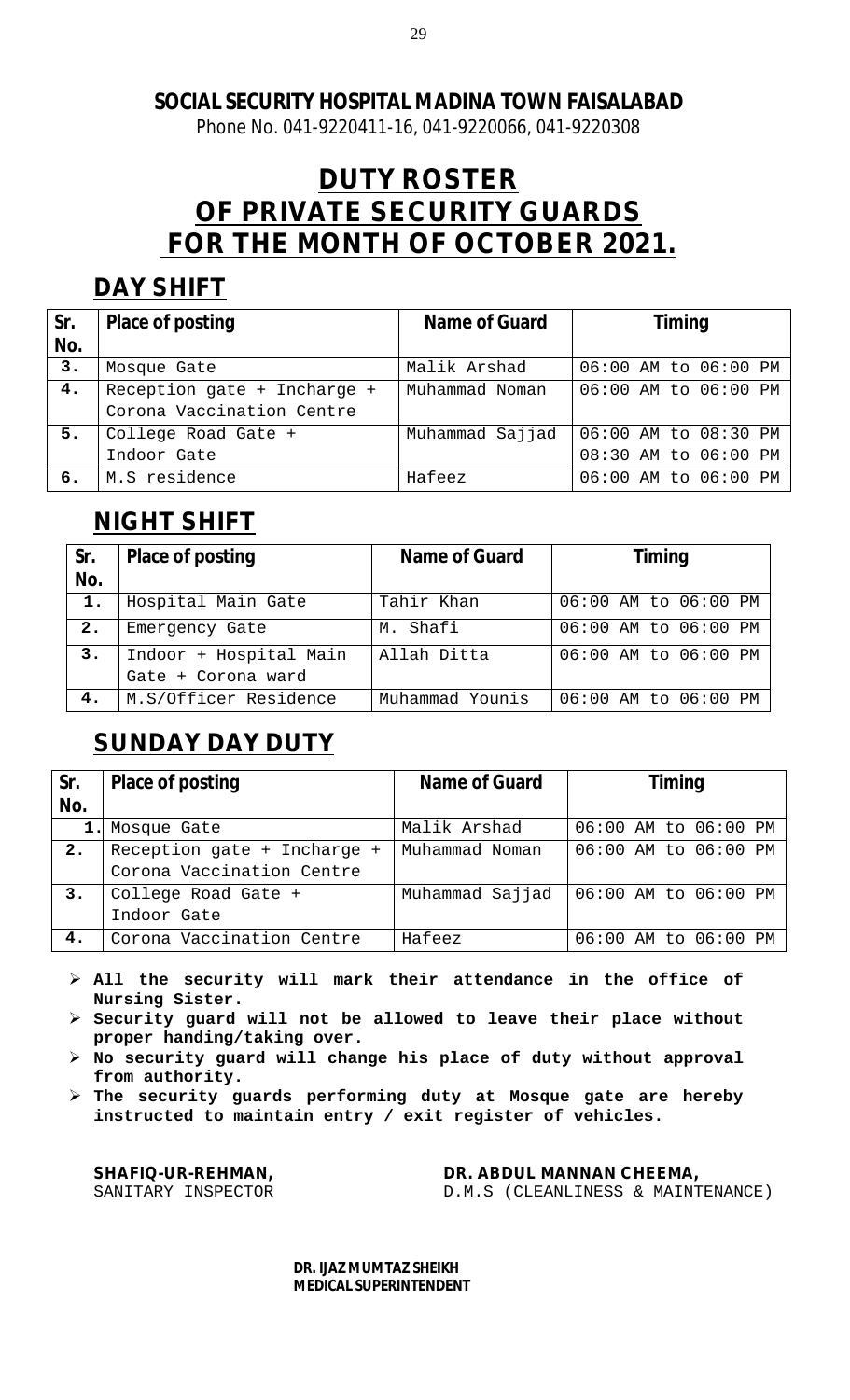## **SOCIAL SECURITY HOSPITAL MADINA TOWN FAISALABAD Phone No. 041-9220411-16, 041-9220066, 041-9220308 E: Mail: [pessihospitalfsd@gmail.com](mailto:pessihospitalfsd@gmail.com)**

# **DUTY ROSTER OF NURSING SISTERS FOR THE MONTH OF OCTOBER, 2021**

| Sr.<br>No.     | <b>Name</b>                         | Designation        | Duty                     | Day Off       |
|----------------|-------------------------------------|--------------------|--------------------------|---------------|
| $\mathbf{1}$ . | Mst. Farhana Kousar<br>0321-7663072 | Nursing Sister     | Morning Duty as Assigned | Sunday        |
| 2.             | Mst. Shabnam Javed<br>0300-6600006  | Nursing Sister     | Morning Duty as Assigned | <b>Sunday</b> |
| 3.             | Mst. Mariyam Kanwal<br>03236052483  | Nursing Sister     | Evening Super            | Saturday      |
| 4.             | Mst. Parveen Bibi<br>0307-1685039   | Nursing Sister     | Night Super              | Monday        |
| 5.             | Mst. Khifsa Riaz<br>0313-7347094    | <b>Staff Nurse</b> | Evening Super Reliever   | Saturday      |
| 6.             | Mst. Sadia Parveen<br>0301-7033637  | <b>Staff Nurse</b> | Night Super Reliever     | <b>Sunday</b> |

**SHABNAM JAVED NURSING SISTER SSH, FAISALABAD**

**DR. IJAZ MUMTAZ SHEIKH MEDICAL SUPERINTENDENT SSH, FAISALABAD**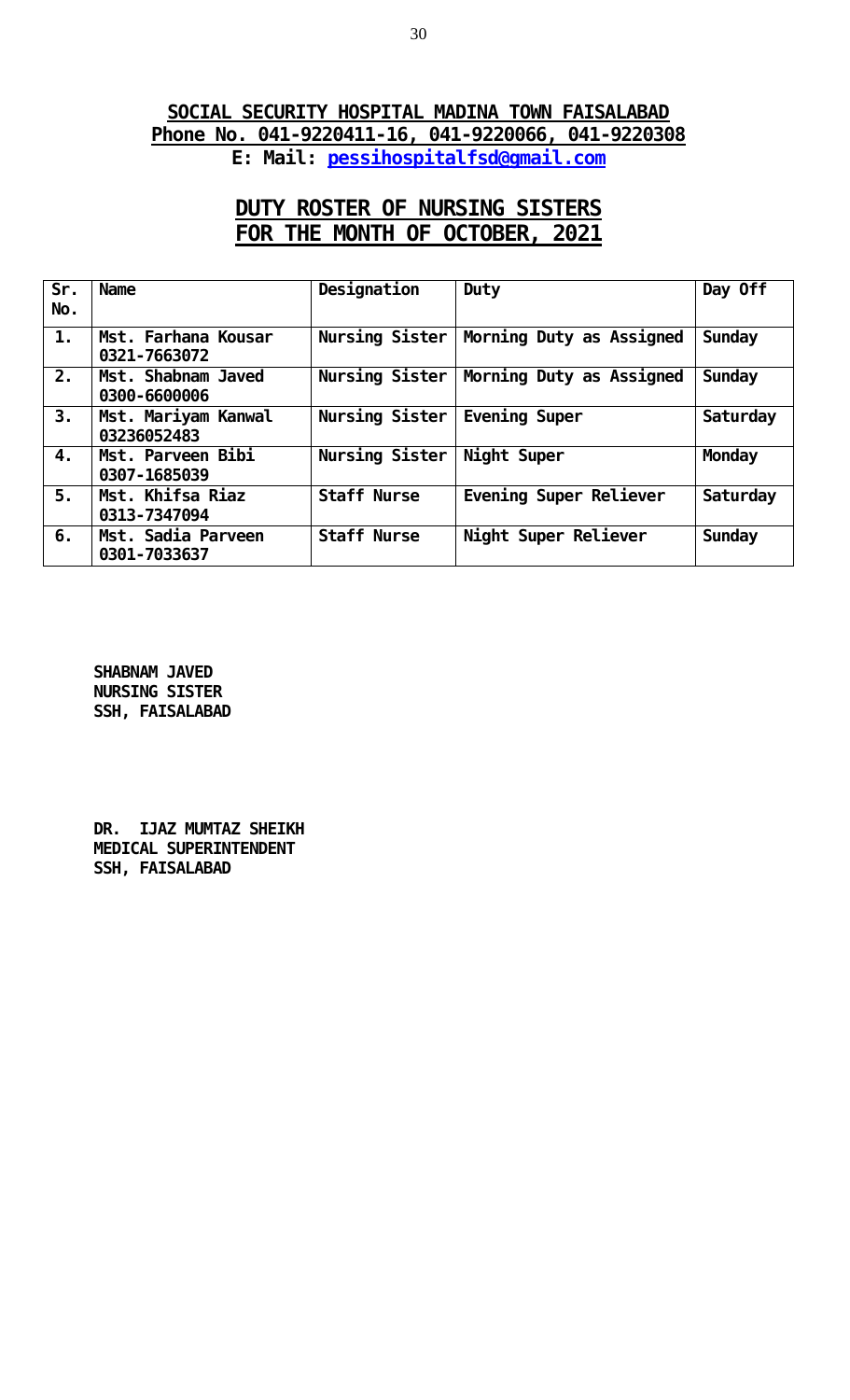### **SOCIAL SECURITY HOSPITAL MADINA TOWN FAISALABAD Phone No. 041-9220411-16, 041-9220066, 041-9220308 E:Mail: [pessihospitalfsd@gmail.com](mailto:pessihospitalfsd@gmail.com)**

# **DUTY ROSTER OF STAFF NURSES FOR THE MONTH OF OCTOBER, 2021**

| S.N.           | <b>NAME</b>         | Cell No.     | <b>DESIGNATION</b> | <b>DUTY</b> | <b>WEEKLY OFF</b> |
|----------------|---------------------|--------------|--------------------|-------------|-------------------|
|                |                     |              |                    |             |                   |
| $\mathbf{1}$ . | Shazia James        | 0303-6243432 | Nursing Sister     | I/C Morning | Fri day           |
| 2.             | Iram Ijaz           | 0345-7884002 | <b>Staff Nurse</b> | Morning     | Saturday          |
| 3.             | Nazia Murad         | 0331-7755681 | <b>Staff Nurse</b> | Eveni ng    | Thursday          |
| 4.             | Zara Qamar-uz-Zaman | 0303-8028906 | <b>Staff Nurse</b> | Eveni ng    | Tuesday           |
| 5.             | Atia Barkat         | 0301-3952111 | <b>Staff Nurse</b> | Eveni ng    | Wednesday         |
| 6.             | Rashi da Shafi que  | 0300-7937856 | <b>Staff Nurse</b> | Ni ght      | Tuesday           |
| 7.             | Razia Rasheed       | 0301-7196989 | <b>Staff Nurse</b> | Ni ght      | Fri day           |

#### **EMERGENCY DEPARTMENT**

#### **MEDICAL WARD**

| S.N. | <b>NAME</b>      | Cell No.                   | <b>DESIGNATION</b> | <b>DUTY</b>              | <b>WEEKLY OFFI</b> | Room Nos.    |
|------|------------------|----------------------------|--------------------|--------------------------|--------------------|--------------|
| 1.   | Humaira Shahzadi | 0345-7768927               | <b>Staff Nurse</b> | $\overline{1/C}$ Morning | <b>Sunday</b>      | $I/C$ Med. W |
| 2.   | Mariyam Farah    | 0324-7292547   Staff Nurse |                    | Morning                  | <b>Sunday</b>      | Fem-Room 2   |
| 3.   | Shamim Ghulam    | 0333-7635741 Staff Nurse   |                    | Morning                  | Saturday           | Female Side  |
| 4.   | Musarat Samuel   | 0305-0668108 Staff Nurse   |                    | Morning                  | Sunday             | Male-Side    |
| 5.   | Farkhanda Jabeen | 0307-1648042 Staff Nurse   |                    | Morning                  | Tuesday            | Male-Side    |
| 6.   | Shakeel a Qayoom | 0304-6879122 Staff Nurse   |                    | Eveni ng                 | Sunday             | Male-Side    |
| 7.   | Fatima Latif     | 0306-8461804 Staff Nurse   |                    | Eveni ng                 | Fri day            | Fem. Side    |
| 8.   | Iram Ghazala     | 0321-6613711 Staff Nurse   |                    | Ni ght                   | <b>Sunday</b>      | Fem. Side    |
| 9.   | Razia Samuel     | 0305-7614634 Staff Nurse   |                    | Ni ght                   | <b>Monday</b>      | Male-Side    |
| 10.  | Safia Noreen     | 0301-7033637 Staff Nurse   |                    | Night $(R)$              | Saturday           | Rel i ever   |

#### **CARDIOLOGY WARD**

| S.N. | <b>NAME</b>   | Cel I<br>No.                             | <b>DESIGNATION</b> | <b>DUTY</b> | <b>WEEKLY</b> |
|------|---------------|------------------------------------------|--------------------|-------------|---------------|
|      |               |                                          |                    |             | 0FF           |
|      | ⊢Sumaira Amin | 0333-6520704   Staff Nurse   I/C Morning |                    |             | <b>Sunday</b> |
| 2.   | Hifsa Riaz    | 0313-7347094   Staff Nurse   Night       |                    |             | <b>Sunday</b> |
| 3.   | Parveen Bibi  | 0307-1685039                             | Nursing Sister     | Ni ght      | Monday        |

### **CHILDREN WARD + PEADS ICU**

| S.N. | <b>NAME</b>      | Cell No.     | <b>DESIGNATION</b> | <b>DUTY</b> | <b>WEEKLY</b><br><b>OFF</b> |
|------|------------------|--------------|--------------------|-------------|-----------------------------|
|      | Shamim Akhter    | 0323-9690791 | Nursing Sister     | I/C Morning | Sunday                      |
| 2.   | Rukhsana Kausar  | 0339-7197863 | <b>Staff Nurse</b> | Morning     | Thursday                    |
| 2.   | Shazia Noor Alam | 0334-6640169 | <b>Staff Nurse</b> | Eveni ng    | <b>Thursday</b>             |
| 3.   | Shamim Ramzan    | 0321-6693746 | <b>Staff Nurse</b> | Ni ght      | Fri day                     |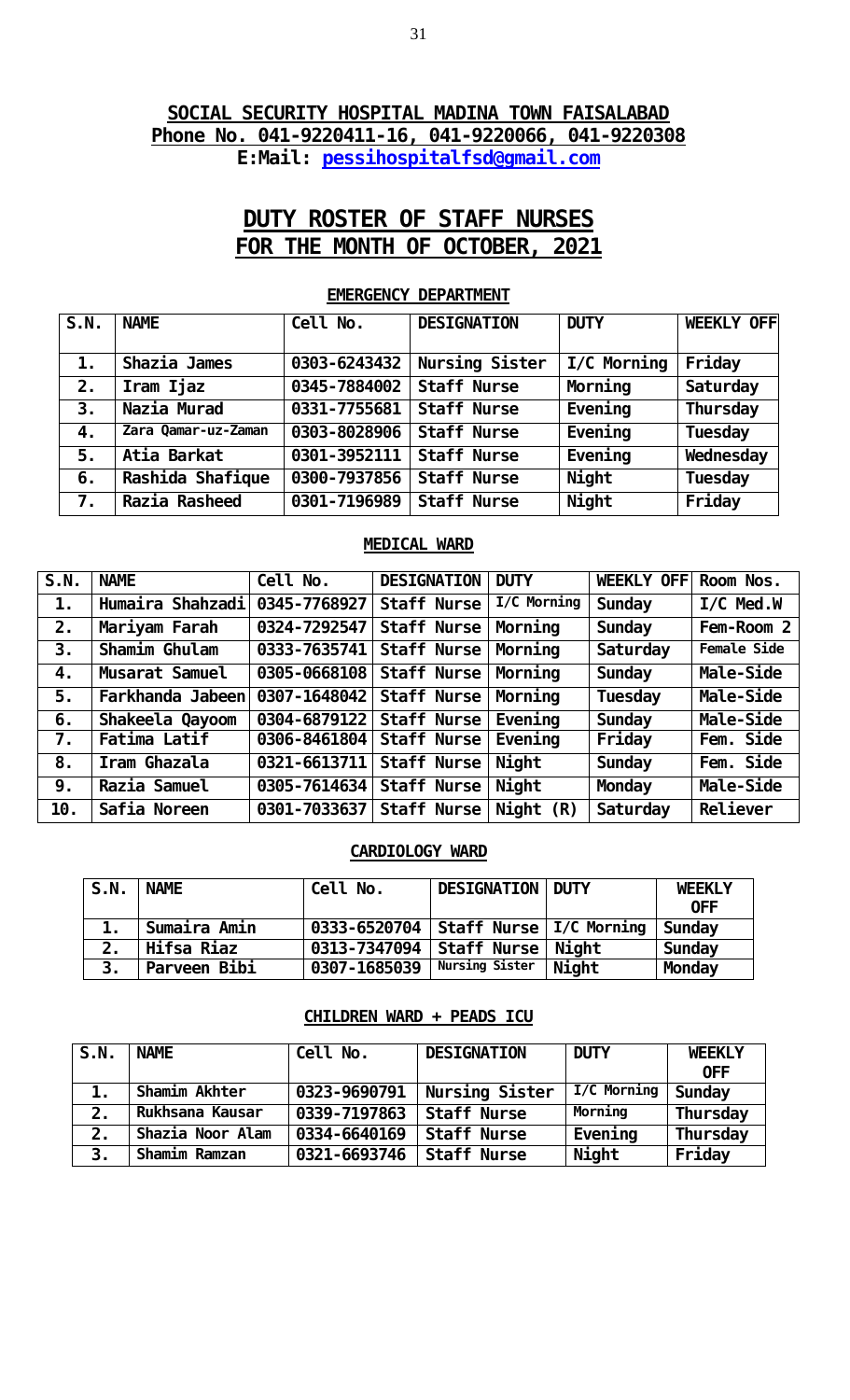# **DIALYSIS UNIT The Dialysis will start at 07:30 A.M sharp.**

| S.N. | <b>NAME</b>  | Cell No.                   | <b>DESIGNATION</b> | <b>DUTY</b> | <b>WEEKLY</b><br>0FF |
|------|--------------|----------------------------|--------------------|-------------|----------------------|
|      | Sajida Najmi | 0322-6391545   Staff Nurse |                    | I/C Morning | Sunday               |

### **ORTHOPEDIC WARD + VIP ROOMS**

| S.N. | <b>NAME</b>    | Cell No.     | <b>DESIGNATION DUTY</b> |                                 | <b>WEEKLY</b><br>0FF |
|------|----------------|--------------|-------------------------|---------------------------------|----------------------|
|      | Shabana Latif  | 0323-7822399 |                         | Staff Nurse   I/C Ortho Morning | Sunday               |
| 2.   | Sarafeen James | 0313-4114818 | Staff Nurse   Evening   |                                 | Tuesday              |
|      | Razia Naseem   | 0315-7159112 | Staff Nurse   Night     |                                 | Sunday               |

### **I.C.U WARD**

| $\overline{\mathsf{S}}$ . N. | <b>NAME</b>     | Cell No.                   | <b>DESIGNATION</b> | <b>DUTY</b>         | <b>WEEKLY</b> |
|------------------------------|-----------------|----------------------------|--------------------|---------------------|---------------|
|                              |                 |                            |                    |                     | <b>OFF</b>    |
| $\mathbf{1}$ .               | Bushra Iqbal    | 0301-7962734   Staff Nurse |                    | $\vert$ I/C Morning | <b>Sunday</b> |
| 2.                           | Amina Liaquat   | 0306-1022655   Staff Nurse |                    | Morning             | Fri day       |
| 3.                           | Sumaira Shoukat | 0304-6369066               | <b>Staff Nurse</b> | Eveni ng            | Saturday      |
| 4.                           | Tehmina Sardar  | 0313-0700832   Staff Nurse |                    | Eveni ng            | Wednesday     |
| 5.                           | Robina Kousar   | 0322-6349748               | Staff Nurse        | Ni ght              | Saturday      |
| 6.                           | Robina Shoukat  | 0304-8666981               | Staff Nurse        | Ni ght              | Tuesday       |

### **SURGICAL WARD**

| S.N.          | <b>NAME</b>    | Cell No.     | <b>DESIGNATION</b> | <b>DUTY</b> | <b>WEEKLY</b><br><b>OFF</b> |
|---------------|----------------|--------------|--------------------|-------------|-----------------------------|
| $\mathbf 1$ . | Sumaira Ashraf | 0333-6566579 | <b>Staff Nurse</b> | I/C Morning | Sunday                      |
| 2.            | Asma Aslam     | 0308-8776566 | <b>Staff Nurse</b> | Morning     | Saturday                    |
| 3.            | Saima Naeem    | 0304-5847804 | <b>Staff Nurse</b> | Eveni ng    | Sunday                      |
| 4.            | Parveen Kousar | 0300-9494012 | <b>Staff Nurse</b> | Ni ght      | Saturday                    |

### **CORONA WARD**

| S.N. | <b>NAME</b>      | Cell No.     | DESIGNATION DUTY      | <b>WEEKLY</b>  |
|------|------------------|--------------|-----------------------|----------------|
|      |                  |              |                       | <b>OFF</b>     |
|      | Yasmin Rafique   | 0308-836036  | Staff Nurse   Morning | Sunday         |
| 2.   | Sajida Parveen   | 0341-1730615 | Staff Nurse   Morning | <b>Monday</b>  |
| 3.   | Barjees Basharat | 0304-5818054 | Staff Nurse   Evening | <b>Tuesday</b> |
| 4.   | Robina Yasmin    | 0300-5372649 | Staff Nurse   Night   | Wednesday      |

### **EYE / E.N.T / ONCOLOGY**

| S.N. | <b>NAME</b>        | Cell No.                     | <b>DESIGNATION</b> | <b>DUTY</b> | <b>WEEKLY</b><br>0FF |
|------|--------------------|------------------------------|--------------------|-------------|----------------------|
| 1.   | Amara Rehman       | $0302 - 9580632$ Staff Nurse |                    | Morning     | Sunday               |
| 2.   | <b>Iram Romana</b> | 0341-4092402 Staff Nurse     |                    | Eveni ng    | Friday               |
| 3.   | Razia Naseem       | 0315-7159112 Staff Nurse     |                    | Ni ght      | Sunday               |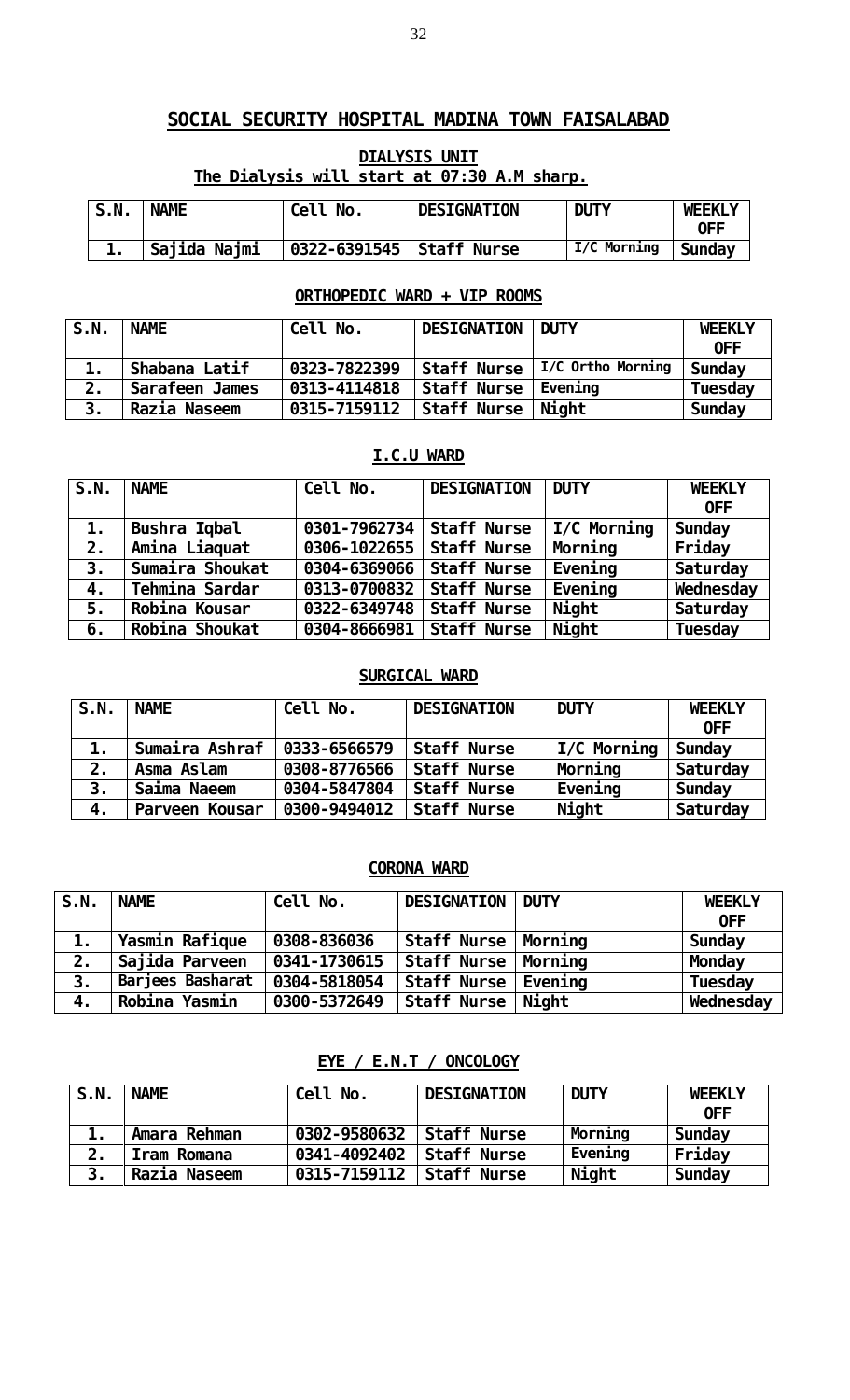| S.N. | <b>NAME</b>    | Cell No.     | <b>DESIGNATION</b> | <b>DUTY</b> | <b>WEEKLY</b><br>0FF |
|------|----------------|--------------|--------------------|-------------|----------------------|
| 1.   | Rukhsana Shafi | 0334-6522402 | <b>Staff Nurse</b> | I/C Morning | <b>Sunday</b>        |
| 2.   | Shaista Sheikh | 0333-9944885 | <b>Staff Nurse</b> | Eveni ng    | <b>Thursday</b>      |
| 3.   | Sadia Parveen  | 0301-7033637 | <b>Staff Nurse</b> | Ni ght      | <b>Sunday</b>        |

### **UROLOGY / CHEST WARD**

### **OPERATION THEATRE**

| S.N. | <b>NAME</b>    | Cell No.                               | <b>DESIGNATION</b>        | <b>DUTY</b> | <b>WEEKLY</b><br><b>OFF</b> |
|------|----------------|----------------------------------------|---------------------------|-------------|-----------------------------|
| 1.   | Ansar Riaz     | 0333-4378101                           | Staff Nurse   I/C Morning |             | Sunday                      |
| 2.   | Shazia Murad   | 0343-4364851                           | Staff Nurse   Morning     |             | Sunday                      |
| 3.   | Shahnaz Khaliq | 0300-6698008                           | Staff Nurse               | Morning     | <b>Sunday</b>               |
| 4.   | Shazia Sattar  | $0300 - 9664472$ Staff Nurse   Morning |                           |             | <b>Sunday</b>               |

### **RELIEVER STAFF NURSES**

| S.N.           | <b>NAME</b>         | Cell No.     | <b>DESIGNATION</b> | <b>DUTY</b>                | <b>WEEKLY</b> |
|----------------|---------------------|--------------|--------------------|----------------------------|---------------|
|                |                     |              |                    |                            | <b>OFF</b>    |
| $\mathbf{1}$ . | Mariyam Kanwal      | 0323-6052483 | Nursing Sister     | Evening Super              | Saturday      |
| 2.             | Parveen Bibi        | 0307-1685039 | Nursing Sister     | Night Super                | <b>Monday</b> |
| 3.             | Sadia Attaullah     | 0300-7650140 | <b>Staff Nurse</b> | On Leave Without Pay       | $\frac{1}{2}$ |
| 4.             | Arhamna Sadat       | 0301-1420811 | <b>Staff Nurse</b> | Evening Reliever Sunday    |               |
| 5.             | Shahi da Parveen    | 0305-7163498 | <b>Staff Nurse</b> | Night Reliever             | <b>Monday</b> |
| 6.             | Tanvir Akhter       | 0300-7048706 | <b>Staff Nurse</b> | Morning Reliever Saturday  |               |
| 7.             | Amelia John         | 0305-7188512 | <b>Staff Nurse</b> | Morning Reliever Tuesday   |               |
| 8.             | <b>Farah Rehman</b> | 0345-7835738 | <b>Staff Nurse</b> | Morning Reliever Wednesday |               |

### **COVID-19 VACCINATION CENTER**

| S.N. | <b>NAME</b>           | Cel I<br>No. | <b>DESIGNATION</b> | <b>DUTY</b> | <b>WEEKLY</b><br><b>OFF</b> |
|------|-----------------------|--------------|--------------------|-------------|-----------------------------|
| 1.   | <b>Bushra Firdous</b> | 0306-7904882 | Nursing Sister     | Morning     | <b>Sunday</b>               |
| 2.   | Zai b-un-Ni sa        | 0340-8190207 | <b>Staff Nurse</b> | Morning     | <b>Sunday</b>               |
| 3.   | <b>Riffat Parveen</b> | 0348-6699796 | Nursing Sister     | Eveni ng    | <b>Sunday</b>               |
| 4.   | Shagufta Noreen       | 0302-7065783 | Staff Nurse        | Eveni ng    | <b>Sunday</b>               |

**SHABNAM JAVED NURSING SISTER SSH, FAISALABAD**

**DR. IJAZ MUMTAZ SHEIKH MEDICAL SUPERINTENDENT SSH, FAISALABAD**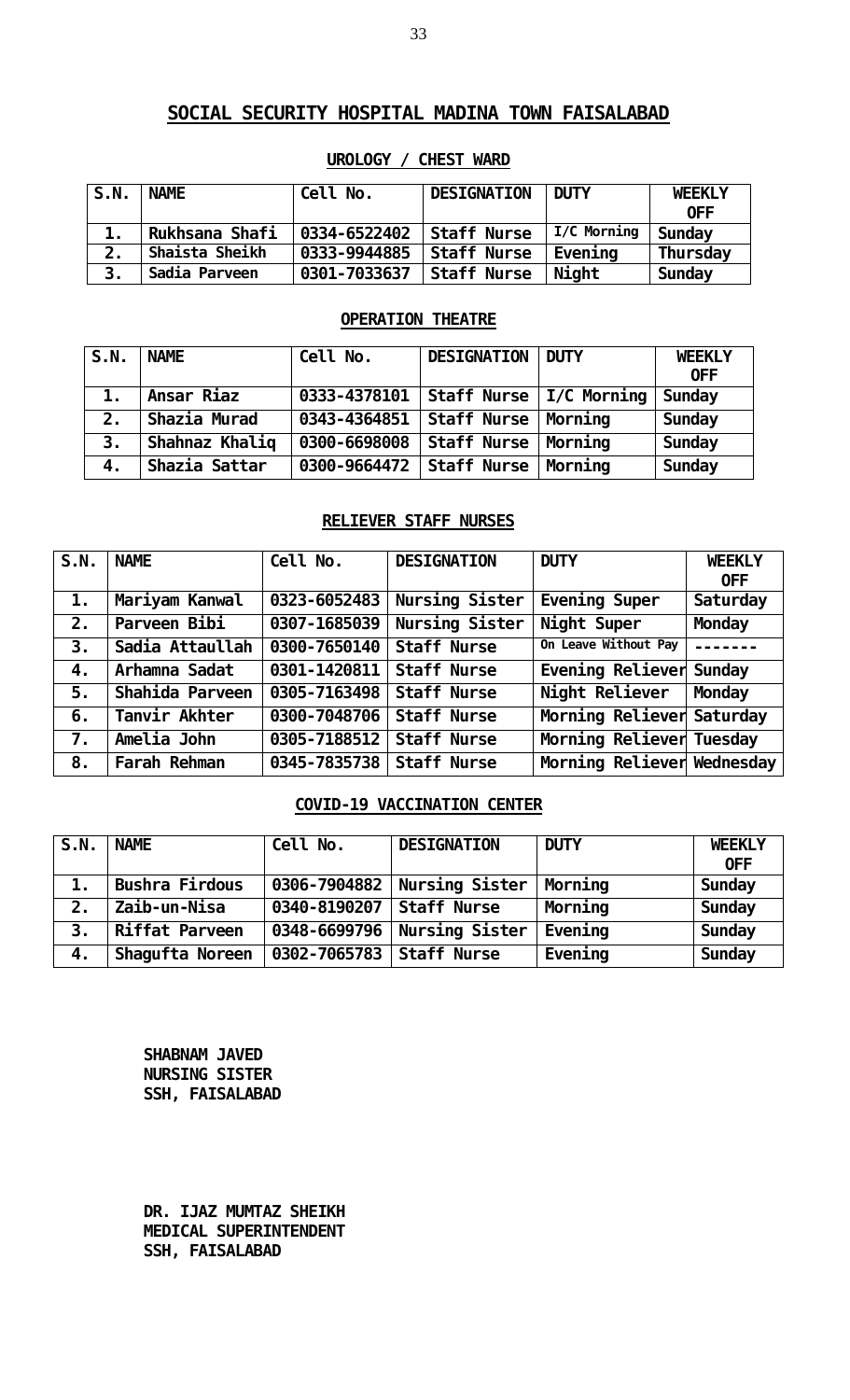#### 玲 EssI **OFFICE OF THE MEDICAL SUPERINTENDENT SOCIAL SECURITY HOSPITAL MADINA TOWN FAISALABAD**

Ph:-041-9220308 - Fax No. 041-9220066 [ms.sshfaisalabad@pessi.gop.pk](mailto:ms.sshfaisalabad@pessi.gop.pk) [pessihospitalfsd@gmail.com](mailto:pessihospitalfsd@gmail.com)

Subject: **MODIFIED DUTY ROSTER OF JUNIOR TECHNICIAN (DISPENSERS) WITH EFFECT FROM 01-10-2021**

| S.N | <b>NAME OF DISPENSER</b> | <b>PLACE OF DUTY</b>                             | <b>DUTIES</b>                                                                                                                                                                                                                                                                                                                                                                                                                 | <b>CONTACT NUMBER</b> |
|-----|--------------------------|--------------------------------------------------|-------------------------------------------------------------------------------------------------------------------------------------------------------------------------------------------------------------------------------------------------------------------------------------------------------------------------------------------------------------------------------------------------------------------------------|-----------------------|
| 1.  | Masood Ahmad             | Central Medicine Store                           | Purchase of medicine.<br>$\mathbf{i}$ .<br>ii. Correspondence with Head Office +<br>CMS Depot.<br>iii. Dealing<br>audit/<br>accounts<br>matters<br>regarding medicine purchase<br>and<br>consumption.                                                                                                                                                                                                                         | 0300-6677377          |
| 2.  | Muhammad Nadeem          | $-do-$                                           | i. Maintenance of Stock and entry of<br>medicines in stock register properly<br>according to $F-10 & F-13$ .<br>ii. Provide updated list of medicine to the<br>Doctors weekly along with Medical<br>Superintendent.<br>iii. Prepare cost per patient of every month.<br>iv. Verification of stock of every<br>Dispensary and CMS monthly and<br>issuance of certificate that stock as<br>according to the CMS & Dispensaries. | 0307-1610450          |
| 3.  | Aziz-ur-Rehman           | <b>Small Medical Appliances</b>                  | $i.$ SMA+ Lab Chemicals + Purchase of<br>minor surgical instruments $+$ bin cards.<br>ii. Maintain the Stock Register of SMA.<br>iii. Prepared cost per patient of every<br>month.                                                                                                                                                                                                                                            | 0321-7662610          |
| 4.  | Muhammad Asad Rafiq      | $-do-$                                           | i. Maintenance record of M-20.<br>ii. Cancer Medicine.<br>iii. Reimbursement of Staff<br>Medical<br>Boards.                                                                                                                                                                                                                                                                                                                   | 0333-6566769          |
| 5.  | Muhammad Irfan           | Male Medical Dispensary                          | i. Maintenance of Stock Register+ HMIS.<br>ii. Provide updated list of medicine to<br>Doctors every week                                                                                                                                                                                                                                                                                                                      | 0300-7673376          |
| 6.  | Muhammad Akmal           | <b>Chest Dispensary</b>                          | i. Maintenance of Stock Register+ HMIS.<br>ii. Provide updated list of medicine to<br>Doctors every week                                                                                                                                                                                                                                                                                                                      | 0345-7927009          |
| 7.  | Ali Saqlain              | <b>Cardiology Dispensary</b>                     | i. Maintenance of Stock Register + HMIS.<br>ii. Provide updated list of medicine to<br>Doctors every week.                                                                                                                                                                                                                                                                                                                    | 0300-9478160          |
| 8.  | Muhammad Saeed           | ENT,<br>Skin,<br>Dental $\vert$ i.<br>Dispensary | Maintenance of Stock Register.<br>ii. Provide updated list of medicine to Doctors<br>every week.                                                                                                                                                                                                                                                                                                                              | 0300-7673565          |
| 9.  | Taimoor Shehbaz          | $-do-$                                           | i. Maintenance of Stock Register.<br>ii. Provide updated list of medicine to Doctors<br>every week.                                                                                                                                                                                                                                                                                                                           | 0336-6323347          |
| 10. | Waseem Abbas             | Eye, Children                                    | Maintenance of Stock Register + HMIS.<br>i.<br>Provide updated list of medicine to Doctors<br>ii.<br>every week.                                                                                                                                                                                                                                                                                                              | 0300-6642195          |
| 11. | Farrukh Shahzad          | Medical<br>Female<br>Dispensary                  | Maintenance of Stock Register + HMIS<br>i.<br>Provide updated list of medicine to<br>ii.<br>Doctors every week.                                                                                                                                                                                                                                                                                                               | 0300-6042098          |
| 12. | Abbas Ali                | $-do-$                                           | Maintenance of Stock Register +<br>i.<br><b>HMIS</b><br>ii. Provide updated list of medicine to<br>Doctors every week.                                                                                                                                                                                                                                                                                                        | 0345-1112981          |
| 13. | Mujahad Ali              | Sub Store I                                      | Maintenance of Stock Register.<br>i.<br>Provide updated list of medicine to<br>ii.<br>indoor Doctors every week.<br>iii. Display available list of medicines on<br>notice board every week.                                                                                                                                                                                                                                   | 0300-7655805          |